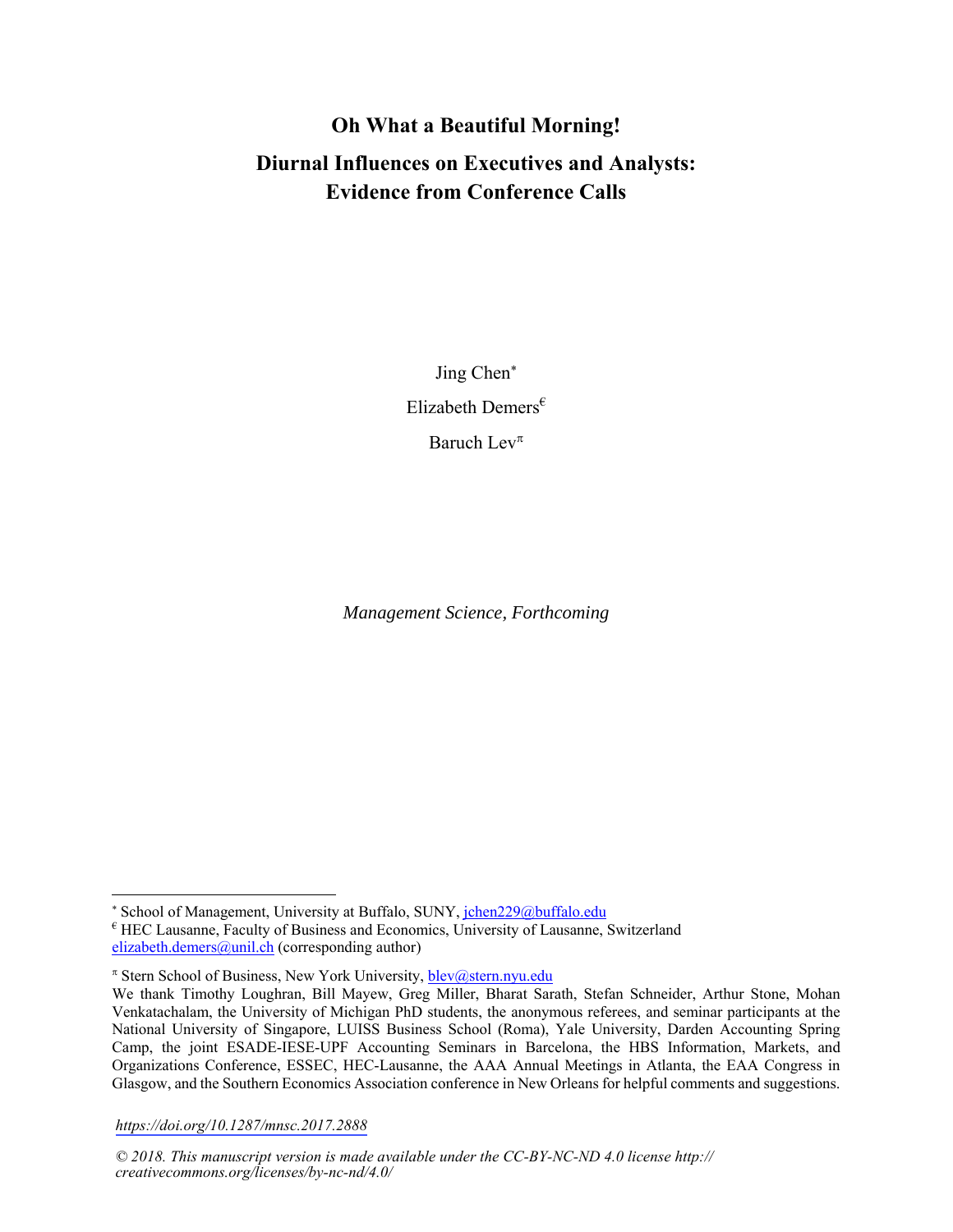# **Oh What a Beautiful Morning! Diurnal Influences on Executives and Analysts: Evidence from Conference Calls**

### **Abstract**

This study provides novel evidence that expert economic agents' work-related activities are systematically influenced by the time of day. We use archival data derived from time-stamped quarterly earnings conference calls together with linguistic algorithms to measure and track the moods of executives and analysts at different times of the day. The evidence indicates that the tone of conference call discussions deteriorates markedly over the course of the trading day, with both analysts' and executives' moods becoming more negative as the day wears on. Capital market pricing tests reveal that the time-of-day-induced negative tone leads to temporary stock mispricings. Our findings are relevant because the diurnal variations in behavior documented in the context of quarterly earnings calls are likely to extend across other important corporate communication, decision making, and performance situations, leading to potentially significant economic consequences.

**JEL Codes**: G02, G14, M41

**Key Words**: Conference calls, textual analysis, management communication, investor relations, circadian rhythms, diurnal variations, abnormal returns, behavioral economics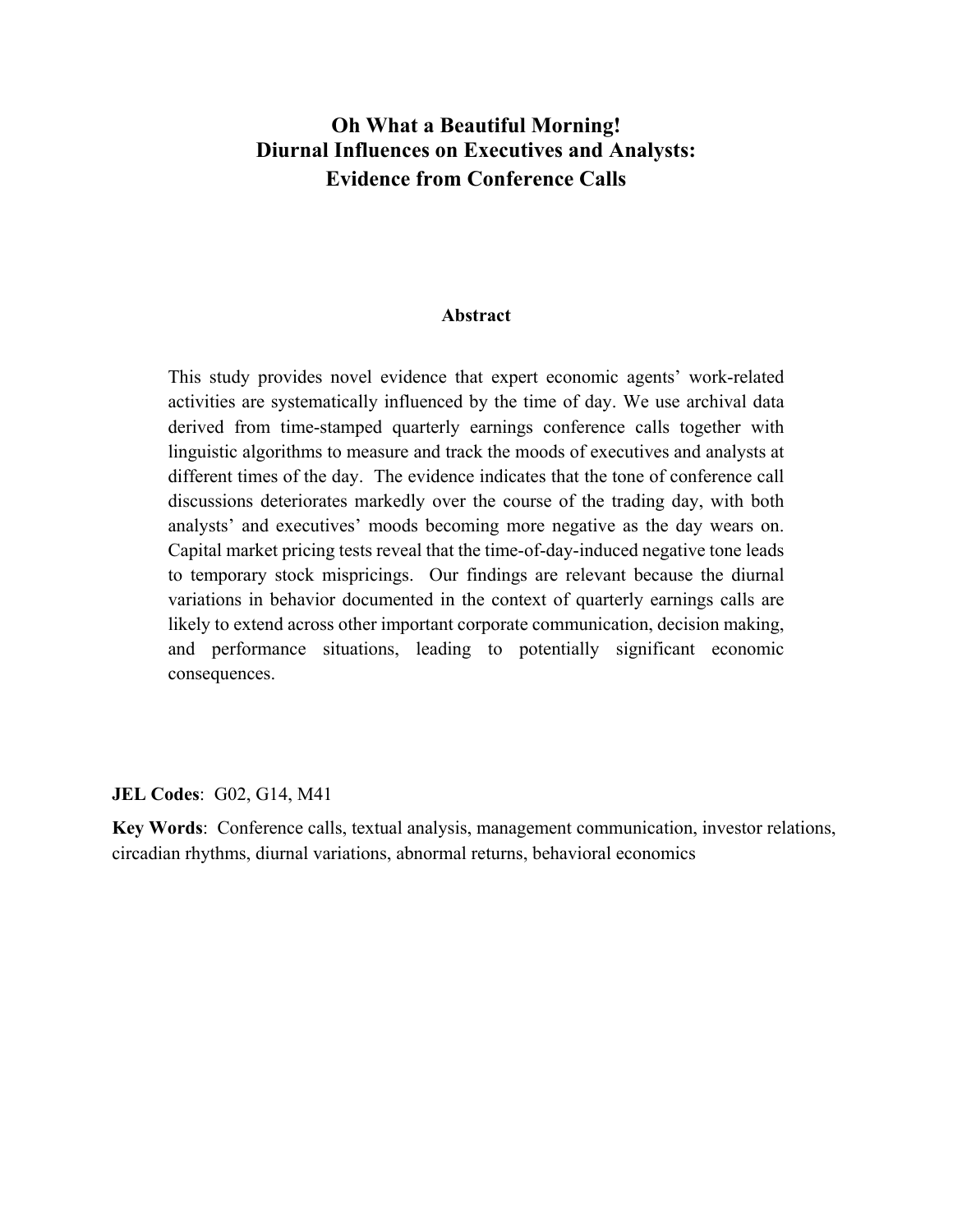### **1. Introduction**

Most of us sense that our moods, physical energy levels, and cognitive functioning skills vary over the course of the day, and a substantial body of psychological and physiological literature scientifically confirms this (e.g., Freeman and Hovland (1930); Folkard (1975); Watts, Cox and Robson (1983); Wood and Magnello (1992); Stone, Smyth, Pickering and Schwartz (1996); and Blatter and Cajochen (2007)). Due to a confluence of factors including mental fatigue, declining glucose levels, and the impact of circadian rhythms on brain wave activity, hormone production, cell regeneration and other aspects of cognitive function and biological activity, human functioning is decidedly variable along many dimensions over the 24-hour circadian cycle. Although this timeinduced variability is likely to have significant economic implications when considered in the context of managerial communications, negotiations, decision making, and other aspects of professional performance, we are unaware of any prior studies that have examined the influence of diurnal variations in a corporate setting. We address this deficiency in the literature by investigating the impact of the time of day on expert economic agents in one very significant corporate-capital markets context: the regularly recurring and highly consequential quarterly earnings conference call discussions between the firm's top executives and their most important investors and analysts. Our extensive archival study relies upon more than 18,000 conference call transcripts and provides the first evidence of systematic diurnal influences on economic agents engaged in a major corporate activity.

The routine and ubiquitous earnings conference calls are a main channel of communications between companies and investors, and prior studies establish that these events have important economic consequences. The calls are associated with increased stock trading, volatility, and abnormal price changes (Frankel, Johnson and Skinner (1999); and Bushee, Matsumoto and Miller (2003), amongst others), and they also affect the post-call price formation process (Kimbrough (2005)) because the call conversations elicit new information about the firm's economic prospects (Matsumoto, Pronk and Roelofsen (2011)). Thus, the earnings calls underlying our sample involve economically sophisticated, highly motivated, and presumed rational expert economic agents engaged in an important aspect of their professional duties. Given this, our setting may be considered, *a priori,* an unlikely one in which to detect diurnal influences (i.e., call participants represent the near embodiment of the idealized *homo economicus*). Notwithstanding this, we find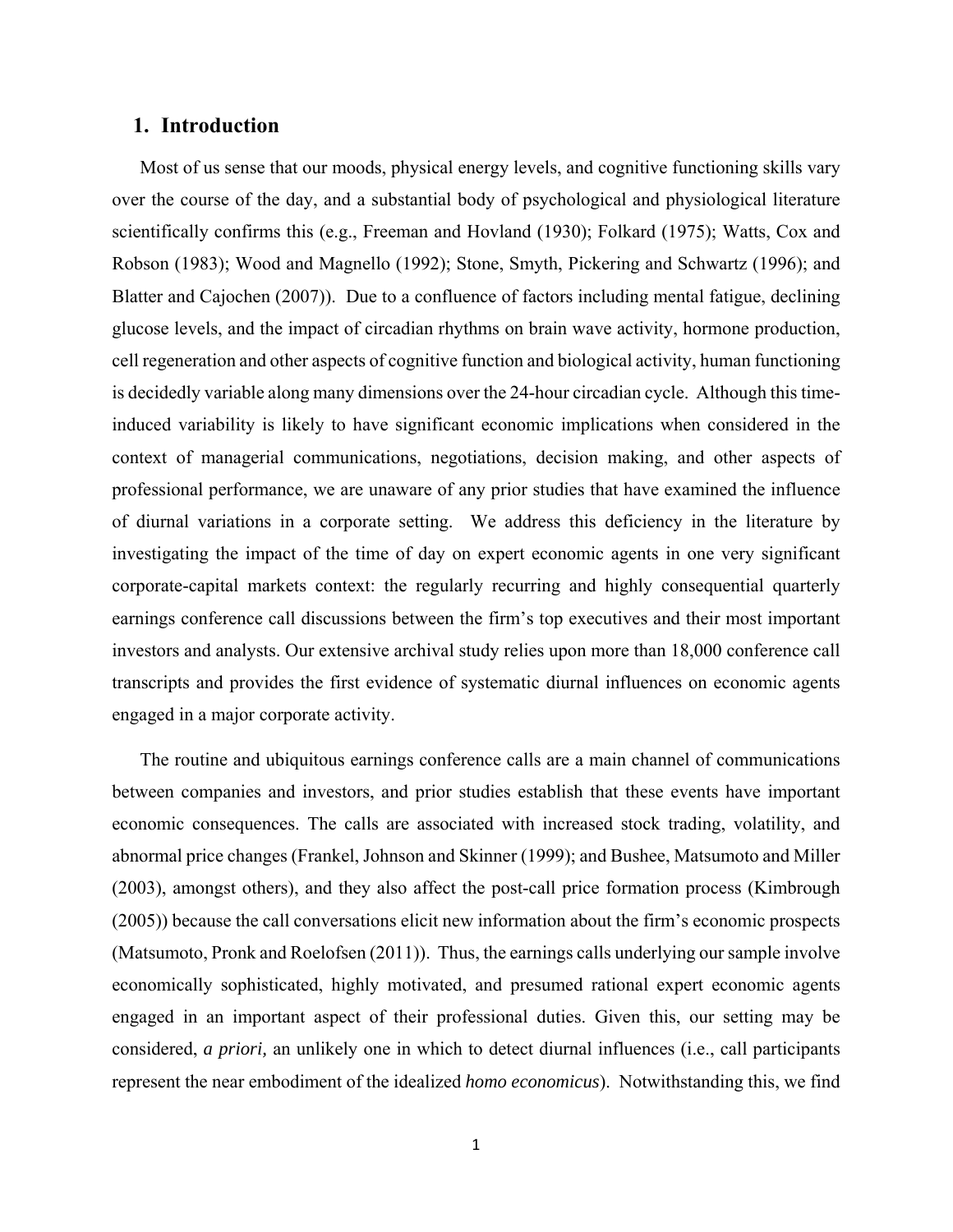strong evidence that the activities of even these expert economic agents are significantly influenced by the time of day.

Our enquiry into the impact of the time of day in an economic setting is motivated by the burgeoning research related to biological rhythms (Foster and Kreitzman (2005)), which documents the influence of diurnal variations in various general or particular contexts. Recent studies in communications, for example, use hundreds of millions of "tweets" to document that tweeters' moods vary throughout the day, with early morning and late evening showing the highest levels of happy tweets<sup>1</sup> (Mislove, Lehmann, Ahn, Onnela and Rosenquist (2010); Golder and Macy (2011)). Diurnal variations also have important consequences in the context of more professional decision making and performance situations, such as the judiciary and medicine. Danziger, Levav and Avnaim-Pesso (2011), for example, find that judges' parole decisions vary in a predictable manner over the course of the day, while Dai, Milkman, Hofmann, and Staats (2015) and Linder, Doctor, Friedberg, Nieva, Birks, Meeker and Fox (2014) respectively document the disturbing finding that each of nurses' and doctors' professional performances deteriorate as the day wears on.

The influence of the time of day documented in these and other studies is explained in part by two lines of research in the fields of psychology and physiology: "personal resources" theory and the study of circadian rhythms' influence on human biology and behavior. A core underlying assumption of the personal resources framework is that individuals have a limited "reservoir" of resources from which to draw in order to adequately perform the variety of demands and activities that they face throughout the day. As these resources are depleted over the course of the workday, individuals exhibit poorer task performance, greater hostility, and more aggressive interaction and communication (DeWall, Baumeister, Stillman and Gailliot (2007); Hagger, Wood, Stiff and Chatzisarantis (2010); Stucke and Baumeister (2006)). In addition to our limited resources, humans (like most other living beings, including plants, animals, fungi, and cyanobacteria) are also significantly affected by the roughly 24-hour circadian (*circa,* about; *diem,* a day) cycle. Circadian rhythms affect human biology, emotions, and cognitive function, and the diurnal variations that they induce are not trivial; by some estimates, depending on the task, the

 $<sup>1</sup>$  A "tweet" is a text message of 140 characters or less sent on Twitter, an online social networking and microblogging</sup> service. As of August 2014, Twitter has 271 million monthly active users who send 500 million tweets per day (source: https://about.twitter.com/company, referenced August 28<sup>th</sup>, 2014).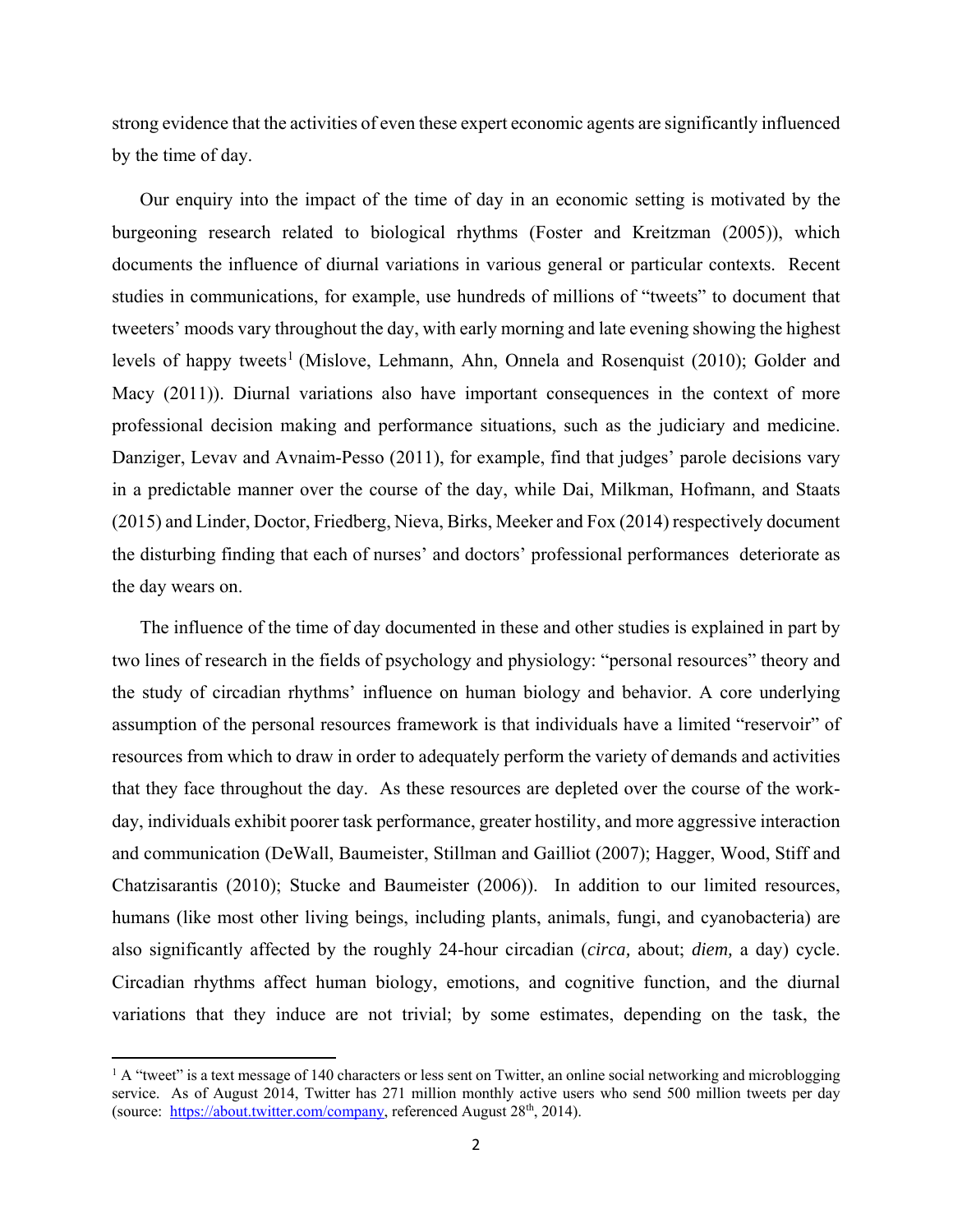performance change between the daily high and low points can be equivalent to the effect on performance of drinking the legal limit of alcohol (Foster and Kreitzman (2005)). The potential economic consequences associated with decision making and performance under the influence of these diurnal variations are therefore likely to be significant.

Our setting of corporate earnings conference calls is an excellent context in which to investigate the potential influence of diurnal variations on economic agents' activities for at least the following reasons: i) the calls are extremely important corporate communication events (Frankel, et al. (1999); Skinner (2003)), evidenced by the fact that practically all calls are conducted by the CEO and CFO – i.e., there is no delegation to underlings when it comes to conference calls (Lev  $(2012)$ ); ii) they are reliably time-stamped; iii) call transcripts are readily available for linguistic sentiment analysis, enabling us to capture the mood of these communications using scientific methods; iv) the calls have important economic consequences (i.e., share price effects); v) all parties to the call conversations can be presumed to be economically sophisticated and highly motivated; and vi) as an important complement to the prior research related to diurnal influences on human behavior, which is typically based upon small sample simulated situations in the laboratory or reconstructed from self-reported diaries, our findings are derived from a large sample of *archival* data consisting of actual, regularly recurring discussions between public company executives and Wall Street analysts.

Using a sample of more than 18,000 earnings call transcripts, we find reliable evidence that the expert economic agents participating in these quarterly earnings conference calls are significantly influenced by the time of day. Specifically, the mood of participants on calls deteriorates during the day, becoming increasingly negative as the trading day wears on. Furthermore, the influence of these diurnal variations on the tone of conversation is apparent for both analysts and executives. Extensive specification checks establish that our key results are robust to controls for potential endogeneity in the self-selection of afternoon call times and to the omission of firm-specific variables that may be correlated with call start times. Further tests show that the effect of the time of day on mood is present for West Coast calls, and indeed the tone of conversation is more negative than that for East Coast calls at similar times of day, a finding that we attribute to the more advanced body clocks of these call participants and/or higher levels of frustrations and other annoyances that have accumulated given that they are likely to be deeper into their schedules at the same local hour. Perhaps more consequentially, our results are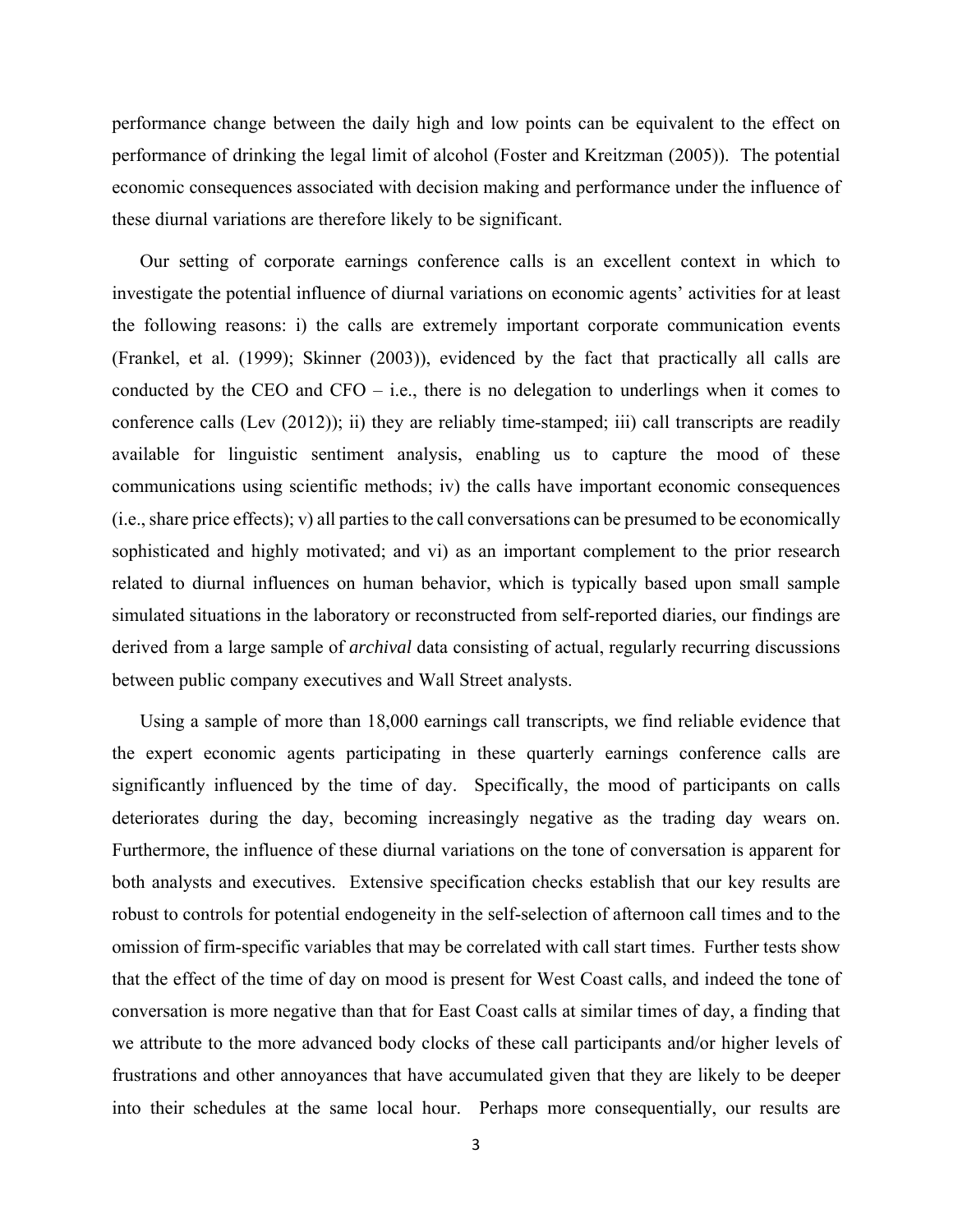confirmed by market pricing tests. 5-hour intraday returns tests show that share prices decline in response to the negative mood of Q&A discussions. However, consistent with the tone of calls held later in the day being "excessively" negative (i.e., in the sense that a portion of it is driven by human mood rather than economic fundamentals), our longer-term stock return analyses indicate that the market eventually realizes that the portion of call tone that is due to diurnal influences is value-irrelevant. Accordingly, the initial negative returns associated with the time-of-day-induced negativity, what we label "diurnal tone," are subject to subsequent price reversals. Thus, an important insight that emerges from our study is that investors do not quickly sort between humanmood- versus economics-driven tone, which leads to economic consequences in the form of temporary stock mispricings for firms hosting earnings calls later in the day. By implication, a critical takeaway from our study for corporate executives is that communications with investors, and probably other important managerial decisions and negotiations, should be conducted earlier in the day. Unlike for stock mispricings, however, other managerial decisions and negotiations may be conclusive rather than subject to subsequent readjustments. It is therefore even more imperative that corporate executives be aware of body clock influences on judgment and decision making because in other managerial contexts the suboptimal diurnal influences may never become apparent or, even if they do, may not be corrigible.

Both the diurnal variations being investigated in our study, as well as seasonal influences on human psychology, are intimately intertwined with the effects of daylight on moods and biological processes. Thus, in addition to its obvious relation to the conference call and financial linguistics literatures, our study is also closely related to the strand of behavioral economics research that documents the effects of seasonal variations on financial market participants. Kamstra, Kramer and Levi (2000), for example, present evidence to suggest that daylight savings time changes affect stock trading, while Hirshleifer and Shumway (2003) and deHaan, Madsen and Piotroski (2017) document relations between stock returns and analyst behavior, respectively, and the weather. Kamstra, Kramer and Levi (2003), amongst others, also find that seasonal affective disorder (SAD) influences behavior in financial settings. Our study builds upon this literature in several important ways. First, most of the prior studies in this area relate seasonal variations in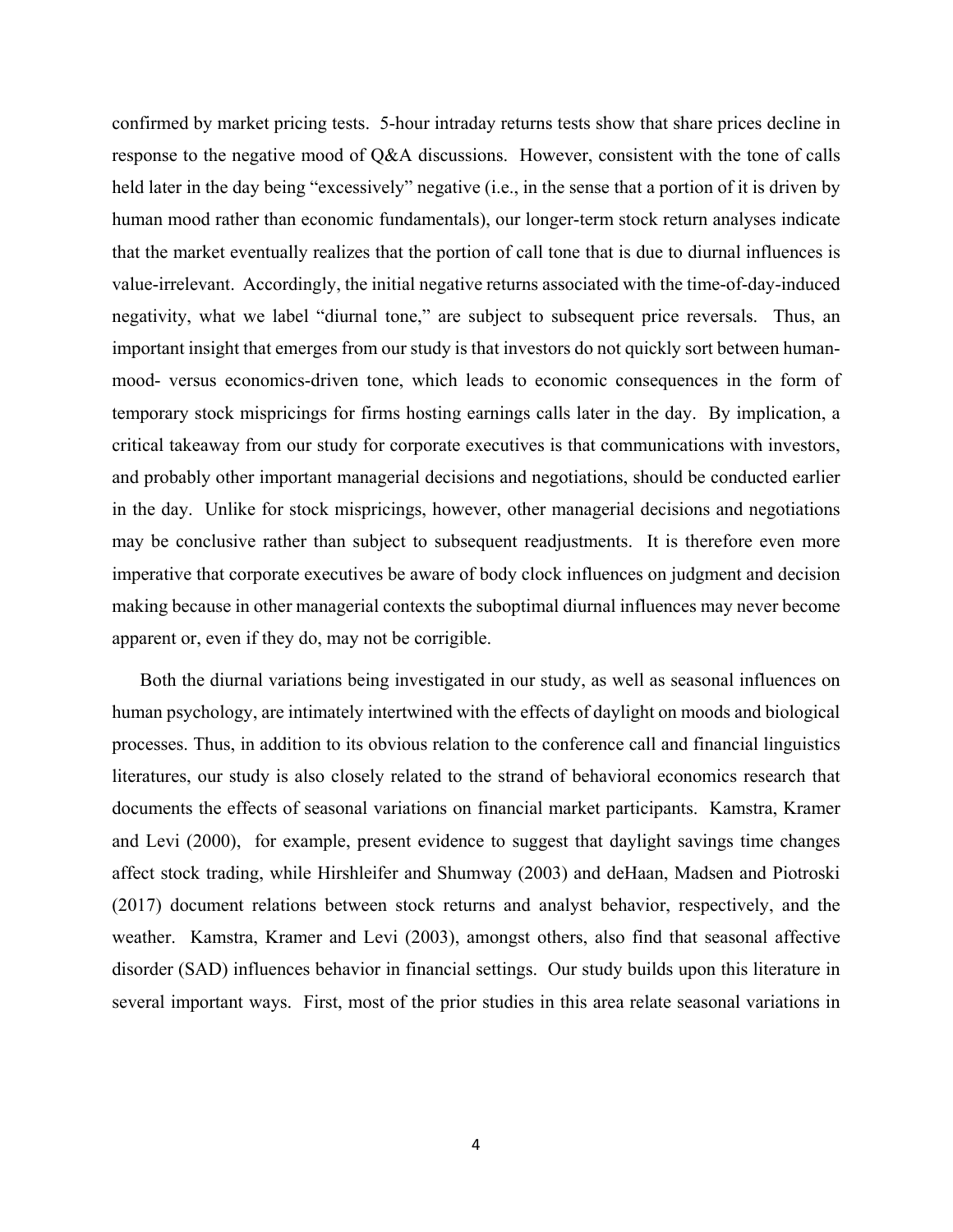the weather or daylight hours to a *summary measure* of beliefs (e.g., stock returns).2 By contrast, the composition of our data enables us to examine the moods of the actual call participants (as a group) whose behavior is hypothesized to be affected by the time of day, rather than relying upon an aggregated outcome measure from which to draw inferences. Second, as an important complement to the prior studies related to *seasonal* influences on financial market participants, our study provides novel evidence related to the influence of the shorter and much more regularly recurring *diurnal* cycle on economic agents.

Based upon the results presented, we conclude that even expert economic agents operating in highly incentivized situations are subject to significant diurnal influences. Our particular setting enables us to establish reliable associations between the time of day and the moods of executives and analysts on conference calls, and between the tone of their conversations and stock returns. While our findings in this context are important in their own right, we believe that our results may have considerably greater significance. When considered together with extensive prior psychological evidence from the laboratory, our archival findings indicate the potential for a much more pervasive phenomenon of the time of day influencing corporate communication, decision making and performance at all hierarchical levels and across diverse business enterprises.

The remainder of the paper is organized as follows: Section 2 discusses prior related psychological and physiological literature, provides some institutional background related to corporate conference calls, and motivates our principal research question. Section 3 describes our sample, data sources and variable measurements. Section 4 provides empirical evidence, including a battery of robustness checks, that the time of day influences analysts and executives participating in corporate conference calls. Section 5 summarizes and concludes the study.

### **2. Background and Hypothesis Development**

### **2.1 Seasonal Variations and Financial Market Participants**

Our study relates closely to the behavioral finance literature that documents the influence of seasonal variations on financial market participants. Kamstra, et al. (2000), for example, present

<sup>&</sup>lt;sup>2</sup> One exception to this is deHaan, et al. (2017) who examine directly analysts' earnings updates and relate differences in their performance to the differential weather conditions being experienced in the analysts' home office locations. We discuss this study further in Section 2.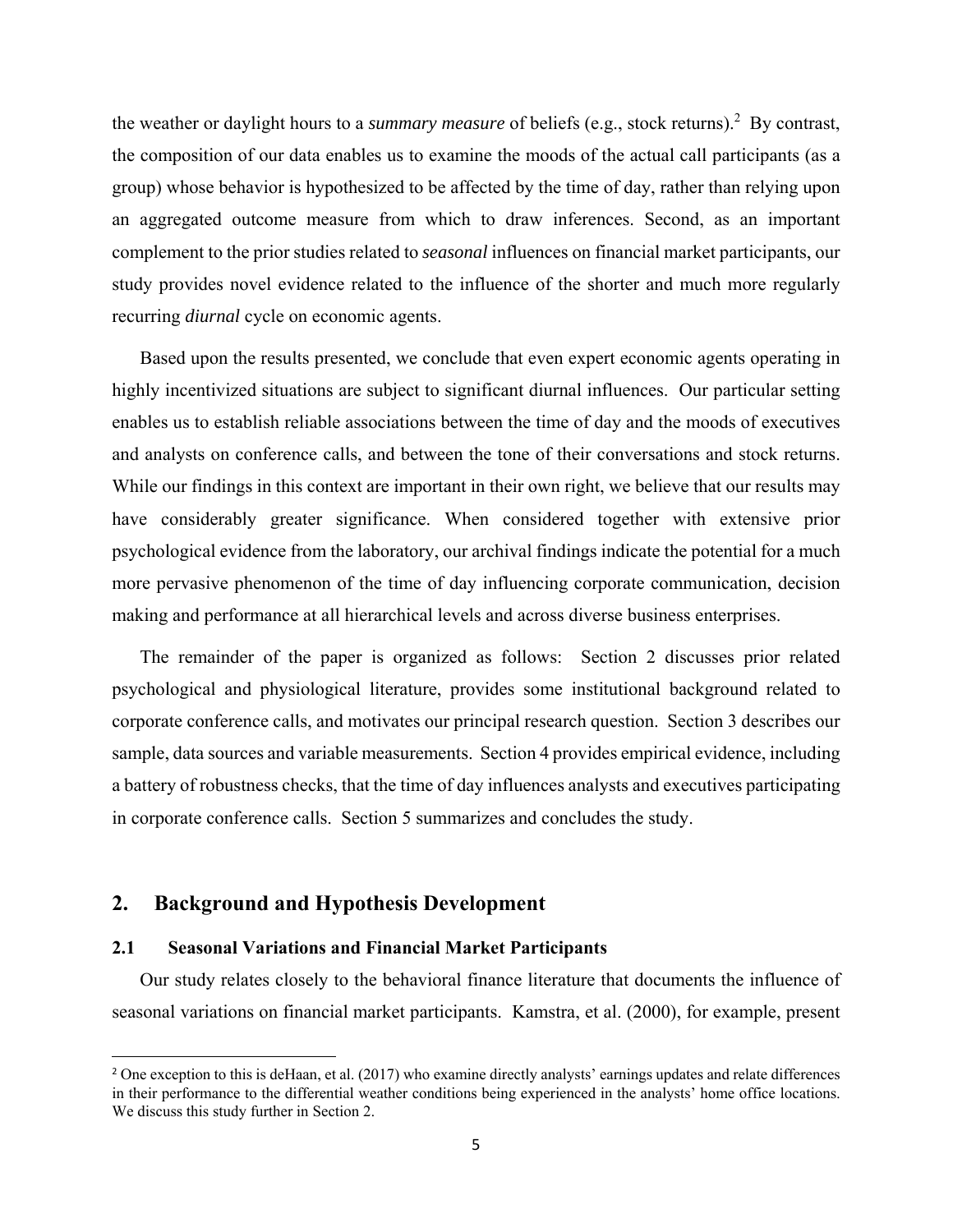evidence of an anomalous daylight savings effect on stock returns. They conjecture that the sleep disruption induced by a changing of the clock (known to sleep experts as a desynchronosticity in circadian rhythm) causes market participants to suffer greater anxiety, ultimately leading them to shun risk during the trading day following a time change.

Kamstra, et al. (2003) and Kamstra, Kramer and Levi (2012), amongst others, document a relation between seasonal affective disorder (SAD) and stock market cycles. Relying on the established psychological links between reduced daylight hours and depression, and between depression and risk aversion, these authors present evidence that reduced daylight hours help to explain lower returns in winter months. Dolvin, Pyles and Qun (2009) suggest that SAD also affects analysts' decision making, as they present evidence that analyst estimates are significantly less optimistic during SAD months, and especially so for analysts in northern states who are most likely to be impacted by this disorder.

In a similar vein, Hirshleifer and Shumway (2003) establish a strong correlation between stock returns and the weather, which they attribute to the well-known psychological result that sunny weather is associated with an upbeat mood. Relatedly, deHaan, et al. (2017) document that analysts experiencing unpleasant weather are less likely to update their reports following an earnings announcement, a finding that they attribute to weather-induced bad moods impeding the efficiency of market participants' response to earnings news.

All of these studies suggest that, contrary to the notions of *homo economicus* and efficient capital markets, even financial experts are vulnerable to seasonally-induced variations in their decision making and performance. Our study builds upon this literature by considering the influence of the more regularly recurring *daily* rhythms on economic behavior, and by establishing a more direct link between these rhythms and the moods of actual economic agents behaving extemporaneously in an important corporate setting.

### **2.2 Diurnal Variations**

A substantial body of psychological and physiological research documents that human emotions, energy, mental reasoning, physiological processes, and other aspects of performance are characterized by significant diurnal variations (e.g., Freeman and Hovland (1934); Colquhoun (1971); Folkard (1975); Minors and Waterhouse (1981); Watts, Cox and Robson (1983); Wood and Magnello (1992); Stone, et al. (1996); Foster and Kreitzman (2005)). Two principal areas of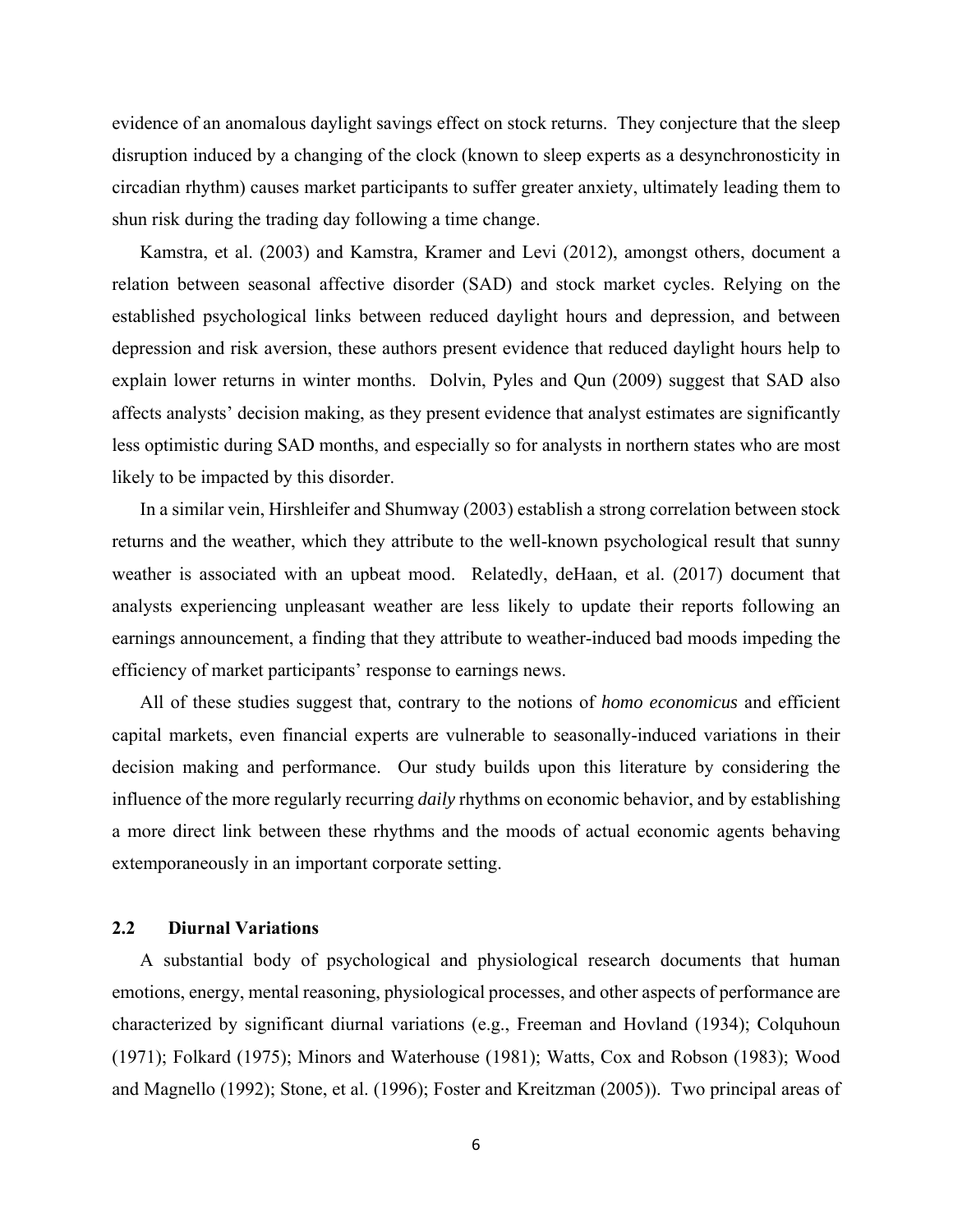research in the fields of psychology and physiology that help to explain the impact of the time of day are "personal resources theory" and the study of circadian rhythms' effects on human emotions, biology, cognitive functioning, and other aspects of performance.

The concept of personal resources has found growing attention in research on emotion and performance. A core underlying assumption of this framework is that individuals have a limited "reservoir" of resources from which to draw in order to adequately perform the variety of demands and activities that they face throughout the day. Expending effort on work results in load reactions that deplete energy resources over time (Meijman and Mulder (1998)). As these resources are depleted over the course of the work-day, individuals exhibit poorer task performance, greater hostility, and more aggressive interaction and communication (DeWall, et al. (2007); Hagger, et al. (2010); Stucke and Baumeister (2006)). Furthermore, people are motivated to protect their personal resources, such that the reduction and loss of resources creates tension and stress because resource loss is more salient than resource gain (Hobfoll (1989); Hobfoll (1998)). Another prominent theory of personal resources is the strength model of self-control (Baumeister, Bratslavksy, Muraven and Tice (1998); Muraven and Baumeister (2000); Baumeister (2002)), which argues that an individual's capacity to regulate the self and maintain deliberate control over their actions is a limited commodity. As this capacity is depleted over time, self-regulation is reduced and there is an increased risk of unconstrained and impulsive behavior (Muraven and Baumeister (2000)). This finding is particularly relevant to our context of earnings conference calls because of the importance of these calls and their share price effects, which presumably motivates participants to exhibit restraint and self-control. All of these theories suggest that as individuals' resources become depleted over the course of the workday, their performance will decline and their moods will become more negative.

 In addition to the effects of depleting resources, the circadian clock also influences human functioning over the course of a day. Circadian rhythms affect brain wave activity, hormone production, cell regeneration and other human biological processes. Moods, or positive and negative affects, are similarly influenced by the time of day (Stone, et al. (1996)). Wood and Magnello (1992) document self-reported deterioration in the moods of their subjects as the day wears on, for example, while Hasler, Mehl, Bootzin and Vazire (2008) find that utterances and verbal behavior associated with positive affect (such as laughing or singing) recorded in natural settings show systematic time-of-day variation. Circadian rhythms are also inherent in basic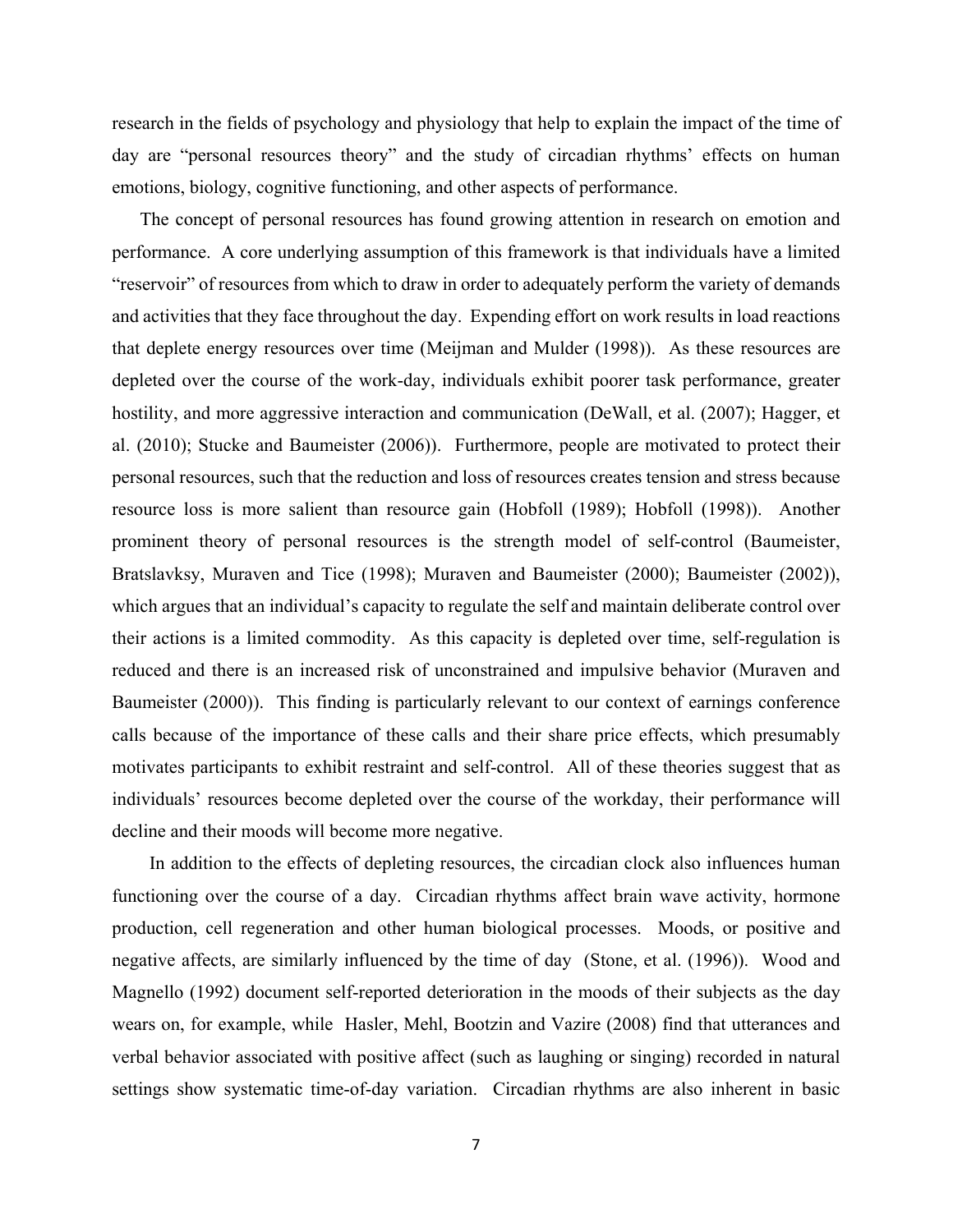neurobehavioral measures such as attention, working memory, and executive function (Blatter and Cajochen (2007)), and therefore influence performance on tasks requiring cognitive skills (see, e.g., Freeman and Hovland (1930); Colquhoun (1971); Folkard (1975); or Foster and Kreitzman (2005) for a summary).

In the specific context of communications, Mislove, et al. (2010) use over 300 million "tweets" to document that tweeters' moods vary throughout the day, with early morning and late evening showing the highest levels of happy tweets. They further show that West Coast tweets follow a pattern that is consistently three hours behind that of the East Coast, strongly suggesting that individuals' moods are affected by the diurnal cycle. In a related study, Golder and Macy (2011) document similar patterns from the Twitter messages of 2.4 million people in 84 countries. Their cross-cultural findings confirm that people around the world experience similar moods at similar times of day.

Numerous studies have also established that even highly trained professionals are subject to the influences of resource depletion and circadian rhythms in their work-related performance. For example, Danziger, et al. (2011) hypothesize and find that judges are more likely to deny parole (i.e., to take the safer, easier decision option) as court sessions wear on, a finding that they attribute to the judges' mental and physical depletion. Similarly, Dai, Milkman, Hofmann and Staats (2015) investigate the influence of time-at-work on "one of the most significant compliance challenges in health care today: hand hygiene" (page 846) and find that compliance rates drop significantly from the beginning to the end of nurses' work shifts. Perhaps most disturbingly, Linder, et al. (2014) document that the cumulative cognitive demand of repeated decisions throughout the day seems to erode medical clinicians' abilities to resist making potentially inappropriate choices. In their study of more than 20,000 acute respiratory infections, they find that as the day wears on, doctors become increasingly more likely to prescribe antibiotics even when they are not indicated. All of these studies support the notion that the work-related performance of even the most highly trained experts varies – and notably that judgment and decision-making skills deteriorate - over the course of the workday. To the best of our knowledge, however, ours is the first study to investigate these diurnal influences on expert economic agents acting in a real and important corporate setting.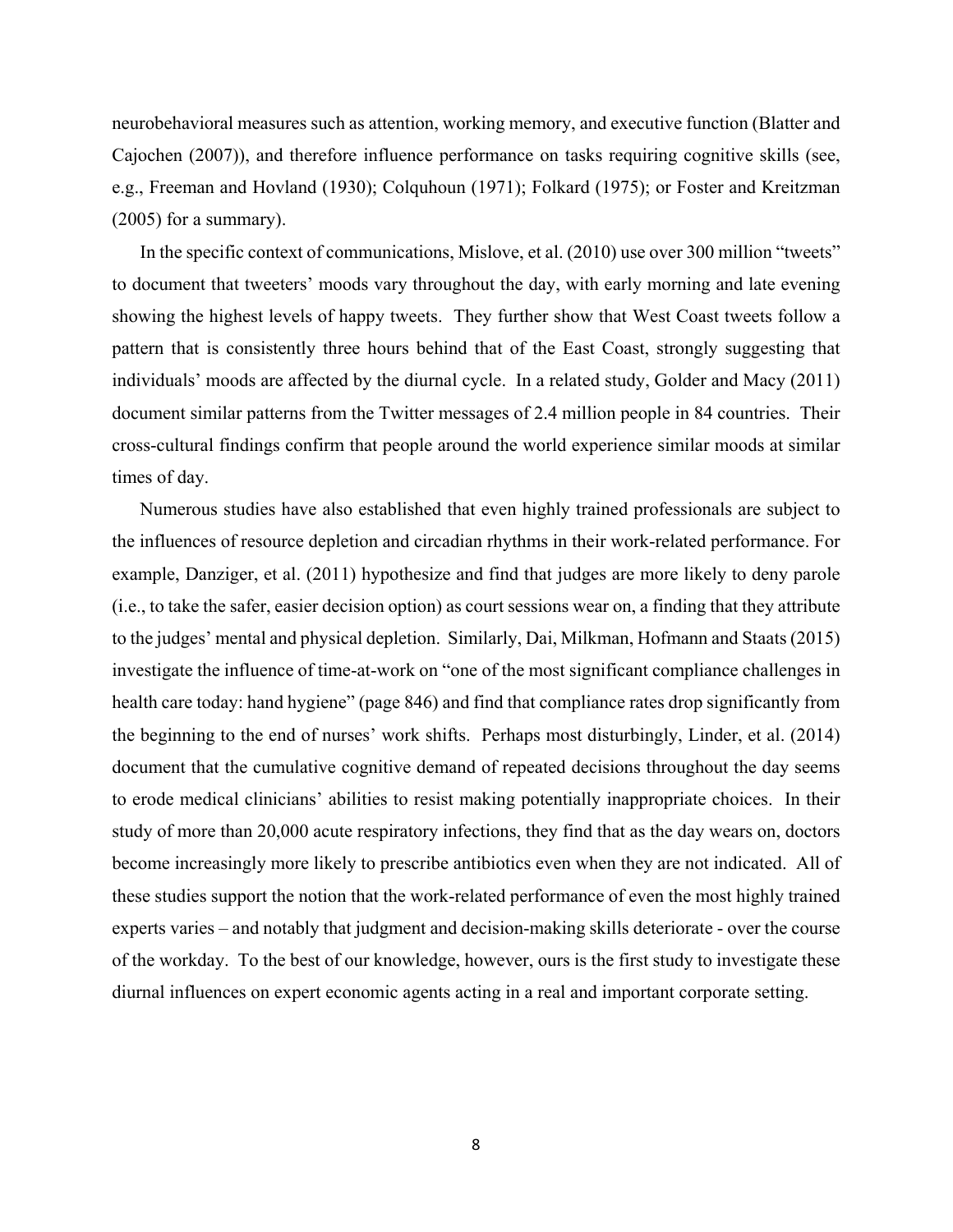### **2.3 Corporate Conference Calls**

A unique feature of our study is that our subjects, corporate top executives, in particular, are *a priori* the least expected to be subject to time-of-day effects. They are well aware of the importance of conference calls, and prepare themselves meticulously for this engagement, often with the help of specialized coaches. One would not expect these agents to be subject to diurnal influences. Earnings-related conference calls are ubiquitous and typically conducted within a few hours to a day following the much anticipated quarterly earnings press release.

Independent of their timing, earnings calls are considered to be one of the most important corporate communication events (Frankel, et al. (1999); Skinner (2003); Corbin Perception (2015)), and consist of an uninterrupted managerial presentation followed by a question-andanswer ("Q&A") session with analysts and investors. The presentation portion of the call is usually prepared in advance of the call by investor communications experts and/or corporate council, and typically involves several of the company's top executives reading from a script that largely rehashes the main content of the earnings press release (Kimbrough (2005)). By contrast, the Q&A consists of a live discussion between agents who are internal and external to the firm, and because of its conversational nature, the  $Q\&A$  elicits new information beyond that contained in the earnings press release. Indeed, studies have shown that the Q&A discussion is the most economically important aspect of earnings calls. Matsumoto, et al. (2011) report, for example, that while both the management presentation and Q&A portions of the call offer some incremental information beyond the earnings announcement (as evidenced by intraday abnormal returns during the call period), the Q&A offers relatively more new information content. Furthermore, the more extemporaneous quality of the Q&A lends it greater power as a setting in which to detect diurnal influences. Accordingly, we use this conversational component of earnings calls to investigate the influence of the time of day on economic agents, with the pre-scripted presentation portion serving as a control.

### **2.4 Hypothesis Formulation**

When applied to our setting, the theories and empirical findings discussed above lead us to hypothesize that executives and analysts participating in quarterly conference calls will be subject to diurnal influences. Whether due to the depletion of their personal resources later in the day and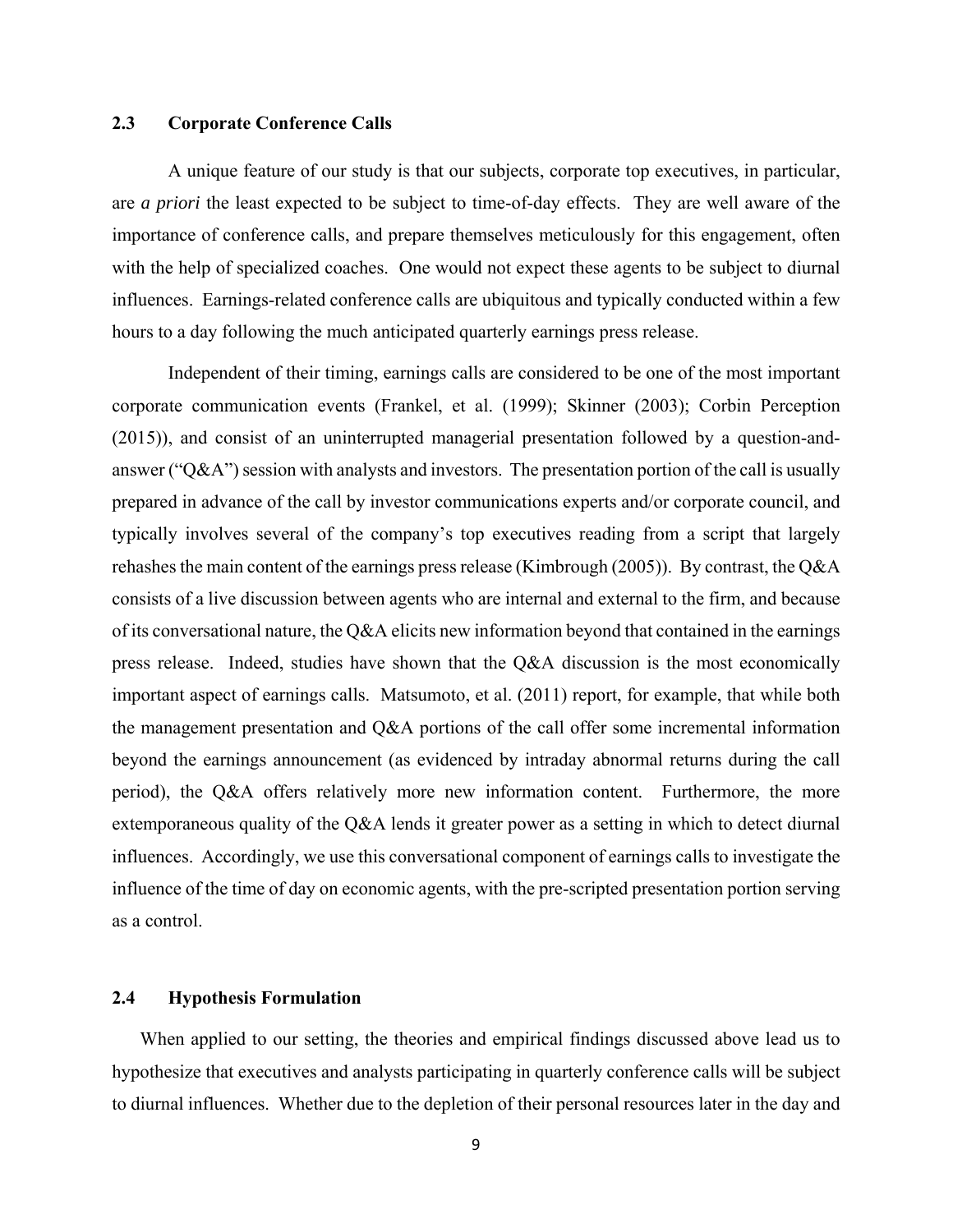the resulting inability of call participants to regulate their disposition and thus the tone of their discourse, or due to human physiological factors associated with circadian rhythms such as declining cortisol levels or a reduction in cognitive function, we expect to find differences between the tone of earlier and later call Q&A discussions. Specifically, we predict that the tone of management-analyst conversations will deteriorate, becoming more negative as the trading day wears on.

We note, of course, that our investigations can only document the hypothesized effect *on average,* across call participants. We cannot preclude the possibility that some call participants begin their work days in particularly good moods, which Rothbard and Wilk (2011) show has an impact on how they perceive and respond to events later in the day. Similarly, some call participants might restore their glucose levels with food and/or refresh themselves with a walk, a vigorous physical workout, or take some form of rest from their intensely concentrated work prior to participating in later calls. Any such influences would mitigate the potential for greater negativity to occur on conference calls that are initiated later in the day. In addition, our tests assume a reasonable degree of body clock synchronicity on the part of EST (eastern standard time) and CST (central standard time) call participants (i.e., that none of the speakers are phoning in from Europe or Asia, e.g.).<sup>3</sup> Any noise in the relation between call tone and time of day that is induced by extraneous (i.e., non-diurnal) influences such as start-of-day moods and pre-call restorations, or by discussions on the calls stemming from speakers who are not in EST or CST zones, works against our finding evidence in favor of our hypothesis. Notwithstanding this potential for noisy relations due to call participants' varying susceptibilities and/or mitigating behaviors, we present robust evidence of a time-of-day effect on our large sample of conference call conversations.

<sup>&</sup>lt;sup>3</sup> It is reasonable to assume that most of the executives on the calls will be situated in the time zone from which the call is being hosted. It was less obvious to us where the analysts may be located. We therefore manually tracked the home office location of all analysts participating on a small sample of calls, and found that even for high-tech firms that are based on the West Coast, the majority of analysts listed on the calls were attached to office branches that are based in Eastern Time zone locations. Our small sample evidence is consistent with large sample descriptive statistics reported by Malloy (2005) and O'Brien and Tan (2015) who document that a majority of the analysts in their respective samples are based in/around New York City and other Eastern and Central time zone locations (e.g., Florida, Illinois, Massachusetts, and Maryland).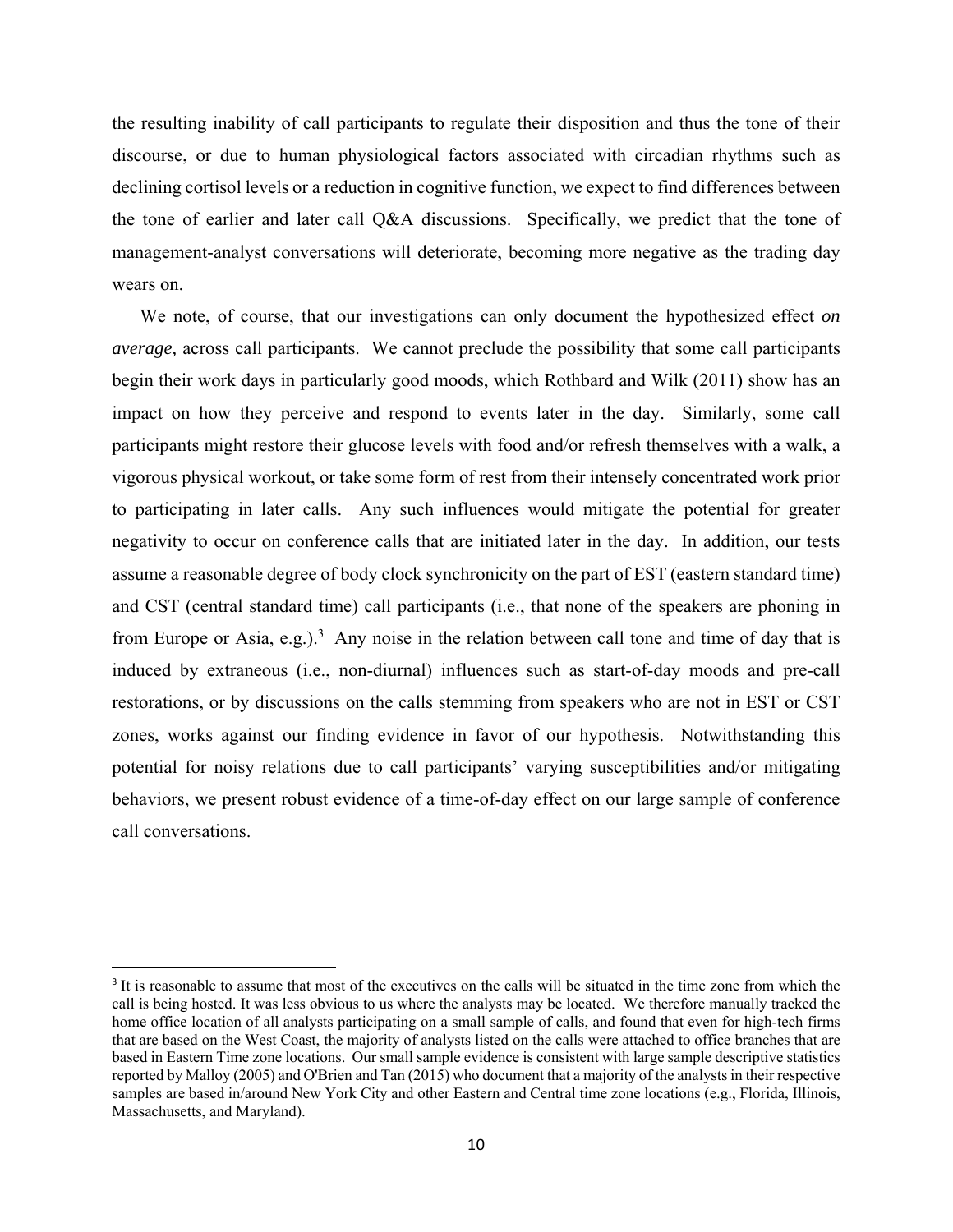### **3. Sample, Call Transcripts, Tone Measurement, and Descriptive Statistics**

### **3.1 Data Sources and Sample Determination**

We obtain conference call transcripts, spanning the period of January 2001 to June 2007, from Thomson StreetEvents, a division of the Thomson Reuters news service and database vendor. We first restrict our sample to transcripts that are identified in the StreetEvents database as earnings related, and to those for which we are able to extract a reliable call start time, city, and company name and/or firm ticker information. We further restrict the sample to transcripts in which each of the management address, analyst question, and management answer portions of the call exceed 50 words, and to firms that are publicly-traded and headquartered in the United States. We focus on conference calls that we are able to confirm to be related to earnings announcements, which we define as falling into a window of  $[0, 2]$  days relative to the t=0 earnings announcement day (as defined by either Compustat or I/B/E/S), and for which we are able to extract location time zone. We require firms' annual and quarterly financial data to be available from Compustat, their stock data to be available from Center for Research in Security Prices (CRSP) and Trade and Quote (TAQ), and their analyst forecast and manager guidance data to be available from I/B/E/S. We exclude the conference calls of firm-quarters characterized as having a negative common book value of equity. We require some uniformity in call participants' presumed body clocks and thus focus on calls that are initiated in Eastern or Central time zones. In our calculations of residual tone (discussed in detail in Section 3.2), we make use of the entire sample of available Eastern and Central time zone call transcripts (i.e., spanning all call start times). For our primary time-of-day tests, however, we restrict the sample to calls initiated during the window of 08:00 to 15:59 Eastern Time (i.e., calls initiated prior to the close of trading). The imposition of all of these constraints yields a sample of 18,408 calls initiated by 1,865 distinct firms. In some robustness checks, we also include calls initiated in Pacific Time locations. Details related to the impact of each of the sample inclusion criteria on the final determination of the sample are summarized in Table 1.

### **3.2 Measuring Call Mood**

As noted earlier, a major design strength of our study relative to the earlier literature that examines seasonal influences on summary measures of market activity (e.g., share prices) is that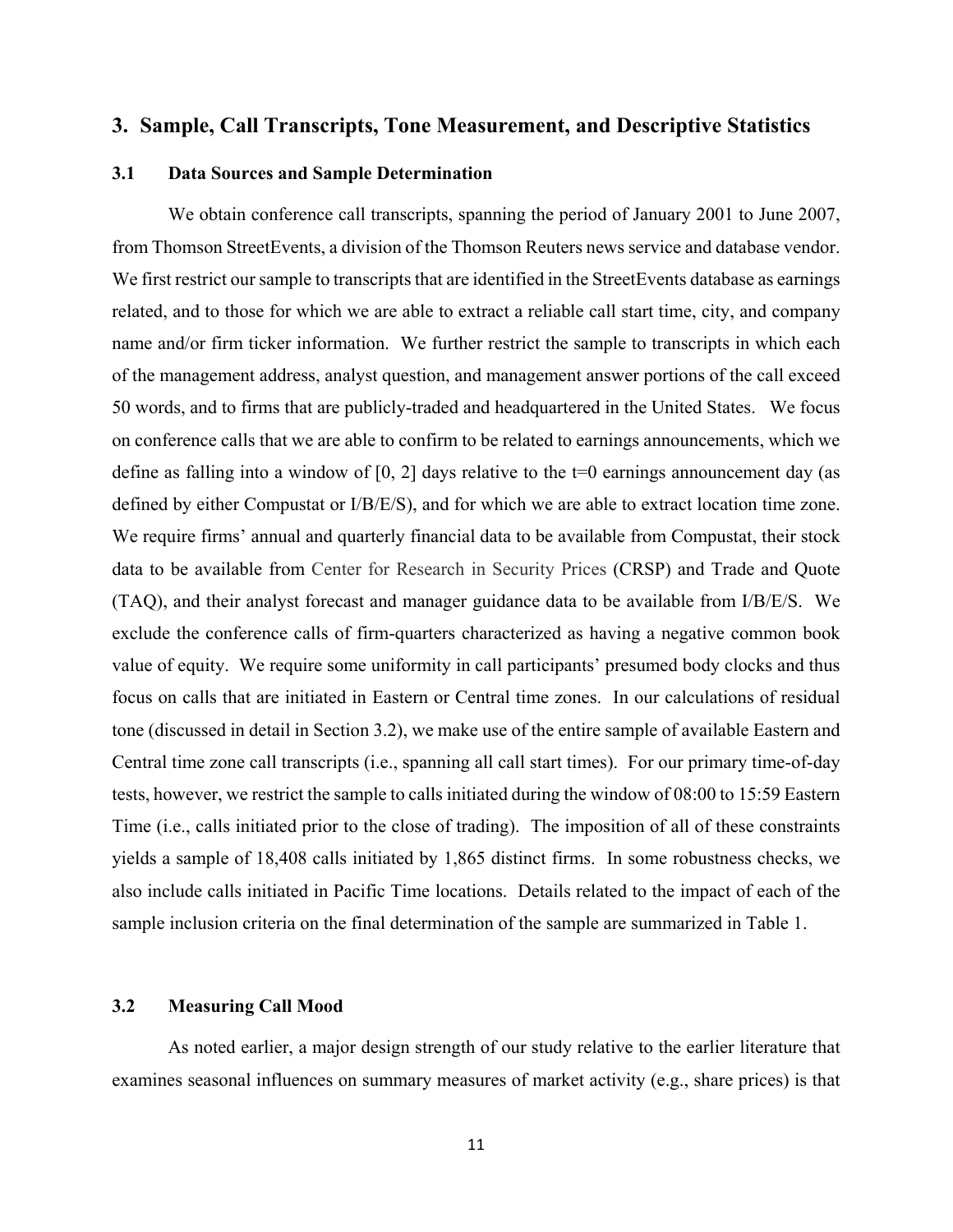we can observe and track the mood of the underlying agents (as a group) in our setting. In light of this, and considering the particularly strong incentives and thus pre-call preparation involved for the firm's executives, it is interesting to consider whether both executives and analysts are affected by diurnal influences. These investigations necessitate the separation of thousands of sample call transcripts into three component parts: i) management's presentation; ii) analyst questions; and iii) management's answers. The methodology that we use to arrive at this parsing of the text is described in detail in Appendix A.

Prior evidence (e.g., Loughran and McDonald (2011); Demers and Vega (2014)) suggests that generic linguistic algorithms such as Diction or General Inquirer may yield noisy measures of "positive" and "negative" tone in the context of financially oriented textual passages. Accordingly, and consistent with other recent accounting and finance studies (e.g., Engelberg, Reed and Ringgenberg (2012); Huang, Teoh and Zhang (2014); Davis, Ge, Matsumoto and Zhang (2015); and Baginski, Demers, Wang and Yu (2016)), we rely on the Loughran and McDonald (2011) ("L&M") finance-oriented dictionaries to calculate the *Positivity* and *Negativity* scores of each of the three components of the conference calls.<sup>4</sup> Specifically, the scores are calculated as the number of incidences of words from each respective dictionary that are cited in the relevant text passage. Following the prior literature, we then take the difference between *Negativity* and *Positivity* and scale this by the sum of negative and positive words, in order to capture the net tone or mood of the call passage.<sup>5</sup> We refer to this measure as *NetNegativity*.<sup>6,7</sup>

Starting with the *NetNegativity* measure from each call passage, we seek to separate tone into that which is driven by economic news and fundamentals from that which is driven by the time-of-day effect or random noise. Our approach is analogous in spirit to that of Davis, et al. (2015) who separate tone into economics-driven sentiment and manager-specific optimism, but

<sup>4</sup> See also Loughran and McDonald (2015) for further discussion.

<sup>5</sup> Our results are robust to alternatively scaling (*Negativity* – *Positivity*) by total words.

<sup>6</sup> Technically speaking, the prior literature takes the difference between optimism and pessimism (or positivity and negativity) and refers to this as net optimism (or net positivity). Because our principal hypothesis relates to deteriorating moods over the course of the day, for tractability in the text we have simply inverted the subtraction and defined mood in terms of net negativity, renaming the variable accordingly.<br><sup>7</sup> Because some prior studies focus on negativity to the exclusion of positivity, in untabulated analyses we also

investigate separately the relation between the time of day and each of residual negativity and residual positivity, where these residual sentiment variables are determined as the residuals from Equation (1) estimated with, respectively, negative tone and positive tone as the dependent variable. We find that each dimension of our net sentiment measure is reliably related to the time of day, the coefficients on these variables are of the expected opposite sign, and the magnitudes of the coefficients are insignificantly different. As a consequence, we use the more parsimonious but multi-faceted "net" sentiment measure as our proxy for caller mood in all of the reported tests.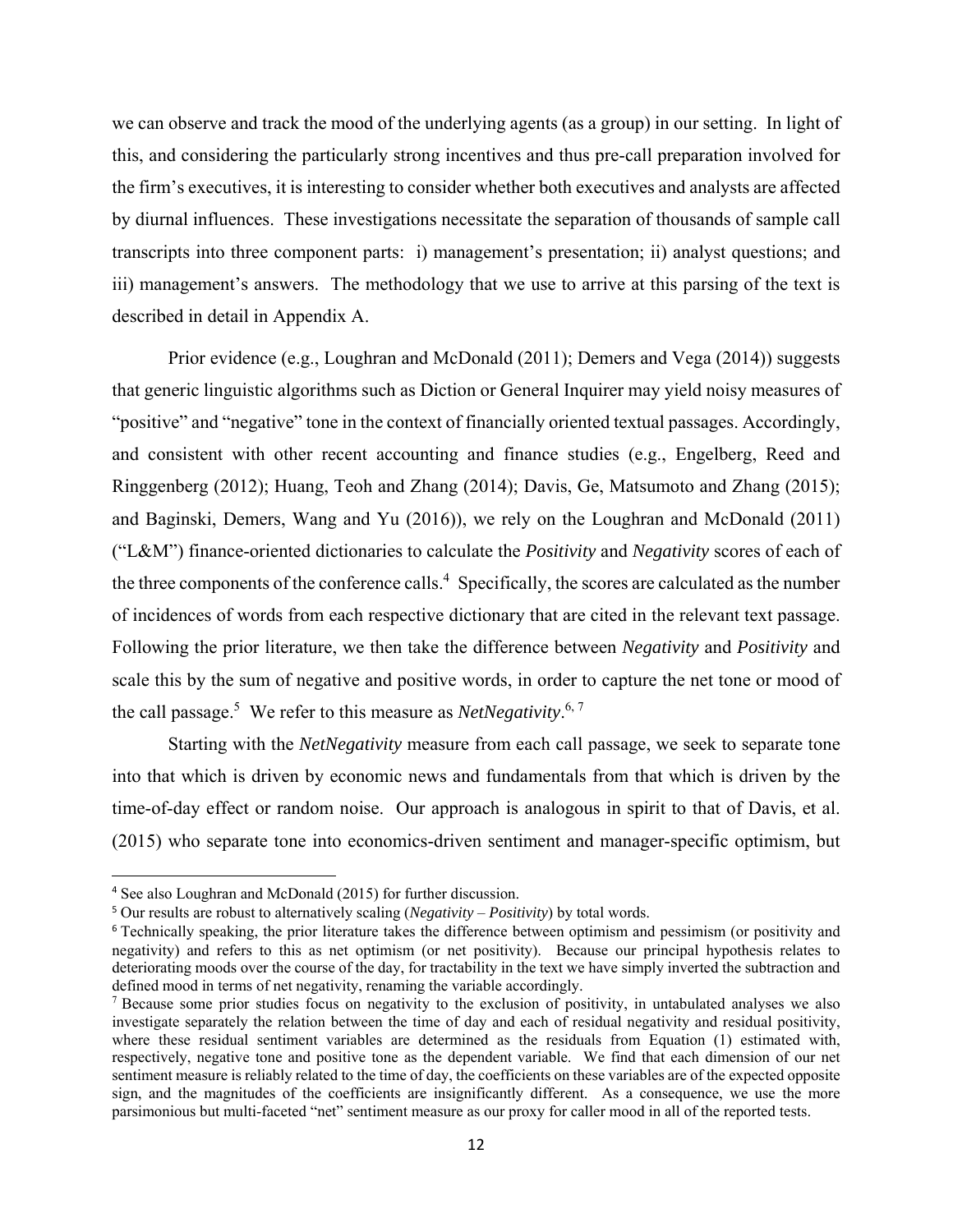our empirical design is closer to that of Huang, et al. (2014) who also use a first-stage regression to separate tone into two components, "normal" (or economics-driven) tone and "residual" tone. We begin with a first-stage regression that allows tone to be explained by firm fundamentals and economic news that are *known* at the time of the call's initiation. Specifically, the regression is:

$$
Tone = \alpha + \beta_1 SUE + \beta_2 BadNews + \beta_3 Loss + \beta_4 FQ1 GuideNews + \beta_5 PreCallAbnRet + \beta_6 Prior3MthAbnRet + \beta_7 Size + \beta_8 MTB + \beta_9 SalesGrowth + \beta_{10} FirmAge + \beta_{11} Leverage + \beta_{12} CurrentRatio + \theta_{i=1}^{12} FF industry_i + \varepsilon,
$$
\n(1)

where the dependent variable, *Tone,* is alternatively the *NetNegativity* from the management presentation, analyst questions, management answers, or combined Q&A portions of the call. We include the following explanatory variables to capture the economic news related to the earnings announcement: *SUE,* the earnings news for the quarter to which the earnings conference call relates (i.e., the standardized unexpected earnings relative to the most recent analysts' consensus estimate); *BadNews,* an indicator that is set to one if the firm reports earnings that are below the analyst consensus; *Loss,* an indicator variable that is set to one if the firm reports a loss for the quarter; *FQ1GuideNews,* the one-quarter ahead management earnings forecast surprise for firms issuing forecasts within a 3-day window ending on the conference call day, and zero otherwise; *PreCallAbnRet*, the pre-call firm-specific abnormal stock returns, measured from the start of trading on the day prior to the call and ending at the conference call start time, where "normal" returns are defined as the average returns to the firm's stock over the identical period (i.e., ending on the same time of day and on the same day of the week) over the prior month (i.e., the average of the four prior weeks' observations); and *Prior3MthAbnRet* are the buy-and-hold size- and bookto-market-adjusted returns for the 3-month period ending on the last date of the fiscal quarter to which the conference call relates. Together these variables capture historical and forward-looking earnings-related news that has been released to the market prior to, and during, the period of the earnings announcement.

We also include additional explanatory variables related to the economics of the firm as follows: *Size,* measured as the natural log of the firm's market capitalization at the end of the quarter to which the call relates; *MTB*, or the market-to-book ratio, an expected growth measure; *SalesGrowth,* the percentage change in sales for the quarter to which the conference call relates relative to sales for the same fiscal quarter in the prior year; *FirmAge,* the natural log of one plus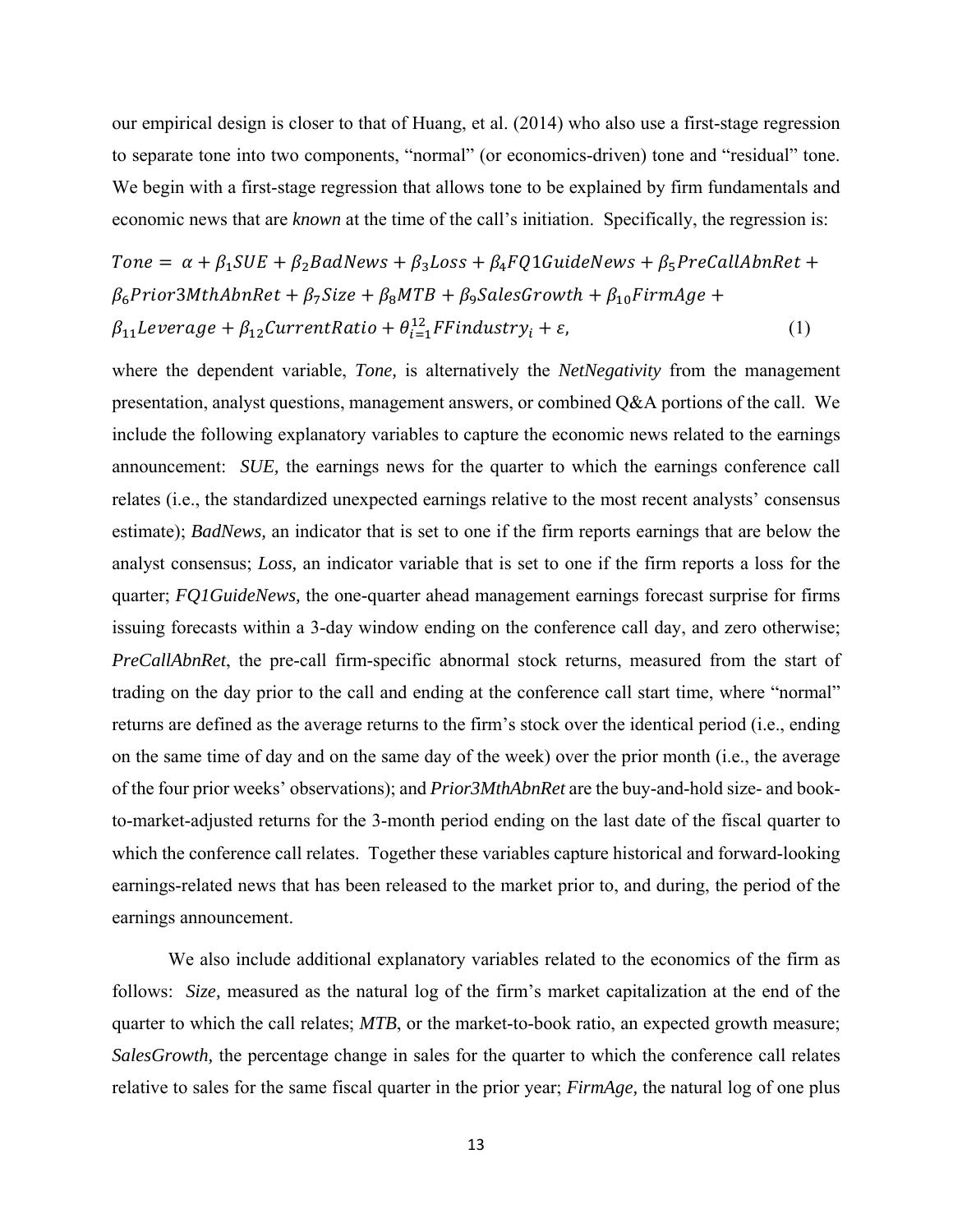the number of years since the firm first appeared in CRSP; *Leverage*, a continuous variable capturing the firm's financial leverage (calculated as (DLCQ+DLTTQ)/CEQQ); *CurrentRatio*, a variable capturing the firm's liquidity situation, defined as current assets over current liabilities; and *FFindustryi,* an indicator variable for each of the 12 Fama-French industry classifications. These and all other variables used in this study are defined in greater detail in Appendix B.

Our first-stage regression thus includes explanatory variables that capture the current quarter's news (i.e., *SUE*, the loss indicator, and pre-call stock returns), forward-looking managerial guidance, firm size and life stage, industry norms, past and future growth prospects, as well as the financial health of the firm. The fitted values of *Tone* deriving from the parameter estimates from Equation (1) are referred to as "economics-driven tone," and we label these variables as *EconTonePresent, EconToneQuestion, EconToneAnswer* and *EconToneQ&A* for each of the executive presentation, analyst questions, management answers, and combined Q&A segments of the call, respectively. The residuals from these respective regressions (i.e., the ε's in Equation (1)) represent that portion of the call tone that is not explained by the economic news or other firm fundamentals. We refer to this as "residual tone" and label these variables *ResidTonePresent, ResidToneQuestion, ResidToneAnswer* and *ResidToneQ&A*, respectively.

Results from the Equation (1) *Tone* regressions for our primary EST/CST time zone sample are presented in Panel A of Table  $2^{8,9}$ . As shown, the earnings surprise (*SUE*), the earnings guidance surprise (*FQ1GuideNews*), past and future growth prospects (*SalesGrowth* and *MTB*), and prior stock returns (*PreCallAbnRet* and *Prior3MthAbnRet*) are all negatively associated with *NetNegativity* for each portion of the call. Also consistent with expectations, the bad news, loss and leverage variables are positively associated with the net negative tone of discussions in almost all cases. Higher current ratios (i.e., greater short-term liquidity) are associated with less negative managerial presentations. Thus, as expected, positive (negative) earnings-related news and economic indicators are associated with positive (negative) discussion tone. Although we did not

<sup>8</sup> Untabulated results for separate first-stage regressions using the PST time zone call sample are substantively similar, but the coefficient values are not identical. As a consequence, separate regressions for EST/CST and PST samples, respectively, lead to better fitting models (i.e., higher  $R^2$ ), and thus we choose to estimate the fitted coefficients that determine *EconTone* and *ResidTone* separately for these two call samples.

<sup>&</sup>lt;sup>9</sup> Unless otherwise noted, all of the continuous variables in the reported regressions are winsorized at the top and bottom one percentiles. In addition, we drop all observations that are influential in the determination of the regression coefficients, where influential observations are defined to be those for which the studentized residual exceeds 2, the Cook's D exceeds 1, or DFBETA exceeds 2, as recommended by Belsley, Kuh and Welsch (1980).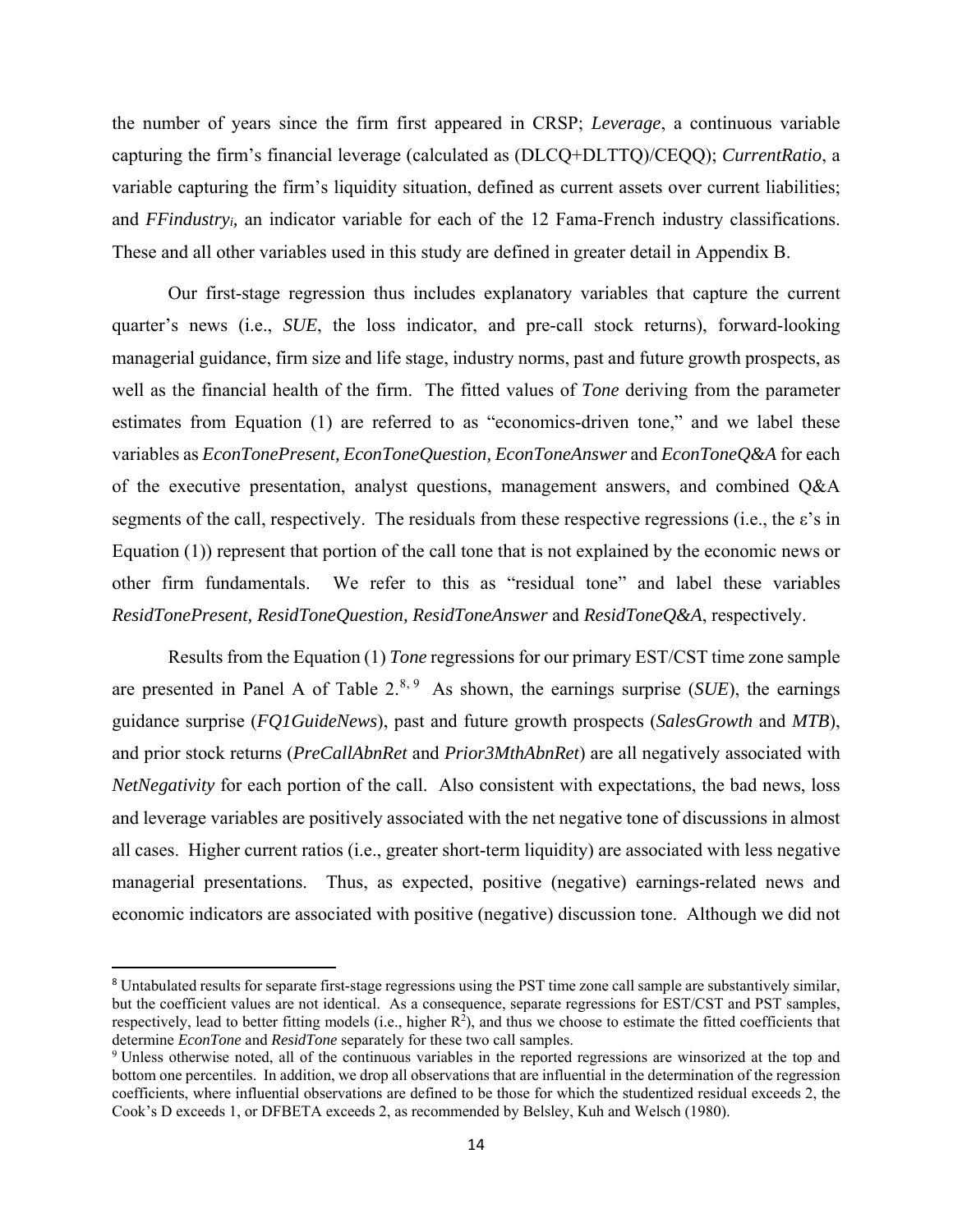have directional priors for the relations between tone and firm size or firm age, we find that larger firms have more negatively toned questions and answers, but less negatively toned presentations. Older firms are associated with more negative presentations, but more positive questions. The fact that virtually all of the candidate economic variables are significant and that all of those for which we have predictions take the expected signs, together with  $R^2$ s in the range of 7.1% to 19.1% for these first-stage regressions (i.e., markedly higher than the 4% reported by Huang, et al. (2014)), provide strong reassurance that the fitted variables from our first-stage regressions have good construct validity.

Panel B of Table 2 presents descriptive statistics for raw positivity and negativity, as well as for the estimated measures of residual tone for each component of the call. Interestingly, the tone of the initial management presentation is significantly more positive than that of the analyst questions (i.e., 1.78% and 1.33 % positive words for the presentation and questions, respectively; two-tailed p-value  $< 0.01$ ), while the percentage of negative words in the analysts' questions is significantly higher than the rate of negativity in managers' presentations and responses (i.e., 1.28% in the questions versus 0.86% and 0.77% in the presentation and answers, respectively; two-tailed p-value  $< 0.01$ ). Thus, consciously or otherwise, executives are, on average, more positive and less negative than analysts in their discussions on the calls. Also apparent from the table, and consistent with the estimation procedure described above, the *ResidTone* measures are all mean zero, and each exhibits a good deal of variation.

### **3.3 Descriptive Statistics**

Panel A of Table 3 presents descriptive statistics for the firm characteristics of our primary EST/CST sample. As shown, sample firms have significantly higher market-to-book ratios and are larger (measured by total assets, sales, or market capitalization), more profitable (based upon incidence of loss quarters), less likely to miss analyst estimates, and have a larger analyst following than the CRSP/Compustat/I/B/E/S universe (two-tailed p-value  $\leq$  0.01). Because we focus on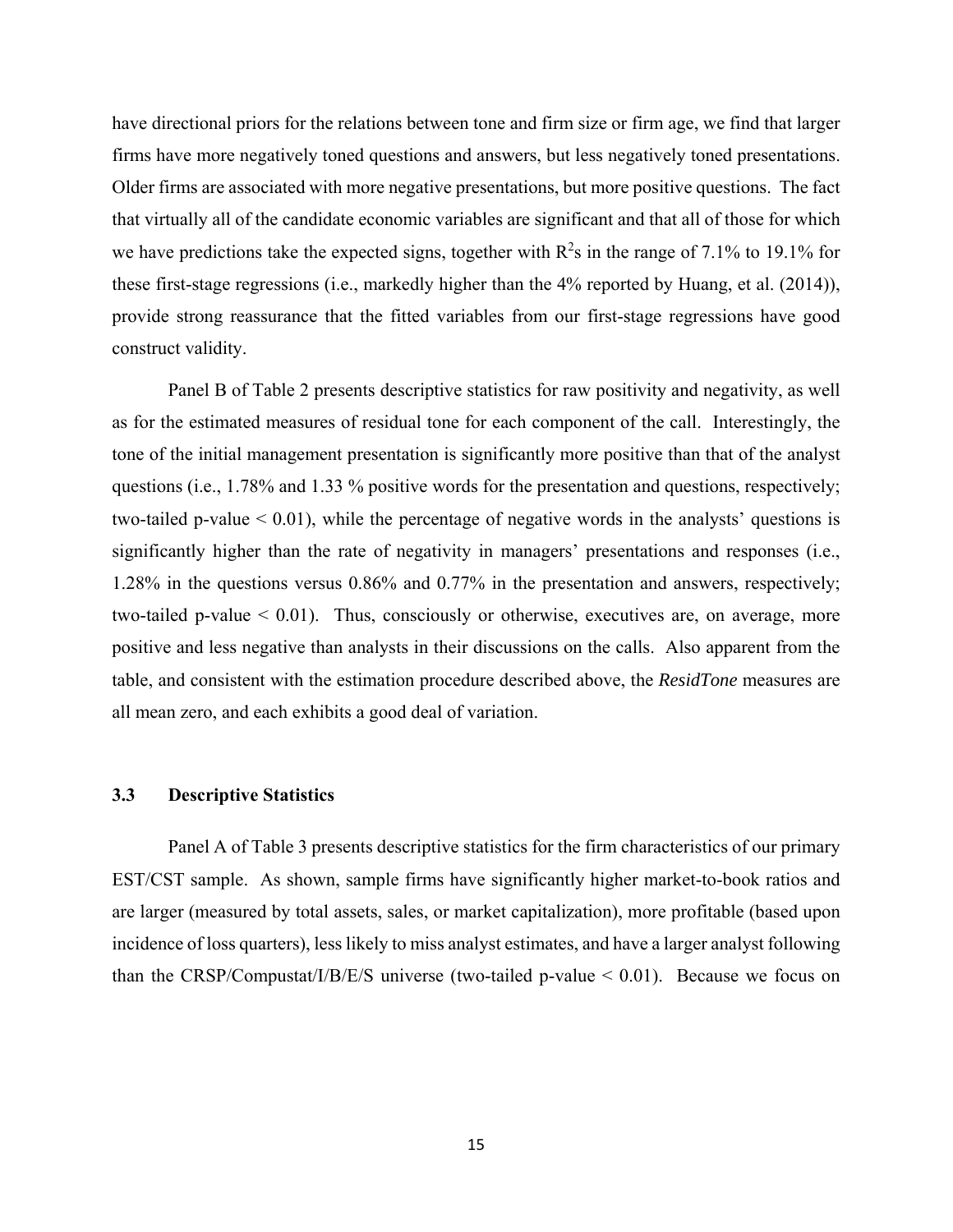Eastern and Central time zone calls for our primary tests, this sample also naturally has disproportionately more (fewer) manufacturing (high-tech) firms than the database universe.<sup>10</sup>

 The remaining panels of Table 3 provide descriptive statistics related to conference call start times and their "stickiness" for 22,239 calls initiated in EST/CST time zones by 1,969 firms.<sup>11</sup> The top results in Panel B show that 40% of firms consistently hold their conference call at the same time of day, while 60% of firms vary the timing of their calls. In the lower set of results in Panel B, we find that 70.8% of firms "typically" hold their calls at the same hour of the day, where "typically" is defined as  $75\%$  of the time.<sup>12</sup> Panel C shows that  $55.2\%$  of firms consistently hold their calls in the morning whereas only 13.9% of firms hold their calls exclusively in the afternoon. The remaining 30.9% of firms alternate between morning and afternoon call start times.

 Panel D of Table 3 provides a transition matrix for firms that we characterize as having a high degree of stickiness (i.e., firms that hold their conference calls at precisely the same time with at least 75% frequency). As shown, 7.1% of "bad news" firm-quarters (i.e., those that miss analyst estimates) are associated with a change in the time of their conference call compared to the firm's typical call time, whereas 6.7% of "good news" firm-quarters involve a change in the time of their call relative to the firm's typical call time. The difference between these two rates is not statistically significant, indicating that the good versus bad news flavor of the earnings news is not an important factor in "sticky" firms' decisions to change the time of their calls from the typical call time. Panel E of Table 3 indicates insignificantly different propensities for firms that "meet or beat" versus those that "miss" analyst estimates to hold their calls in the afternoon. Our descriptive results are broadly consistent with the evidence presented in Doyle and Magilke (2009) who conclude that there is a lack of evidence to support the notion that managers time their earnings announcements to hide bad news or to promote good news, but they are in contrast to the findings of deHaan, Shevlin and Thornock (2015) who find that managers try to "hide" bad news by reporting bad news after market hours, on busy days, with less advance notice, and on Fridays.

<sup>&</sup>lt;sup>10</sup> We define high-tech firms to include 3 of the 12 Fama-French industry categories: business equipment; telecommunications; and healthcare, medical equipment and drugs.

 $11$  Firms initiating calls outside of market hours are included in this analysis, while firms with only one call in our original dataset are necessarily excluded. Consequently, the number of firms and call observations underlying the "stickiness" descriptive statistics differs from that underlying our primary regression sample.

 $12$  In untabulated results we also find that 65.3% of firms "typically" hold their conference calls at exactly the same hour of the day, where "typically" is defined as 80% of time.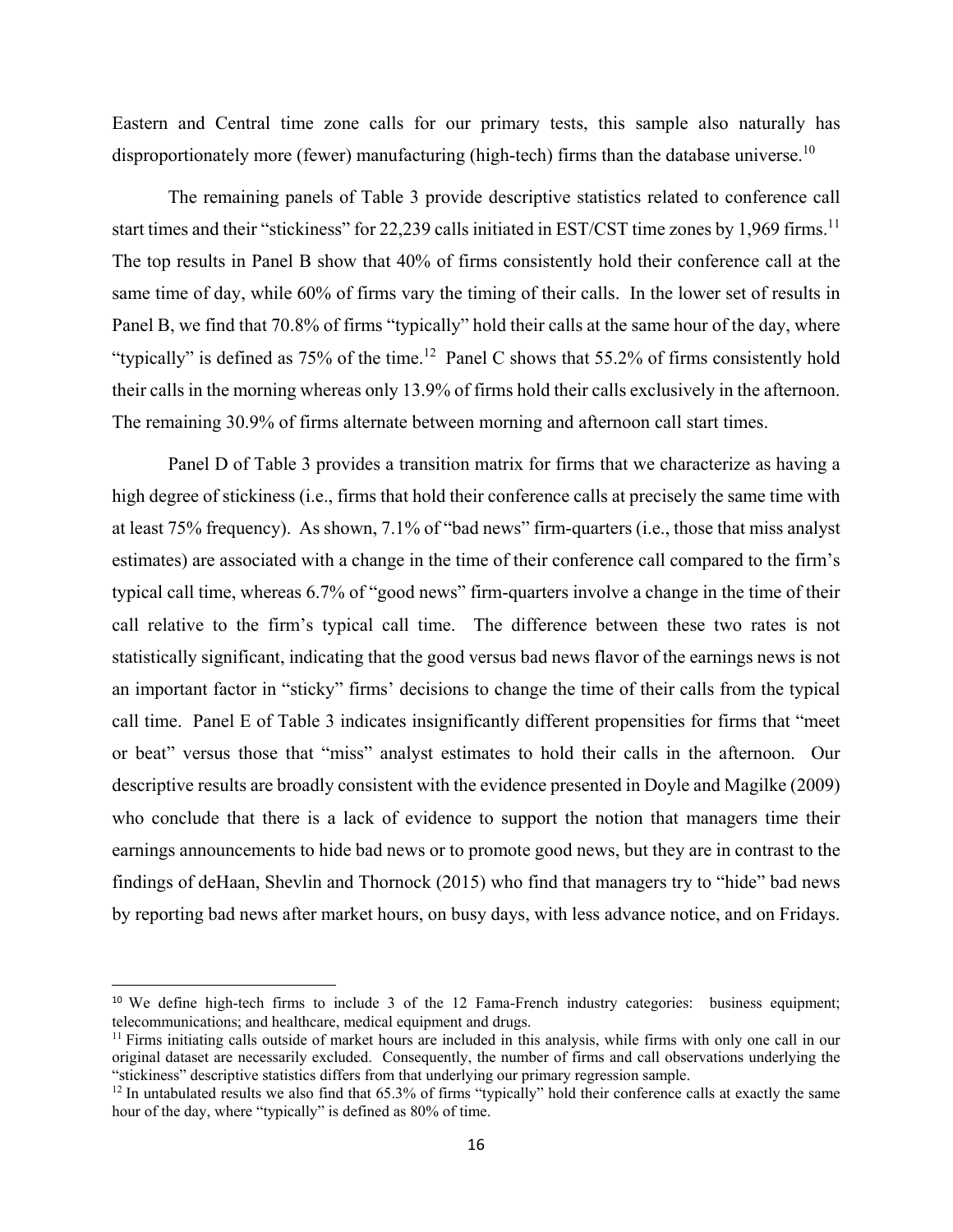Overall, the descriptive evidence presented in Panels B through E of Table 3 indicates that there is a high degree of "stickiness" in the timing of conference calls. Furthermore, the sign of the earnings news does not appear to be related to the timing of the calls or the firm's decision to switch their call time.

## **4. Empirical Results**

### **4.1 Diurnal Variations in the Residual Tone of Conference Calls**

We begin by investigating trends in the mean hourly net negativity of call tone. Specifically, Figure 1 presents a graphical depiction of *residual tone* (i.e., the net negativity that is not explained by economic news or firm fundamentals, estimated as the residual from the firststage model depicted by Equation (1)) for each of the presentation, question, answer, and combined Q&A portions of the calls that are held in Eastern and Central time zones.<sup>13</sup> The lines through the graphs are fitted for calls initiated from 8:00 through 15:59 (i.e., to the closing of the market). As can be seen in Figure 1, the non-economics-driven net negativity of the various segments of the calls is increasing almost monotonically throughout the day. The graphs also show a significant drop in residual tone for presentation, management answers, or combined Q&A portions of calls held during the after-market hours of 16:00 to 17:59 (two-tailed p-values  $\leq 0.05$  or 0.01), indicating that the stress relief from the close of the trading day results in a positive affect for these call participants.14 We therefore limit the observations in our primary regression analyses to calls that are initiated prior to the close of trading. In general, the positive slope of the fitted lines captures well the deteriorating mood of conference call tones over the course of the pre-market and trading periods of the day. Furthermore, a similar pattern is evident for each portion of the calls, indicating that both analysts' and executives' moods are systematically varying with the time of day. This preliminary descriptive evidence indicates that there is a clear pattern of diurnal variations in the moods of the expert economic agents - both analysts and executives - participating in our large sample of calls. Notably in these results, however, is the existence of a time-related pattern in the

 $^{13}$  Call times for both CST and EST calls are defined on the basis of the EST hour during which the call began.<br><sup>14</sup> The removal of a stressor reduces the load being born by personal resource-constrained individuals, l

improvement in mood. The outward display of this more positive mood (as captured by language tone in our setting), is known in the psychology literature as a "positive affect."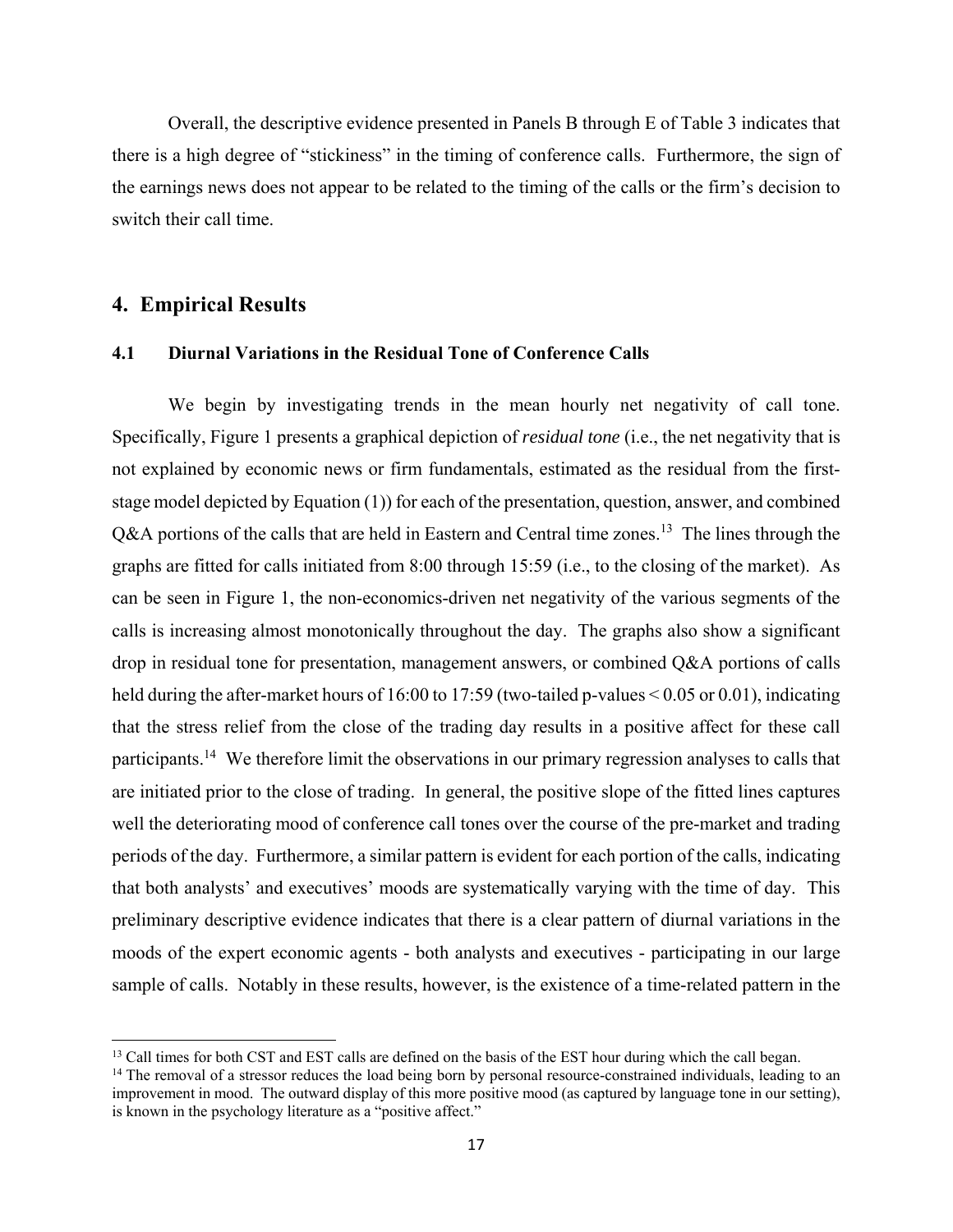tone of the presentation portion of the calls. Because the management address is presumed to be largely scripted, such a time trend is not exactly as expected. Rather, the observed trend signals the possible existence of some unspecified firm-specific tone-related factor(s) that are associated with the firms' call start time but omitted from our first-stage regression model. In light of this, we control for the tone of the presentation in all subsequent analyses.<sup>15</sup>

In order to address our hypothesis related to diurnal influences on the extemporaneous Q&A discussions, we regress the Q&A-related residual call tone measures on the time of day, after controlling for the residual tone in the presentation portion of the call. Specifically, we run the following regression:

$$
ResidTone = \delta_0 + \delta_1 EST_Hour + \delta_2 ResidTonePresent + \varphi,
$$
\n(2)

where the dependent variable is alternatively *ResidToneQuestion, ResidToneAnswer*, and *ResidToneQ&A; EST\_Hour* is the hour during which the call begins measured in EST time;<sup>16</sup> and *ResidTonePresent* is the residual tone of the management address portion of the call.<sup>17</sup> The inclusion of *ResidTonePresent* in the Q&A-related tone regressions enables the firm to serve as its own control. In other words, any firm-specific, negativity-related soft information related to the earnings announcement that may have been omitted from the first-stage regression is now captured by the inclusion of *ResidTonePresent* such that any remaining association between Q&A call tone and the time of day can be reliably attributed to diurnal influences.

The results of the Equation (2) regressions are presented in Table 4. Consistent with the descriptive evidence in Table 3, the positive coefficient on *EST\_Hour* in the *ResidTonePresent* regression indicates that the net negativity of the management presentation that is not explained by our first-stage economic news and other firm fundamental variables is increasing as the day wears on, indicating that the inclusion of *ResidTonePresent* as a control variable in the other

<sup>&</sup>lt;sup>15</sup> Using the residual tone from the presentation portion of the call allows the firm to serve as its own control in terms of capturing "soft" information in the subsequent Q&A-related tone regressions. Our approach is similar in spirit to that followed by Dikolli, Keusch, Mayew and Steffen (2016) who use MD&A disclosures to extract firm-specific information from shareholder letters, leaving the desired CEO-specific characteristics in the residual that is used in subsequent tests.

<sup>16</sup> Our reported results are not affected when we alternatively regress the *ResidTone* Q&A-related measures on the estimated start time of the Q&A session (i.e., rather than the start time of the call), where Q&A start times are estimated based upon word counts using the methodology proposed by Matsumoto et al. (2011).

<sup>17</sup> We also report the results of this regression using *ResidTonePresent* as the dependent variable in Table 4 in order to confirm the statistical significance of the association between the presentation tone and the time of day.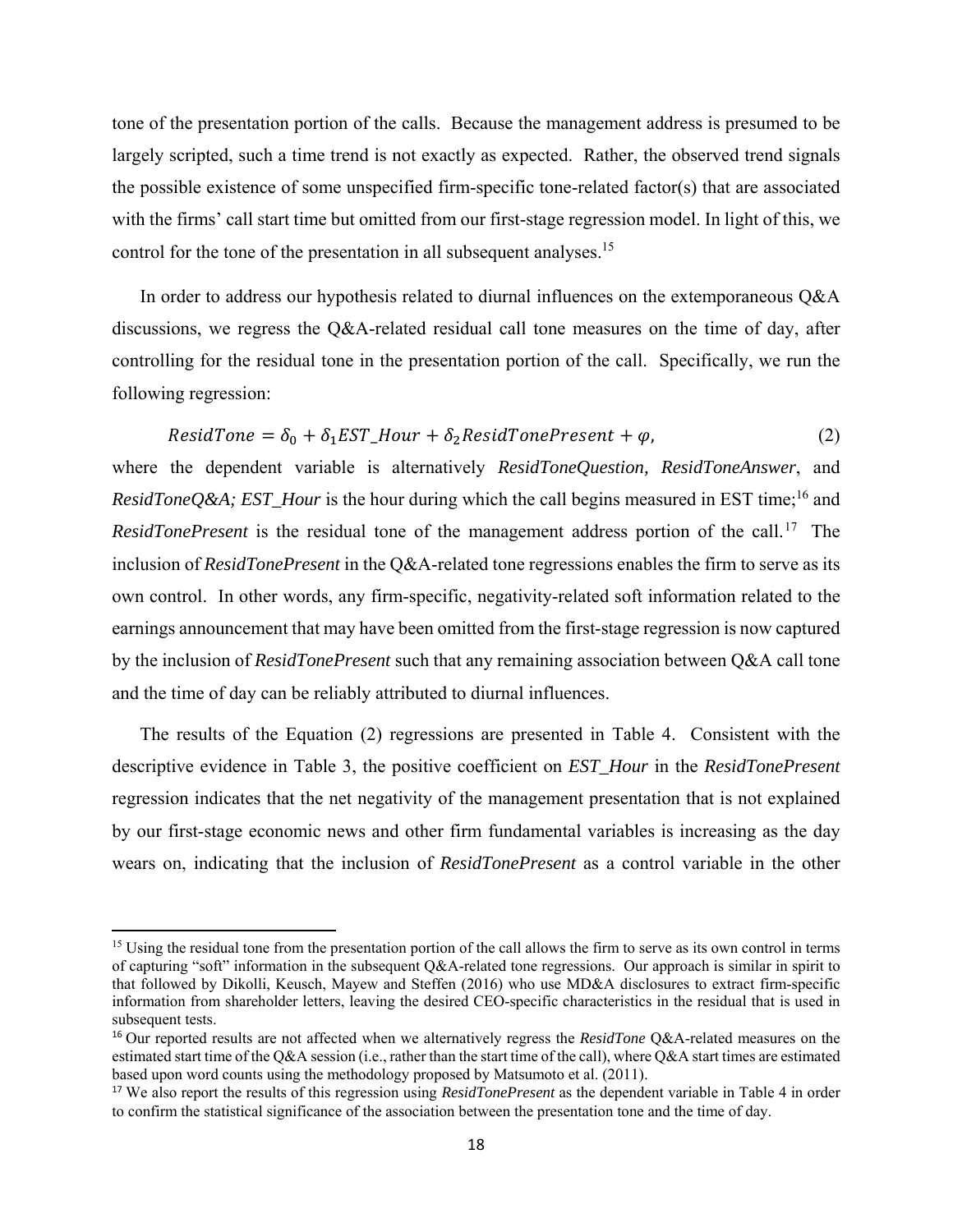*ResidTone* regressions is essential.<sup>18</sup> The subsequent columns show that, even after controlling for the tone of the presentation portion of the call, there remains a significant positive association between the time of day and each of the analyst question, management answer, and combined Q&A segments of the calls. Our findings thus strongly suggest that the non-economics-driven mood of call conversations is not just random noise. Rather, the tone of extemporaneous Q&A discussions on earnings calls, a proxy for callers' moods, exhibits a significant association with the time of day, suggesting that the analysts and executives participating in the more than 18,000 calls in our sample evince a significant susceptibility to time-of-day-related variations in the performance of their work.<sup>19</sup> These results are consistent with our hypothesis and with a large body of prior research in non-financial, and typically experimental rather than archival contexts. Our findings provide novel evidence that even highly trained expert economic agents acting in an important incentive-laden setting are impacted by the time of day. Furthermore, the unlikely presence of these effects in the context of such an important corporate event suggests that similar diurnal influences are likely to be at play in other economic decision making and performance situations throughout business enterprises.

### **4.2 Diurnal Variations in Residual Tone: Robustness Checks**

In this section, we present a number of robustness checks on our finding that the tone of conference calls is subject to deterioration as the trading day wears on.

### 4.2.1 West Coast Calls

 The previous results are based upon the available sample of EST and CST calls, a research design choice that was made in order to maximize the degree of body clock synchronicity of the

 $18$  Davis, et al. (2015) provide evidence of manager-specific optimism in the tone of conference call communications. The inclusion of *ResidTonePresent* in the Q&A-related tone regressions also helps to control for any such effects.

<sup>&</sup>lt;sup>19</sup> Prior studies suggest that there is a "Friday effect" in firms' news disclosure strategies, with bad news being more likely to be released on Fridays (e.g., Damodaran (1989)). By contrast, Michaely, Rubin and Vedrashko (2016) suggest that Friday disclosures themselves are not different, but rather that firms that sometimes release information on Fridays are different than firms that never release information on Fridays. In untabulated analyses we rerun each of our Equation (2) *ResidTone* regressions augmented by a *Friday* indicator variable. The *Friday* indicator is significant only in the *ResidTonePresent* regressions (and this holds for both the EST/CST sample as a whole as well as for the subsample that excludes firms that never hold Friday calls). Most importantly, however, the *Friday* indicator neither loads in the Q&A-related tone regressions, nor does it affect the coefficient on the *EST\_Hour* test variable.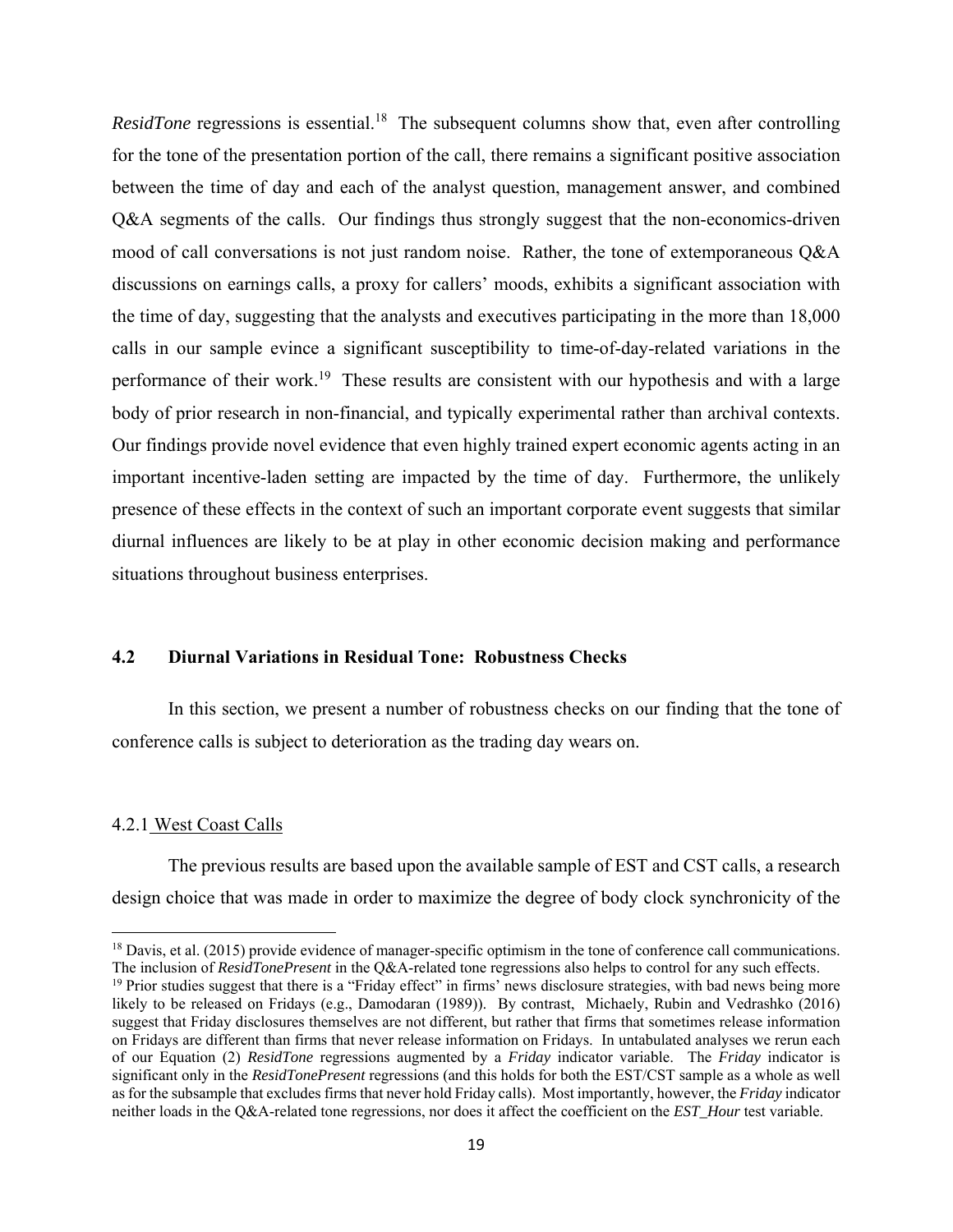call participants. Of course, diurnal influences on human moods and performance are not restricted to persons in the Eastern and Central parts of the U.S.<sup>20</sup> Indeed, in our setting we expect that the tone of PST calls may even be more negative than that of EST calls at similar times of day for several reasons. First, most of the analysts on the calls are based on the East Coast, and hence at 10:00 a.m. PST, it is already 13:00 EST for most of the analysts, a time at which their mood is expected to have significantly deteriorated (i.e., relative to what it would have been on a 10:00 a.m. EST call). Second, managers on the West Coast are keeping earlier local hours relative to their East Coast counterparts because they're working and interacting with stakeholders during EST-based market hours. Thus, by 10:00 a.m. PST, West Coast managers are likely to be further into their day (i.e., more fatigued, etc.), on average, than are East Coast managers at 10:00 a.m.  $EST.<sup>21</sup>$ 

In order to incorporate West Coast calls, we first develop a pooled sample of calls originating in EST and PST time zones. More specifically, because of the imbalance between the frequency of EST- and PST-originated calls in local hour time, we create a matched sample by matching all available EST-originated calls with PST-originated calls on the basis of market capitalization (nearest match not exceeding a differential of \$200 million) and the local hour of the call start time.<sup>22</sup> Using this matched sample, we run the regression depicted by Equation (2) augmented with a PST indicator that is set to one for calls initiated on the West Coast, and using *Local\_Hour* (i.e., the local time at which the call is originated) instead of *EST\_Hour* to capture the start time of the call. $23$ 

 $20$  As discussed earlier, Mislove, et al. (2010) document patterns in West Coast tweets that are similar to, albeit three hours behind, those of East Coast tweets, and a related study by Golder and Macy (2011) document diurnal patterns in the Twitter messages of 2.4 million people in 84 countries, confirming that people around the world experience similar moods at similar times of day.

<sup>&</sup>lt;sup>21</sup> The earlier schedule of PST managers is supported by the pattern of their conference calls, which tend to be held earlier in the day (measured in local time) relative to their East Coast counterparts' calls. For example, only 0.1% of EST calls are initiated before 8:00 a.m. whereas 8.3% of PST calls are initiated between 5:00-7:59 PST, while 19.2% of EST calls are initiated during the 15:00-17:59 (local time) period versus just 0.8% for PST calls.

 $^{22}$  In unreported tabulations, we find that there is a significant difference in the distribution of EST and PST calls when considered in local time. For example, there are many more East Coast firms originating calls at 9:00 EST than there are West Coast firms originating calls at 9:00 PST, and the same is true for other hours of the day.

<sup>&</sup>lt;sup>23</sup> We omit the CST calls from this analysis in order to obtain a starker contrast between EST and PST call observations. In untabulated specification tests, we find that the inclusion of CST calls in the available EST/CST pool of match candidates does not change our inferences.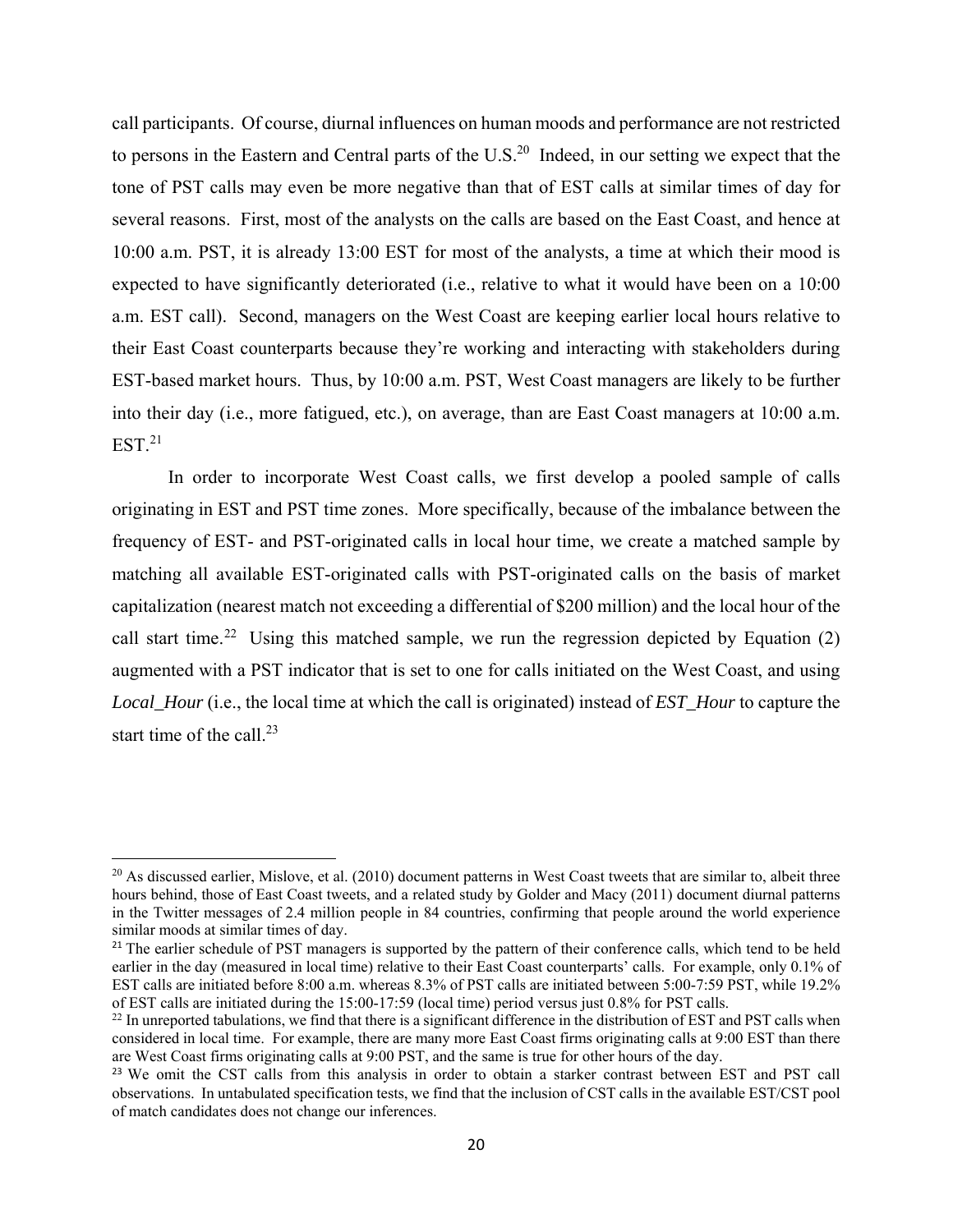The results of this test are reported in Table 5.<sup>24</sup> As shown, the coefficient on *Local\_Hour* is significant and positive in each regression, indicating that, not surprisingly, the non-economicsdriven tone of call participants is increasingly negative for calls being hosted in both time zones, even after controlling for the presentation tone. In other words, participants on calls initiated on either coast are subject to diurnal influences. More importantly, the significantly positive coefficient on the *PST* indicator in all three tone regressions indicates that the tone of West Coast calls is, on average, more negative than that of East Coast calls that are held at the equivalent local time of day, and the results hold for both managers and analysts. The relatively higher negativity of West Coast calls may be explained either by the more advanced body clocks of West Coast call participants (i.e., a physiological explanation) and/or due to higher levels of frustrations and other annoyances that have accumulated over the course of their day given that West Coast call participants are likely to be deeper into their schedules at the same local hour (i.e., related to limited personal resources theory). Indeed, the literature would suggest that both of these effects are influencing call participants, but it is beyond the scope of our study to attempt to separate the combined sources of causality.25

### 4.2.2 Omitted Variables – Incentives to Hype

 Huang, et al. (2014) establish an association between residual tone in earnings press releases and each of post-announcement mergers and acquisitions ("M&As") and seasoned equity offerings ("SEOs"). Their evidence suggests that firms that anticipate using their own stock as currency within a year from the press release date have a tendency to "hype" (i.e., use excess optimistic tone) in their announcements. Although there is no a priori reason to expect that the morning call firms in our sample are more likely to hype in relation to such anticipated transactions relative to afternoon call firms, we nevertheless run a specification check that involves including indicator variables for M&As and SEOs in the regression depicted by Equation (2). Specifically, following Davis et al. (2015), we set the M&A indicator to one if the firm makes a merger or acquisition announcement during the twelve months after the call, and we set the SEO indicator to one if the

<sup>&</sup>lt;sup>24</sup> Because the sample of matched EST and PST calls is small, influential observations are likely to skew the regression fit. We therefore exclude observations that are influential in the determination of the regression coefficients as recommended by Belsley, et al. (1980).

<sup>&</sup>lt;sup>25</sup> Forthcoming specification tests related to analyst busyness provide a novel opportunity for us to observe the separate influences of limited personal resources and circadian rhythms on call tone.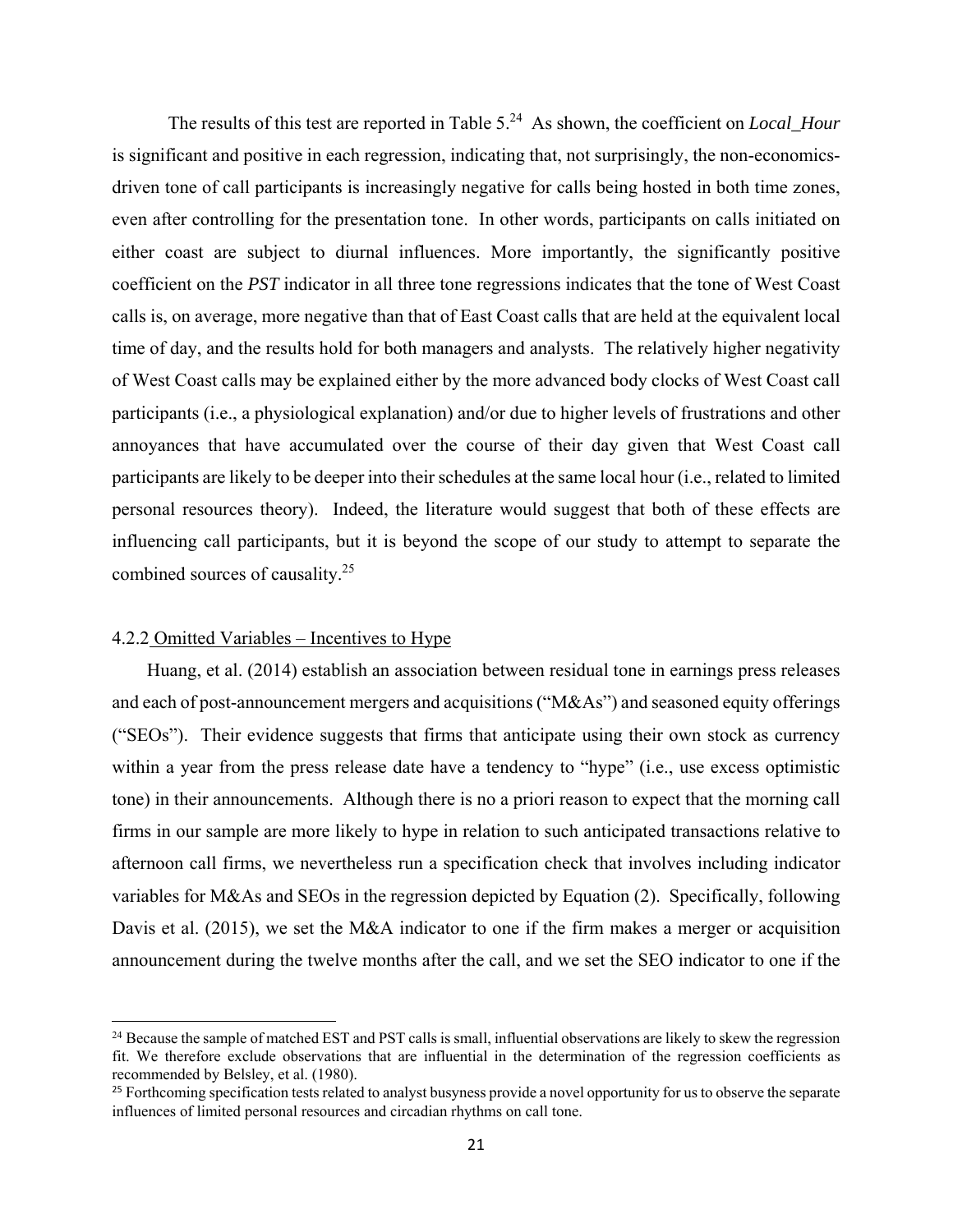firm has a seasoned equity offering within twelve months of the call date, both based upon data from Thomson Reuters' SDC Platinum.<sup>26</sup> The results from these regressions are reported in Table 6. Similar to the findings of Davis et al. (2015), the coefficient estimate on seasoned equity offerings (*SEO*) is not significant in any of our tone regressions. By contrast, the coefficient estimate on the *M&A* indicator is significantly negative in the tests of *ResidToneQuestion* and *ResidToneQ&A*. Most importantly, the magnitude and significance of the coefficients on the *EST\_Hour* test variable of interest are entirely unchanged after the inclusion of these variables, and thus we conclude that incentives to hype are not driving our results related to the diurnal variation in call tone.

### 4.2.3 Omitted Variables – Analysis of Switching Firms

We address the potential concern of correlated omitted variables influencing our primary results in one further way, which is by focusing on firms that switch their call times. Similar to the inclusion of *ResidTonePresent,* the examination of the change in Q&A tone for switching firms allows the firm to serve as its own control, thereby mitigating the potential for unspecified firmspecific factors to be driving the systematic time-of-day variations documented earlier for the Q&A discussions.

We identify 2,575 call observations out of our primary EST/CST sample that involve the firm switching the hour of their call relative to the previous quarter ("time switchers"). Using this sample, we regress the change in the residual Q&A-related tone (*delta\_ResidTone*) on the change in the start time of the call (*delta\_Hour*), and we include the change in *ResidTonePresent* as a control (i.e., a parallel regression to Equation (2), except that the time and tone variables are all in changes). We allow for an asymmetric response to the change in tone for firms switching to an earlier versus a later time of day by including *EarlierCall\*delta\_Hour,* where *EarlierCall* is an indicator set to one if the call is held earlier in the day during the current quarter relative to last quarter, and we also include *EarlierCall* as a main effect to allow for a different intercept.

<sup>&</sup>lt;sup>26</sup> We find robust results on our test variables of interest if instead we define M&A and SEO following Huang et al. (2014), which entails setting the M&A indicator to one if the amount of acquisitions (AQC from Compustat) in the four quarters after the call is greater than 10 percent of lagged total assets, and setting the SEO indicator to one when proceeds from the sale of common and preferred stock (SSTK from Compustat) in the four quarters after the call is greater than 10 percent of lagged total assets.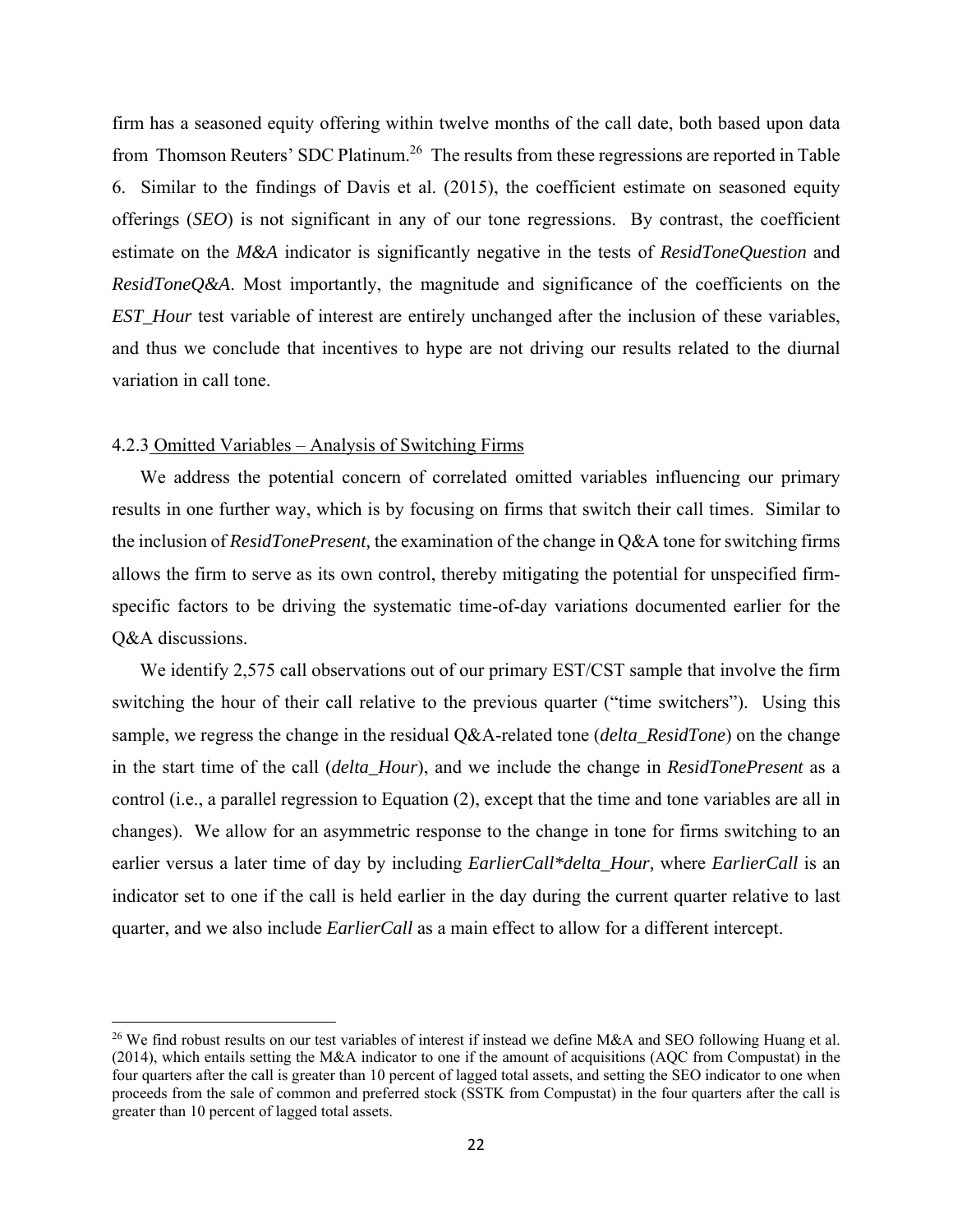The results of this regression are presented in Table  $7<sup>27</sup>$  Despite the significantly reduced sample, the results indicate that the change in residual tone for all three components of the Q&A is significantly positively associated with *delta\_Hour*. These findings indicate that tone becomes reliably more (less) negative when firms switch to later (earlier) call times, and this finding holds even after controlling for the change in the residual tone of the presentation. Interestingly, there is no evidence of an asymmetric response in tone for firms switching to an earlier versus a later call time.We conclude from these differences tests that our finding of a relation between the time of day and non-economics-driven call negativity is not due to firm-specific variables having been omitted from the main test regressions reported in Table 4.

### 4.2.4 Endogeneity

Although our earlier descriptive statistics on the stickiness of conference call times do not support the notion of managers' strategic timing of conference calls, considering evidence in deHaan, et al. (2015) that managers hide bad news by announcing earnings in periods of low attention, we address the potential for endogeneity between the firm's choice of call time and the tone of the conversations that ensues in two alternative ways. In the first robustness check, we introduce the inverse Mills ratio (*Lambda*) from a parsimonious probit regression of the decision to initiate an *afternoon call* into the Equation (2) tone regressions. The first-stage model includes all significant candidate variables for explaining the afternoon call choice. Aside from the conventional wisdom that calls should be held after market hours in order to allow investors and analysts time to digest the information before making injudicious trades (Bragg (2014)) or, for international firms, e.g., at an hour when analysts in New York are able to participate (Guimard  $(2013)$ ), little is known about the determinants of firms' call times.<sup>28</sup> Accordingly, we begin with an exploratory probit regression modeling this decision, the results from which are presented in first column of Panel A of Table 8. As shown, and consistent with the descriptive evidence presented earlier that call start times are relatively "sticky" and that call start times are not driven

 $27$  Because the sample of switching firms is small, influential observations are likely to skew the regression fit. We therefore exclude observations that are influential in the determination of the regression coefficients as recommended by Belsley, et al. (1980).

<sup>&</sup>lt;sup>28</sup> In an informal survey of about 30 investor relations executives polled by the authors, common reasons cited for their choice of afternoon call start time were that they had held their call at this time in the previous quarter and that they held their call after the market's close in order to avoid a knee-jerk response.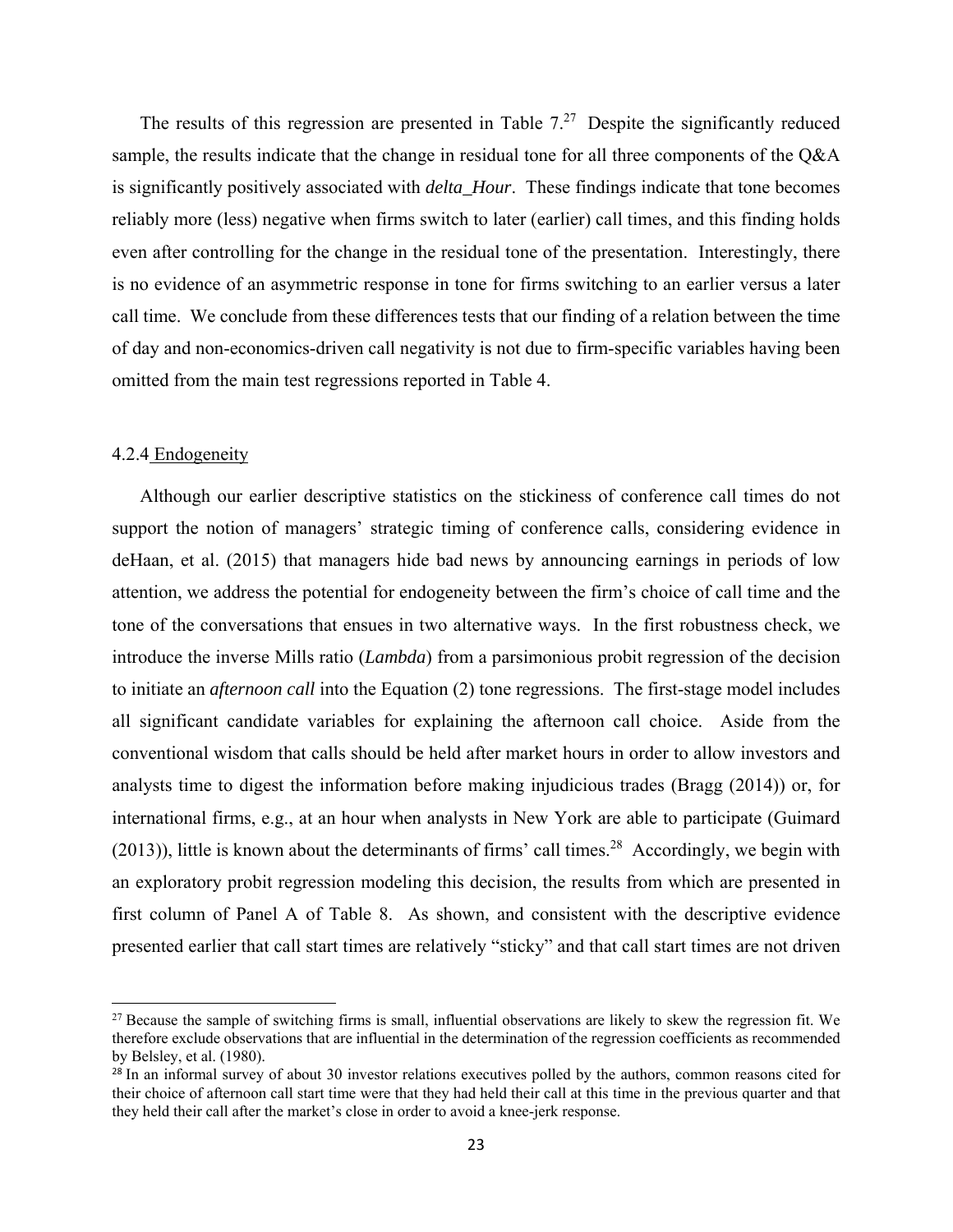by the flavor of the quarterly earnings news, the firm's experience of having held an afternoon call in the prior quarter, as captured by the *Lag\_Afternoon* indicator, is by far the most important determinant of the likelihood that the firm will host an afternoon call in the current quarter. Once *Lag\_Afternoon* is included in the decision model, the magnitude of the earnings surprise (*absSUE*), an indicator set to one for firms reporting "bad news" (*BadNews*), firm size (*Size*), the number of analysts following the firm (*logAnalyst*), and a variable capturing the firm's dependence on equity financing (*EquiDepend*) are all insignificant. Only *HighTech*, an indicator set to one if the firm is in a high-tech industry, *InvestIntense*, a variable capturing the firm's investment intensity (Rajan and Zingales (1998)), and *FQ4*, an indicator set to one if the call relates to the firm's fiscal fourth quarter earnings, remain significant with the inclusion of *Lag\_Afternoon.*

The second column of Panel A of Table 8 presents the results of the first-stage probit regression that includes only the aforementioned significant variables. We use this fitted model to estimate the *Lambda* to be used in the second stage. The pseudo- $R^2$  of 49% suggests that our decision model does a very good job of explaining the afternoon call time choice.

The first set of key results from this endogeneity test are presented in Panel B of Table 8. As shown there, when the Equation (2) residual tone regressions are augmented to include the estimated first-stage *Lambda*, our key inferences related to a diurnal effect on call participants' moods remain intact as *EST\_Hour* remains significant in each residual tone regression.

We undertake a second robustness check following the methodology proposed by Lennox, Francis and Wang (2012) who suggest that it may be better in some cases to avoid a two-stage approach, as described above, due to the potential for mis-specification of the first-stage selection model. Specifically, Lennox, et al. (2012) recommend including the significant determinants of the potentially endogenous variable (i.e., afternoon call time choice in our case) directly in the would-be second-stage regression (i.e., the residual tone regressions in our setting) rather than to include the estimated *Lambda* because the latter fitted value may be subject to undesirable measurement error. Accordingly, in our second robustness test we augment the Equation (2) residual tone regressions with the variables that were significant in the afternoon call choice model (i.e., *Lag\_Afternoon*, *HighTech, InvestIntense,* and *FQ4*)*.* The results from this test are presented in Panel C of Table 8. As shown, the significant positive relations between the time of day at which the call is held (*EST\_Hour*) and the net negative tone of the call still hold for the analyst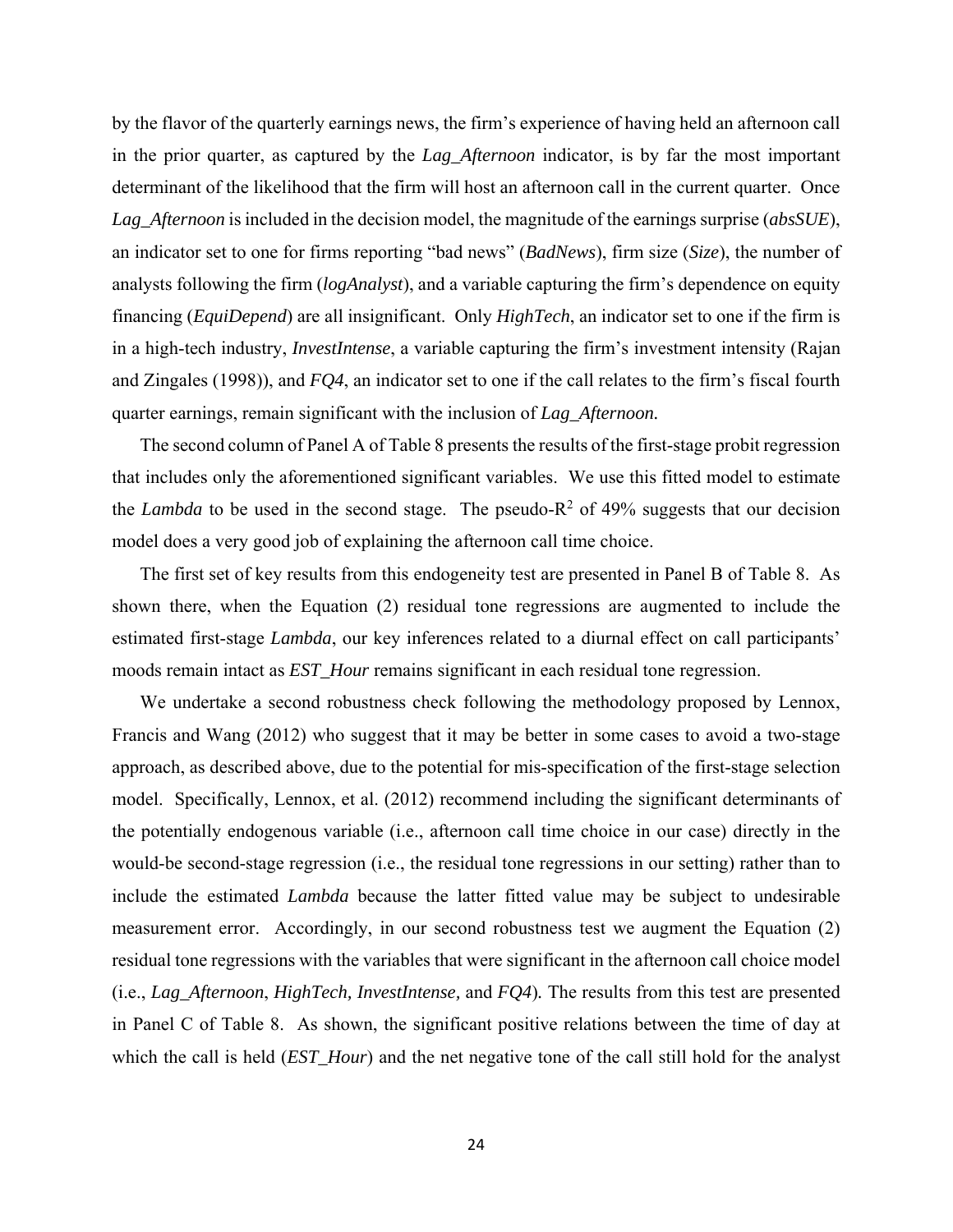question, management answer, and combined Q&A portions of the conference call discussions, even after these control variables have been included.

 In summary, we conclude from these two tests that our key finding of a significant diurnal effect on analyst and executive behavior remains robust to controlling for the potential for endogeneity in the afternoon call time decision.

### 4.2.5 Analyst Busyness

 As discussed earlier, one of the hypothesized explanations for the observed diurnal variation in net negativity is the concept of limited personal resources – as individuals deplete their limited reservoir over the course of the day, the saliency of resource loss leads to tension, stress, and general deterioration in mood (as well as in cognitive function and task performance). In order to investigate whether our results are principally driven by such task-induced fatigue (to the exclusion, e.g., of circadian influences), we develop a measure that is designed to capture the load being borne by analysts prior to the firm's call and we include this as a competing explanatory variable, in addition to *EST\_Hour,* for residual tone. Our proxy for *AnalystBusyness* is the abnormal trading volume in the call firm's stock measured from the start of trading on the day prior to the call and ending at the conference call start time, with the reasoning being that abnormal trading volume captures the amount of firm-related news that is being released and processed during this interval, and the expected relation is that more pre-call news processing will lead to greater analyst fatigue and thus increased negativity.29

 Results for regressions of *ResidTone* on *AnalystBusyness* are presented in Table 9. As shown, and consistent with (limited) personal resources theory, net negative tone is increasing in this proxy for the workload that analysts and management may have been subject to prior to the call. Most importantly, *EST\_Hour* remains significant in each regression, indicating that there is both a circadian rhythm effect and a workload-induced fatigue factor impacting call moods.

<sup>29</sup> Results are identical if we instead measure *AnalystBusyness* as the abnormal volume from the start of trading on the day of the call to the start time of the call.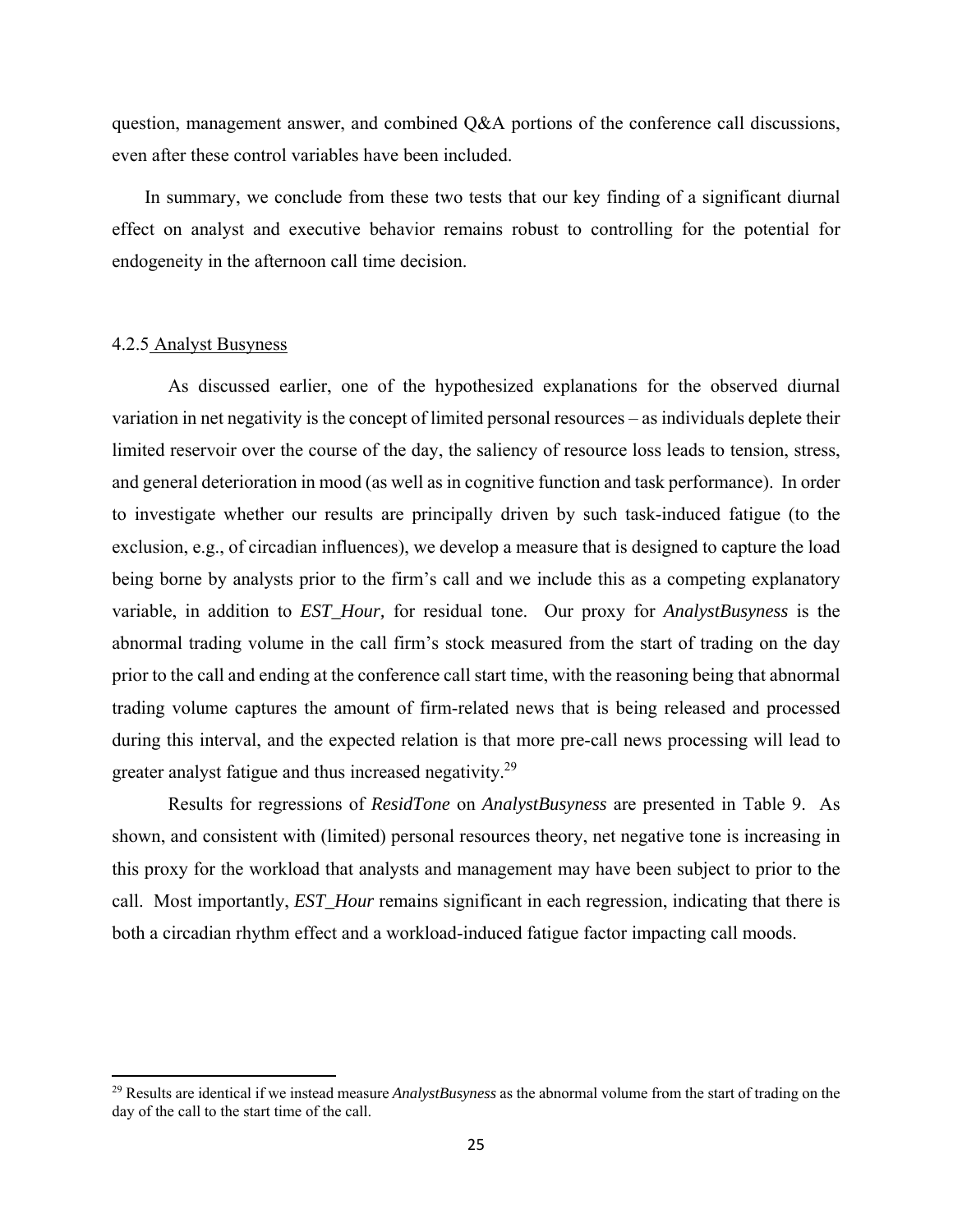### 4.2.6 Summary of Robustness Tests

Our main tests include a firm-specific control for the tone of soft information in the earnings call (i.e., *ResidTonePresent*) and our robustness tests have addressed the potential effects of other correlated omitted variables, analyst workload, and firm self-selection into afternoon call timeslots on inferences related to diurnal influences on conference call Q&A tone. Combined analyses of calls initiated in Eastern and Pacific time zones establish that diurnal influences also exist for West Coast calls and indeed the tone of conversation is more negative compared to that for East Coast calls at similar times of day, a finding that we attribute to the more advanced body clocks of these call participants and/or higher levels of frustrations and other annoyances that have accumulated over the course of their day. All of these robustness tests support our conclusion that there are strong and reliable diurnal patterns in the moods of both managers and analysts during earnings conference call discussions. Specifically, the tone of manager-analyst communications becomes more negative as the day wears on, and this appears to be attributable to both limited personal resources as well as the influence of circadian rhythms.

### **4.3. Impact on Share Prices**

We now consider an important consequence of our key finding that conference call participants' moods are subject to systematic diurnal variations by investigating whether there is a differential investor response associated with the tone of earlier versus later calls. In an efficient market, the stock price should not respond to the portion of call tone that is unrelated to economic news or firm fundamentals. In other words, "excess" net negativity on later calls that arises due to the influence of limited personal resources and/or circadian rhythms on human moods should not be priced. And yet, doubts about the extent of market efficiency linger.

In order to investigate this issue, we first develop a measure of the Q&A call tone that is due to diurnal influences. Following a methodology developed by Gong, Li and Wang (2011) in the context of management forecast errors, we use the predicted value of *NetNegativityQ&A* based upon the estimated coefficient on *EST\_Hour*. Specifically, we include *EST\_Hour* as an additional explanatory variable for *NetNegativityQ&A* in Equation (1), and we then compute the diurnal tone measure as the estimated coefficient on *EST\_Hour* multiplied by the *EST\_Hour* start time of the call for each observation*.* We refer to this value as *DiurnalToneQ&A.*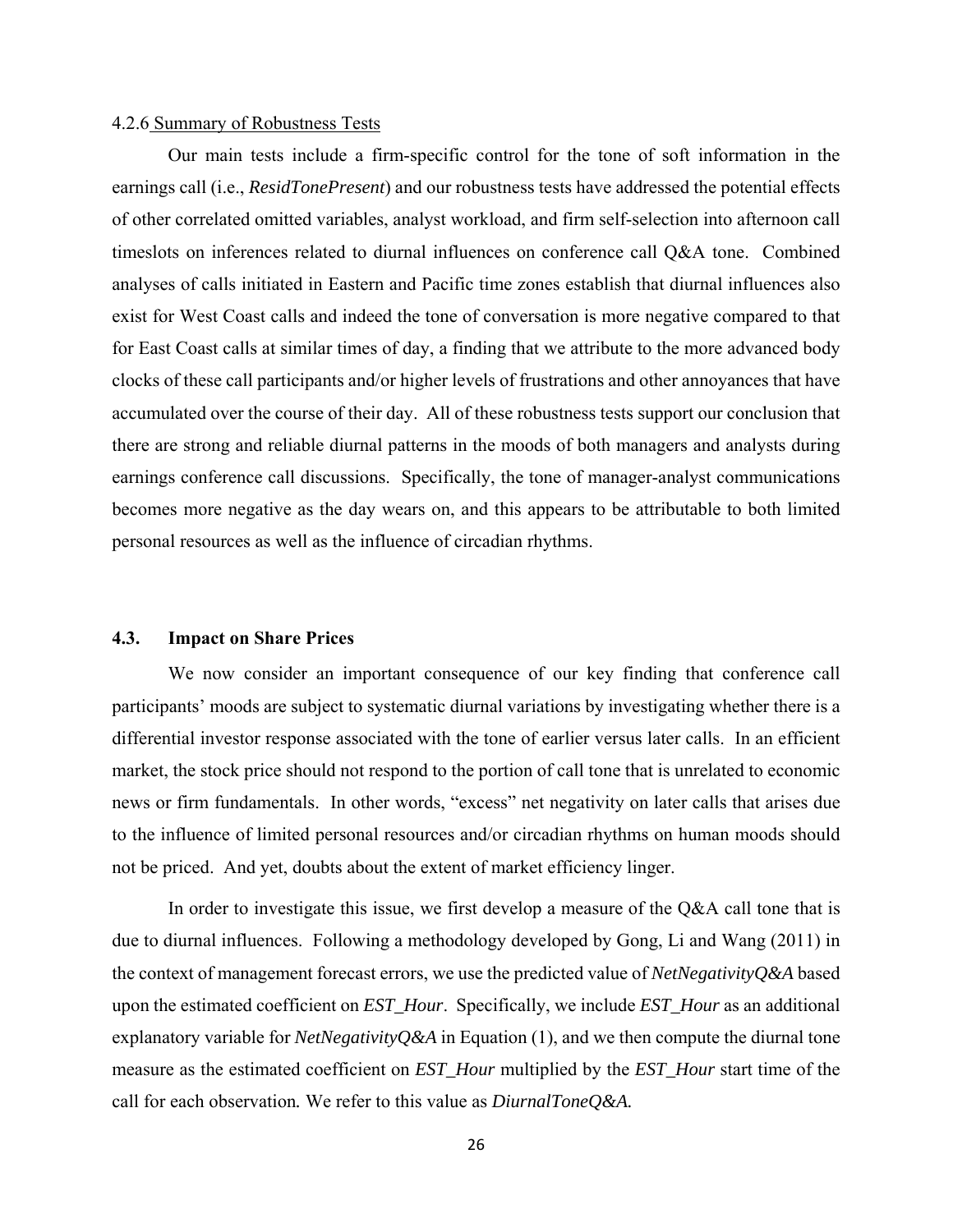We examine the market's pricing of *DiurnalToneQ&A* using the following regression:

AbnRet =  $\theta_0 + \theta_1$ DiurnalToneQ&A +  $\theta_2$ EconToneQ&A +  $\theta_3$ ResidTonePresent +  $\vartheta$  (3) where the dependent variable, *AbnRet,* is the abnormal return measured over various intraday and longer post-call intervals as defined below, and all other variables are as defined earlier or in greater detail in Appendix B. 30

Our first abnormal returns period is the 5-hour call window. The accumulation of returns for this window begins with the estimated start time of the Q&A discussions and closes at the end of the 5<sup>th</sup> hour of trading (i.e., a period that may extend into the next day's trading).<sup>31</sup> Specifically, the abnormal returns are calculated as the difference between the firm's returns during the 5-hour call window minus the average returns during the corresponding 5-hour window on the same day of the week over the previous month (i.e., the average of four weekly observations).

The results from this abnormal returns regression are presented in the first column of Panel A in Table 10. As shown, 5-hour abnormal returns are negatively associated with each of *EconToneQ&A* and *ResidTonePresent*. In other words, the negative "soft" information that is elicited on the call is quickly, and negatively, priced by the market. This general finding of an association between linguistic tone and stock returns is consistent with the prior literature that has found linguistic tone to be contemporaneously informative and/or to have predictive content for stock prices in numerous other managerial communications or conference call settings (e.g., Davis, Piger and Sedor (2012); Price, Doran, Peterson and Bliss (2012); Mayew and Venkatachalam (2012); Demers and Vega (2014); Huang, et al. (2014); Baginski, et al. (2016); and Mayew, Sethuraman and Venkatachalam (2015), amongst others). More importantly, however, we find that 5-hour abnormal returns are negatively associated with the estimated non-value-relevant tone that is attributable to diurnal influences, *DiurnalToneO&A* (two tailed p-value  $\leq$  0.10). Furthermore, the market's response to *DiurnalToneQ&A* in the 5-hour window is not significantly different from its response to the economics-driven tone,  $EconToneQ&A$  (two tailed p-value = 0.2875). This novel result suggests that investors don't meaningfully distinguish between that

<sup>30</sup> Equation (3) is estimated using the previously derived *EconToneQ&A* from the regression of Equation (1). Returns results are robust to alternatively estimating *EconToneQ&A* as the predicted value of *NetNegativityQ&A* from the regression of Equation (1) augmented by *EST\_Hour*. 31 We estimate the Q&A start time following the methodology outlined by Matsumoto, et al. (2011), which assumes

that 160 words are spoken per minute during the presentation portion of the call, that the presentation begins approximately 116 seconds after the stated call start time, and that the Q&A begins 28 seconds after the end of the management presentation.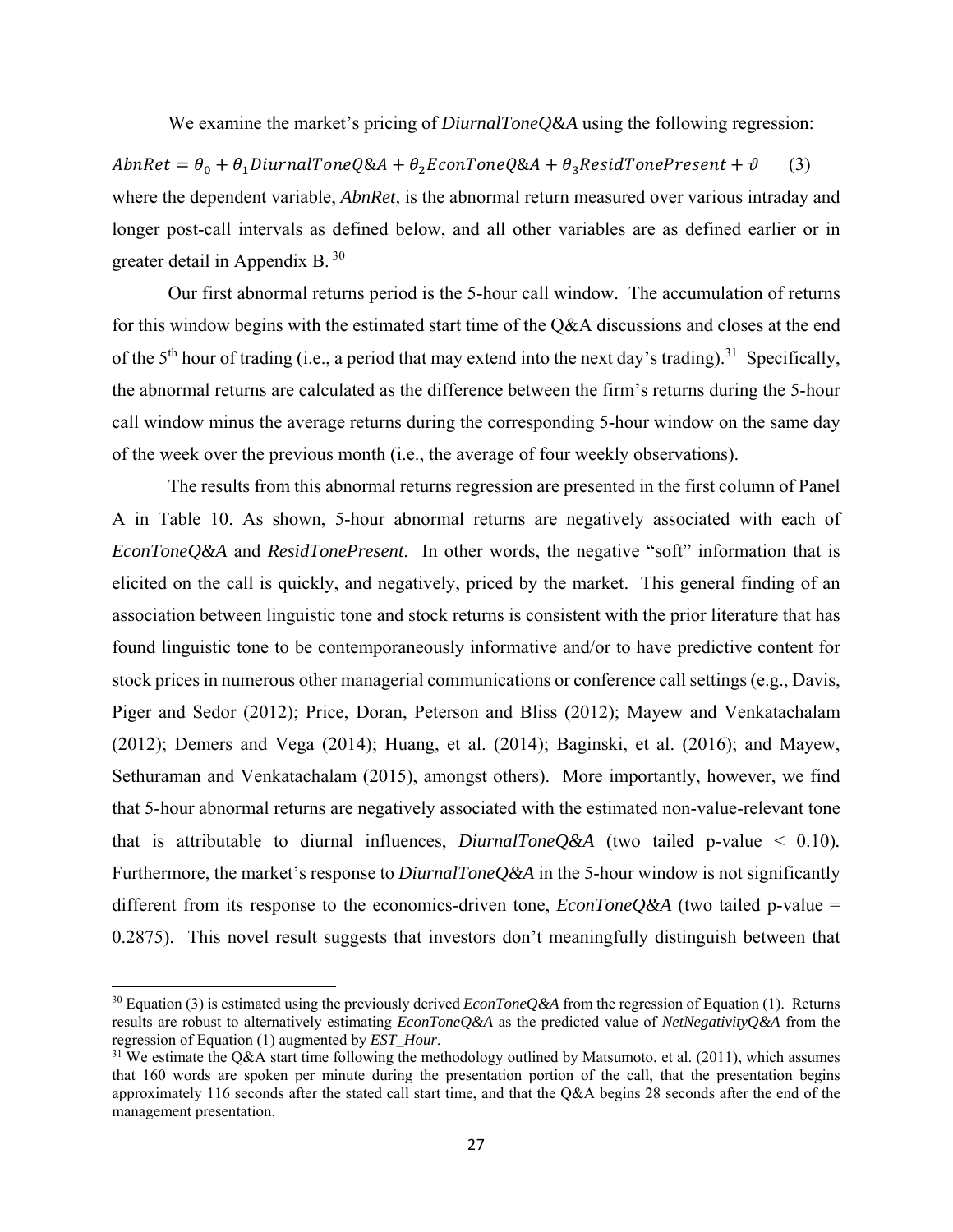portion of call tone that is conveying economically-relevant news from that which is induced by diurnal influences.

In the remaining columns of Panel A of Table 10 we present the associations between longer term abnormal returns for various periods and the three respective measures of call tone. As shown, we find that *EconToneQ&A* and *ResidTonePresent* are both subject to post-call drift during the 30-trading-day period subsequent to the close of the 5-hour intraday call window, as indicated by the significant negative coefficient on these variables over this longer returns interval. This finding is consistent with the notion that "soft" textual (or verbal) tone-based news is more difficult to process than "hard" earnings (and other quantitative) news and thus takes longer to be impounded into prices, evidence of which has previously been provided by Engelberg (2008), Price, et al. (2012), and Demers and Vega (2014). As evidenced by the final column in Panel A, which presents results for the period beginning with the estimated  $Q&A$  start time and ending 60 trading days after the call, both *EconToneQ&A* and *ResidTonePresent* have a long-lasting effect on prices, consistent with the notion that earnings news and other quantitative measures do not capture all value-relevant information being released on the call date such that the tone of the language on the earnings call has a role to play in conveying additional price-relevant information.

Focusing on the test variable of interest, *DiurnalToneQ&A,* the results for the [31, 50] trading day period show a positive coefficient on the tone that is induced by diurnal influences during the call Q&A period, indicating a reversal of this dimension of tone that was initially priced during the 5-hour returns interval*.* The combined findings indicate that the "excessive" call negativity that is induced by the influences of the time of day on mood doesn't have a sustained, long-term effect on share prices.Consistent with this, the final column of Panel A shows that *DiurnalToneQ&A* has a zero net effect upon returns over the longer term as it is not significantly associated with returns for the period beginning with the estimated Q&A start time and ending 60 trading days after the call.

In terms of economic significance, the median 5-hour returns of the highest *DiurnalToneQ&A* quintile are more negative than those of the lowest *DiurnalToneQ&A* quintile by 13 basis points (two tailed p-value < 0.10), as reported in Panel B of Table 10. Thus, time-ofday-induced negative tone leads to an economically material level of short-term mispricing. Consistent with the returns regressions reported in Panel A, the difference in event period through 60-trading day returns reported in Panel B is not significantly different for the high and low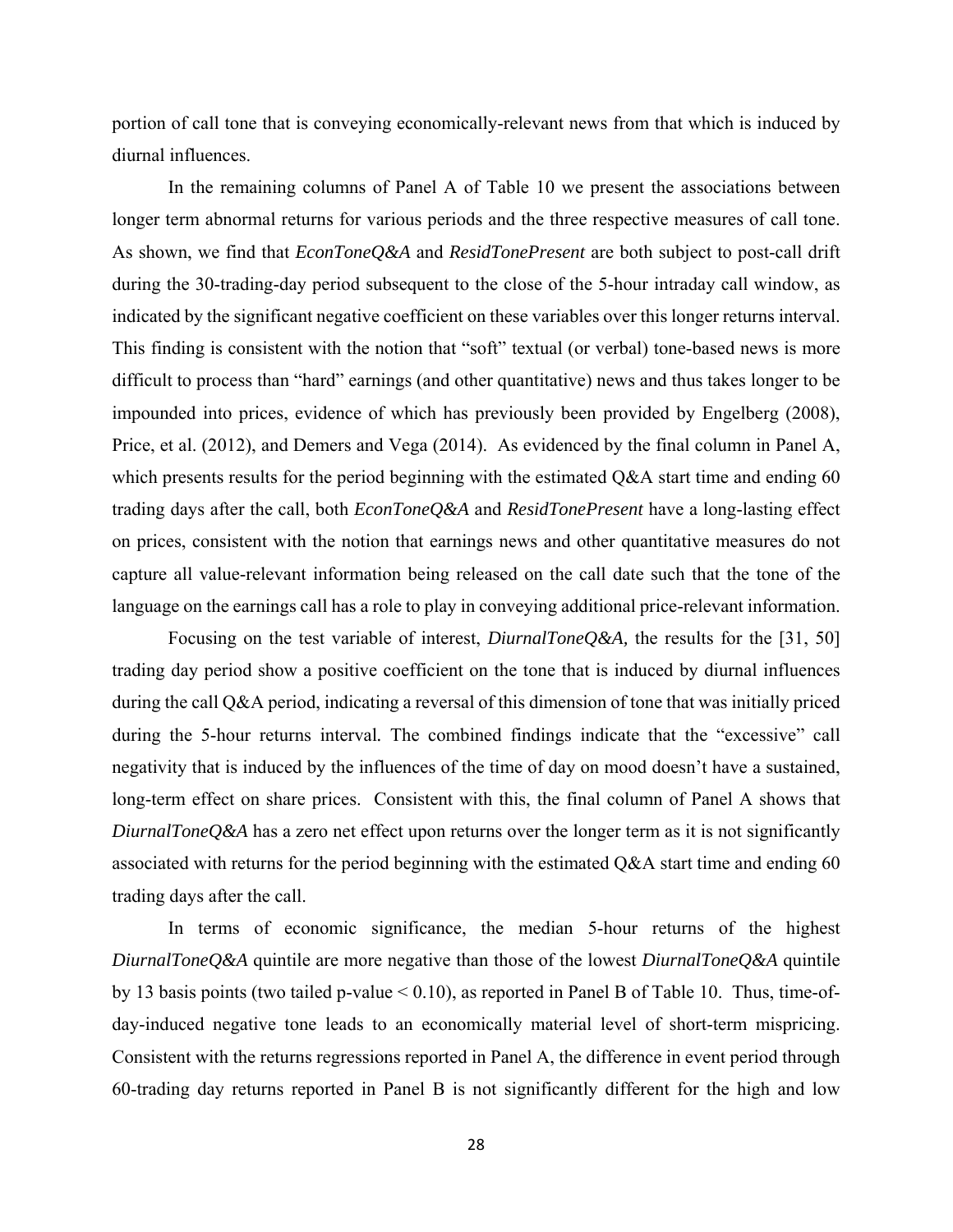*DiurnalToneQ&A* quintiles (two tailed p-value  $= 0.2421$ ), indicating again that the diurnal tone is not economics-driven (i.e., it is not fundamentally value-relevant and therefore has no lasting impact on price), but rather that it is driven by more spontaneous, contextual, and time-dependent human moods.

In summary, these market-based tests support our finding that executives and analysts exhibit excessive later day conversational negativity that is unrelated to the firm's economics, which initially impacts share prices, but over a longer term is discounted by investors. Thus, in addition to corroborating our main finding regarding the time of day impacting executives and analysts in an important corporate communications setting, these returns analyses also reveal that there are significant short-term economic consequences in the form of temporary but material stock mispricings associated with the time of day at which the calls are held.

### **5. Summary and Conclusion**

A significant body of psychological and physiological research has documented the role of diurnal influences on human moods and performance. Due to limited personal resources and/or the multi-faceted effects of circadian rhythms, the time of day influences human emotions, biology, cognitive function, and other aspects of performance. While the time of day has been shown to influence both human mood in casual settings such as in Twitter communications, and decision making and compliance with professional standards in settings such as the judiciary and medicine, to the best of our knowledge no prior study has investigated diurnal influences on expert economic agents' mood or performance.

We conduct a large sample investigation into this issue by applying linguistic algorithms to over 18,000 time-stamped actual earnings conference call transcripts and find that the time of day influences the tone of corporate communications between executives and investors. Our study presents novel and robust evidence of the time of day impacting expert economic agents acting in a real and important corporate context. Specifically, we show that the non-economics-driven, or "residual" tone of conference call Q&A discussions exhibits significant diurnal patterns, with tone becoming more negative as the day wears on, even after controlling for other firm-specific soft news released by the firm during the call (i.e., as captured by the residual tone of the presentation). Furthermore, both executives and analysts on the calls are subject to these diurnal influences. Our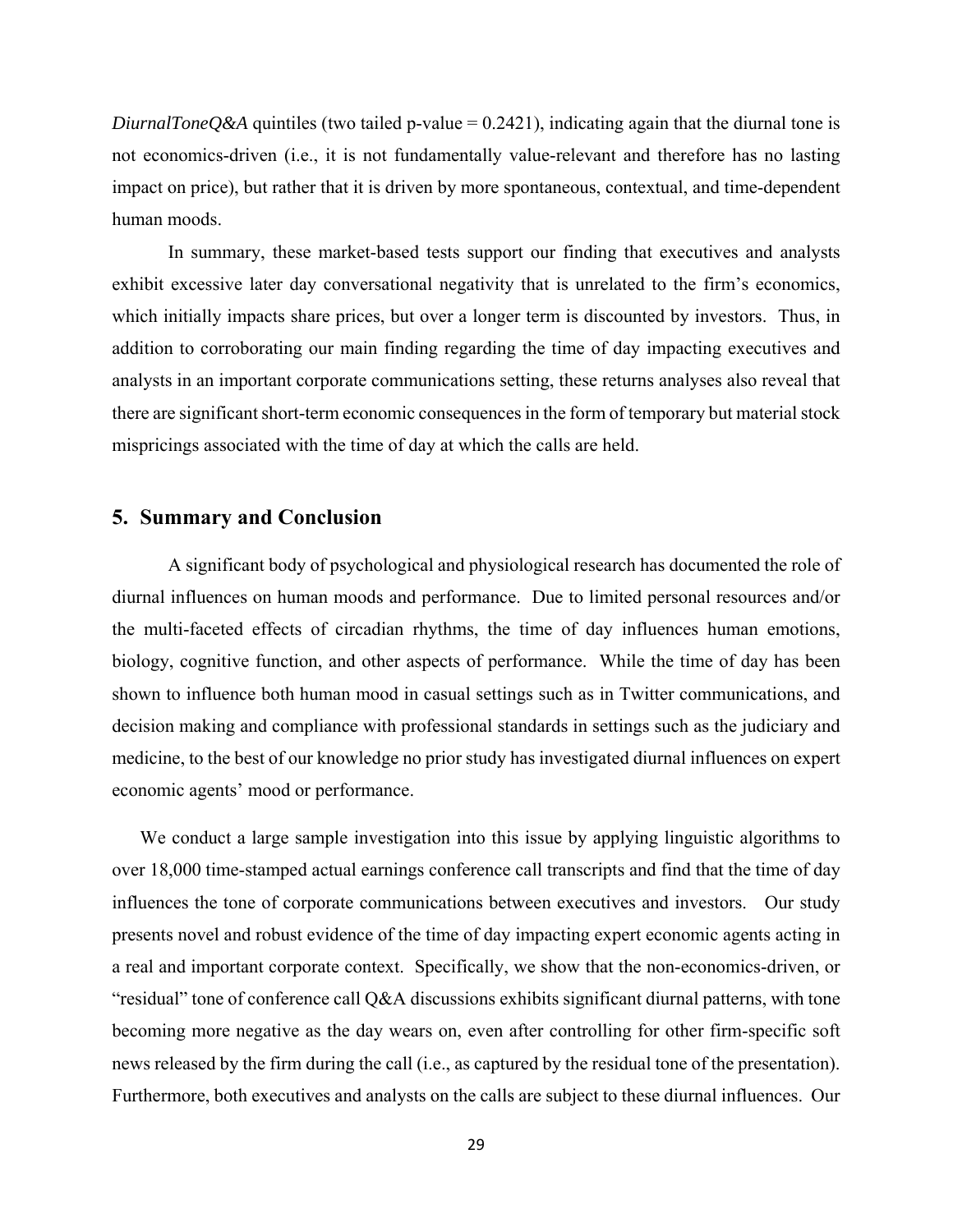results are robust to controls for potential endogeneity in the self-selection of afternoon callers and to the omission of firm-specific variables that may be correlated with the time of day. Tests using a bi-coastal sample establish that diurnal influences also exist for West Coast calls, and indeed the tone of conversations is more negative than that of East Coast calls at similar times of day, which is presumably due to the more advanced body clocks and/or higher levels of frustrations and other accumulated annoyances on the part of West Coast call participants given that they are likely to be deeper into their schedules at the same local hour. Further specification checks that control for analyst busyness indicate that the time-of-day effects documented here are likely to be due to both limited personal resources (i.e., a decline in mood induced by the cumulative cognitive load borne by analysts over the course of their workday) as well as by circadian rhythms as proxies for both constructs significantly explain the non-economics driven tone of Q&A call conversations. Finally, abnormal stock return tests confirm that there is excess negative conversational tone later in the day that the market understands over the longer-term to be value-irrelevant. In the shortterm, however, this diurnal tone leads to economically significant mispricing.

In summary, we contribute to the accounting, behavioral economics, financial linguistics, and corporate communications literatures by presenting novel and surprising evidence that sophisticated economic agents acting in real and highly incentivized settings are subject to timeof-day effects in the performance of their professional duties. In addition, our evidence suggests that there are potentially important economic consequences associated with this phenomenon. Aside from the measurable effects in terms of temporary stock mispricings, excess negativity on the calls may also affect executives' relations with their analysts and/or their reputations with other firm constituents who listen to, later read the transcript of, or otherwise become aware of the calls' negativity (e.g., via press reports, social media blogs, etc.). Furthermore, when considered together with the prior literature related to limited personal resources and the effect of circadian rhythms on human emotions, cognitive function, and other dimensions of performance, our evidence in the context of measurable attributes of conference calls and their consequences is suggestive of a potentially much broader phenomenon of the time of day impacting many other communications, decision making and/or managerial performance situations at all hierarchical levels and throughout diverse business enterprises. Finally, on a practical level, our findings alert executives to the advantage of conducting early day communications with investors.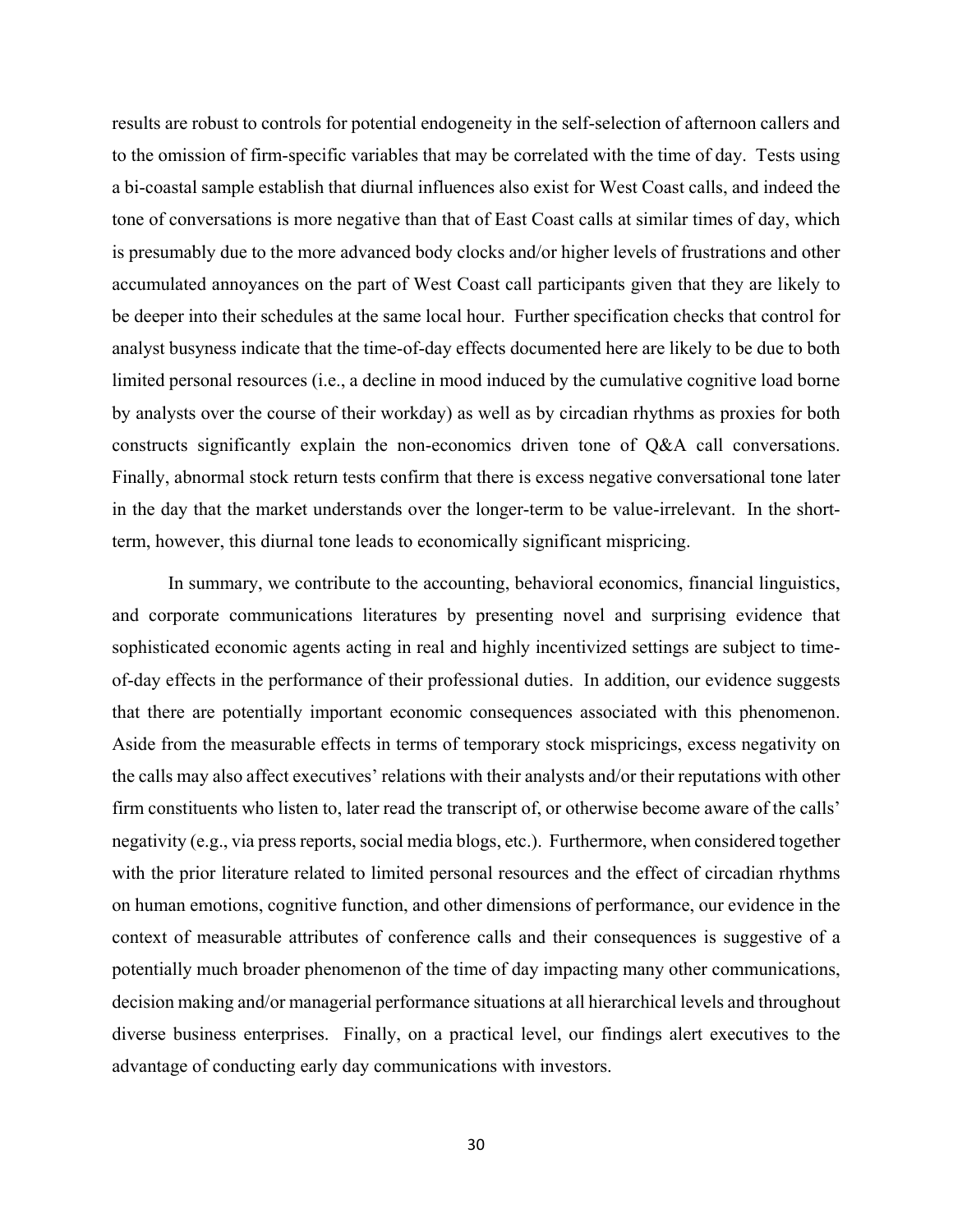# **Appendix A Methodology Used to Parse Conference Call Transcripts**

The conference call transcripts are furnished to us by Thomson StreetEvents, a division of the Thomson Reuters news service and database vendor, in .html format. The files include timestamps and dates, firm identifiers and other file formatting detail, as well as the verbatim transcripts of the call conversations (i.e., including operator instructions and other opening/closing remarks). Our empirical analyses require that we develop algorithms to separate the thousands of call transcripts into three separate components of speech: i) management's opening address; ii) analysts' questions; and iii) management's answers. The methodology that we use to effect this is as described below.

First, we need to separate the conversational elements of the call from the firm identifiers, list of call participants, and other formatting detail included in each file. To do so, we include only the text body between "<Body>" and "</Body>", the markers for the start and end of the call contents, respectively. Second, to identify the beginning of the conference call content, we search the file for "Presentation---" or "Transcript---". If there is no such "Presentation---" or "Transcript- --" indicator, then we allow the first time the operator speaks to mark the introduction of the management presentation portion of the call.

Within each call transcript, and at every change in speaker, the new speaker is normally identified by their proper name or as the operator/moderator before they speak.<sup>32</sup> It is typically possible to cleanly separate the operator's introductory remarks from the beginning of the management presentation portion of the call by denoting the management address to be the first speech that occurs on the call after the operator's opening remarks and instructions to participants. Similarly, there is commonly an identifiable separator between management's address and the Q&A portion of the call, which we're able to locate by searching for "Questions and Answers". If such an indicator does not exist, then because the operator speaks at the conclusion of the management address in order to open the Q&A session, we take the first occurrence of "Operator" (or another operator-related alias) as speaker after the first 500 words of the management address to mark the introduction of the Q&A session. Naturally, we exclude the operator/moderator's speech that opens and closes the conference calls or that prompts analysts for questions from our

<sup>&</sup>lt;sup>32</sup> Numerous aliases were found to be used to identify the operator on the call, including the following: operator, moderator, female speaker, male speaker, and editor.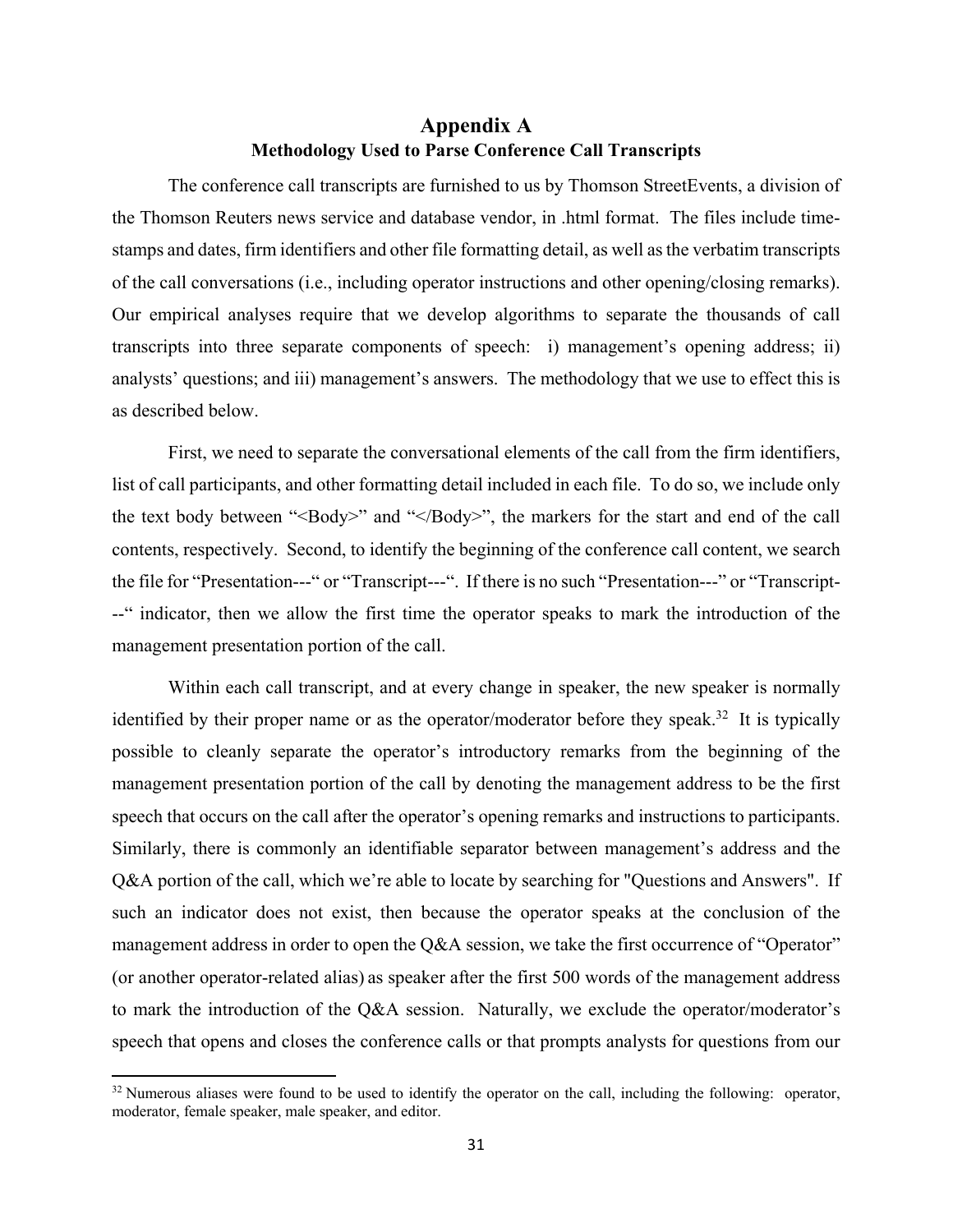linguistic analyses and word counts. Similarly, the list of call participants at the start of the transcripts, and all of the other labels and speaker names inserted into the transcripts by Thomson Reuters are excluded from text files that are processed through the linguistic algorithms.

Separating the text of the Q&A into analyst questions and managerial answers is a more difficult undertaking. Our first step is to identify the proper names of all of the executive speakers on the call so that we can classify all of the speech attributed to these individuals to the "answers" portion of the Q&A. If the call transcript lists the corporate participants separately from analyst participants, then we use this list to identify the firm's executives. If there is no such list provided in the transcript, then we create a list of executive participants using the names collected from the management presentation session through a two-step procedure, as follows. First, we collect each of the names that prefaces an element of speech in the management presentation session. This will not produce a complete list of corporate participants, however, because not all executives on the call speak during the initial address. As a complement to this list, therefore, we scan the beginning of the first executive's speech for proper names and compare this to the combined list of all call participants, where such a list is available, and identify any matched names to be corporate executives (i.e., this procedure recognizes that at the start of the management address, the speaking executive will typically introduce the other executives who are on the call with him/her). In addition to this list of the proper names of corporate executives, we add speakers identified as "unidentified company ---" and "unidentified corporate ---" to the list of corporate participants. All speech attributed to any of these parties is considered to be part of the "answers" portion of the Q&A. Any speech that is not attributed to corporate participants using this algorithm, and that is not labeled as being from the operator/moderator, is likely to come from the analysts. However, in order to assign this speech to the analyst question portion of the call, we require that it either be attributed to a particular person (i.e., be prefaced by a proper name) or to "unidentified audience - --". There are elements of some calls' transcripts, however, that we cannot reliably identify as either managers' or analysts' speech. For example, a portion of speech may be prefaced by "unidentified speaker" or "unidentified participant" rather than by either "operator" or "unidentified corporate" or a proper name that would enable us to identify the speaker as a member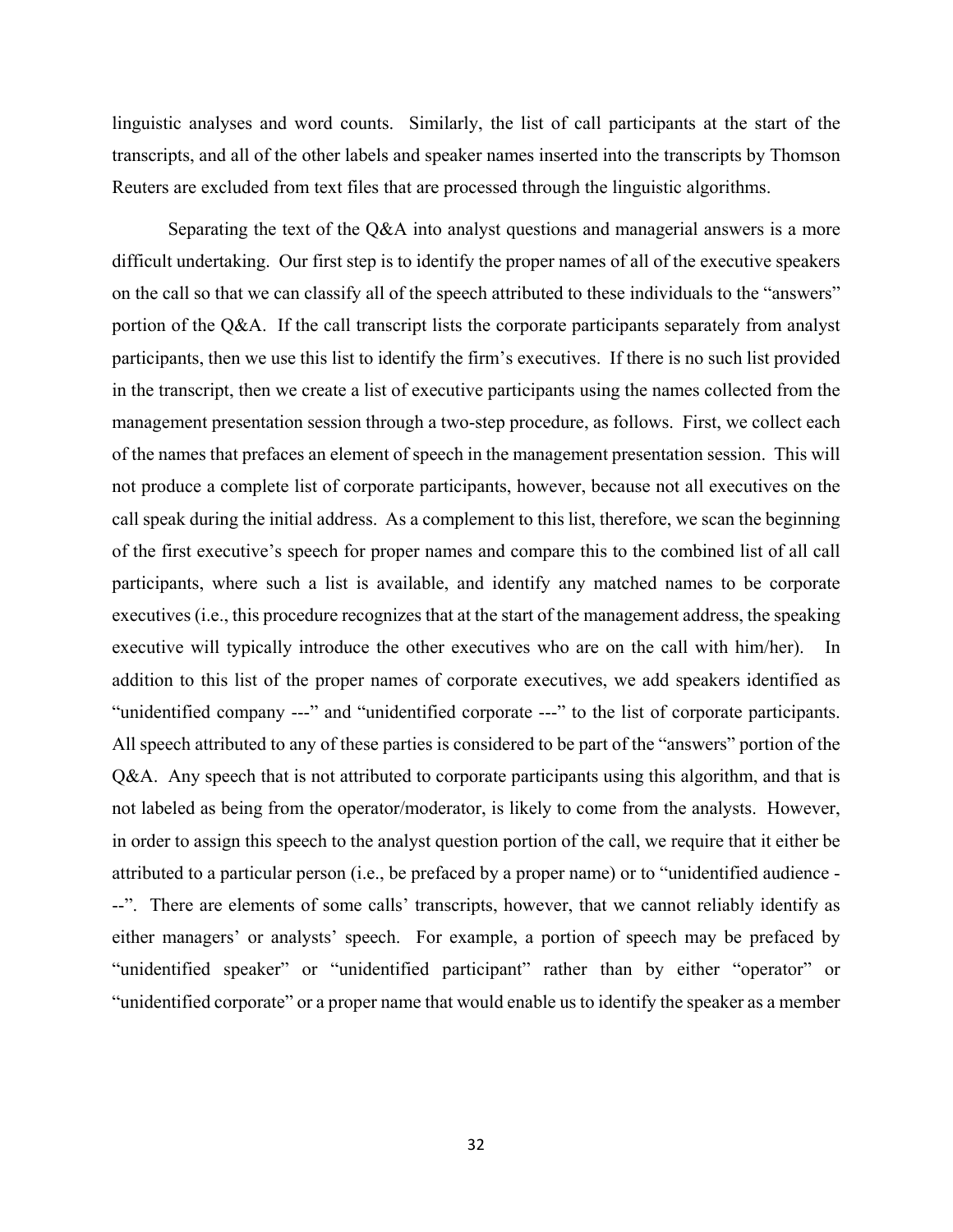of the management team versus an analyst. Given the potential for noise or error in attributing the speech in these cases to one party or another, we drop these observations.<sup>33</sup>

<sup>&</sup>lt;sup>33</sup> In untabulated specification checks, we find that all of our main results are unaffected by including these observations in the analyses while excluding the unidentified portions of speech from the calculation of the managerial and analyst tone variables.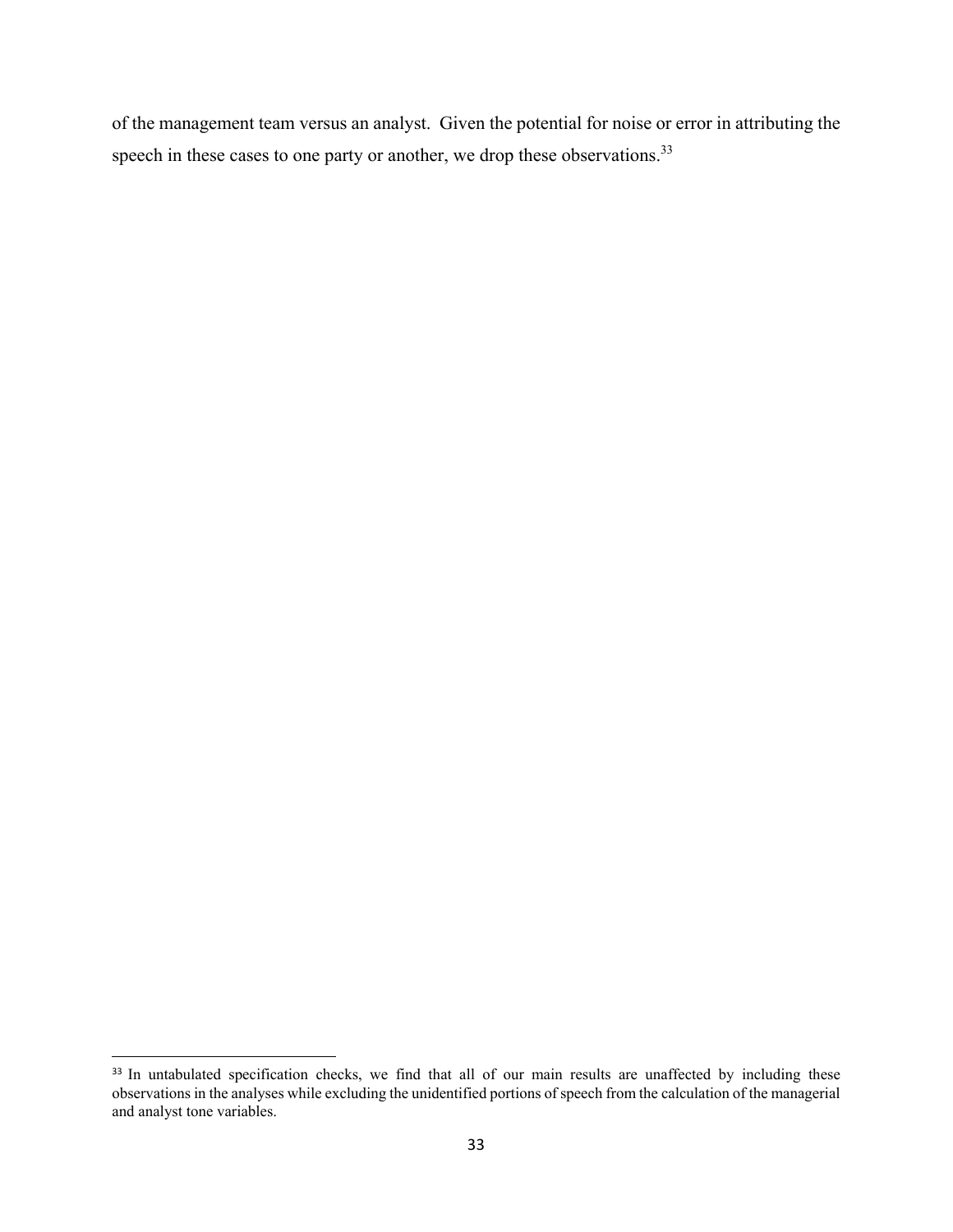# **Appendix B Variable Definitions**

| Variable            | <b>Definition</b>                                                                                                                                                                                                                                                                                                                                                                                                                       |
|---------------------|-----------------------------------------------------------------------------------------------------------------------------------------------------------------------------------------------------------------------------------------------------------------------------------------------------------------------------------------------------------------------------------------------------------------------------------------|
| NetNegativity       | Negativity minus Positivity, scaled by the sum of negative and positive words.<br>Positivity equals Loughran and McDonald (2011) positivity score in the relevant<br>portion of the call, and Negativity equals Loughran and McDonald (2011) negativity<br>score in the relevant portion of the call. We calculate this variable for the<br>management presentation, analyst questions, management answers, and the Q&A                 |
|                     | combined segments of the call. We refer to these variables as NetNegativityPresent,<br>NetNegativityQuestion, NetNegativityAnswer, and NetNegativityQ&A, respectively.                                                                                                                                                                                                                                                                  |
| EST_Hour            | The hour of the call's initiation, measured in Eastern Standard Time.                                                                                                                                                                                                                                                                                                                                                                   |
| <b>SUE</b>          | Standardized unexpected earnings for the quarter to which the conference call<br>relates. Unexpected earnings are calculated as reported earnings per share (EPS)<br>minus the analyst consensus one day prior to the earnings announcement. We<br>standardize the unexpected earnings by dividing it by the standard deviation of<br>realized EPS in the prior 20 quarters.                                                            |
| <b>BadNews</b>      | An indicator variable set equal to one if the firm misses the analyst consensus<br>forecast for the quarter to which the call relates, and zero otherwise.                                                                                                                                                                                                                                                                              |
| Loss                | An indicator variable set equal to one if the firm reports a loss (NIQ from<br>Compustat) for the fiscal quarter to which the conference call relates, and zero<br>otherwise.                                                                                                                                                                                                                                                           |
| <b>FQ1GuideNews</b> | Standardized one-quarter-ahead management earnings forecast surprise for firms<br>issuing forecasts within the window of $[-2, 0]$ days around the t=0 call date.<br>Guidance news is calculated as EPS guidance minus prior prevailing analyst<br>consensus EPS forecast, and we standardize this by the standard deviation of<br>realized EPS in the prior 20 quarters.                                                               |
| PreCallAbnRet       | Pre-call firm-specific abnormal stock returns, measured from the start of trading on<br>the day prior to the call and ending at the conference call start time, where "normal"<br>returns are defined as the average returns to the firm's stock over the identical<br>period (i.e., ending on the same time of day and on the same day of the week) over<br>the prior month (i.e., the average of the four prior weeks' observations). |
| Prior3MthAbnRet     | Buy-and-hold size- and book-to-market-adjusted returns for the 3-month period<br>ending on the last date of the fiscal quarter to which the conference call relates.                                                                                                                                                                                                                                                                    |
| Size                | Log of the market capitalization (CSHOQ*PRCCQ from Compustat) of the firm at<br>the end of quarter to which the conference call relates.                                                                                                                                                                                                                                                                                                |
| MTB                 | Market-to-book ratio at the end of the quarter to which the conference call relates.                                                                                                                                                                                                                                                                                                                                                    |
| <b>SaleGrowth</b>   | Percentage change in sales (SALEQ from Compustat) for the quarter to which the<br>conference call relates relative to sales for the same fiscal quarter in the prior year.                                                                                                                                                                                                                                                              |
| FirmAge             | Log of one plus the number of years since the firm first appears in CRSP.                                                                                                                                                                                                                                                                                                                                                               |
| Leverage            | The debt (DLCQ + DLTTQ from Compustat) to equity (CEQQ from Compustat)<br>ratio at the end of the quarter to which the conference call relates.                                                                                                                                                                                                                                                                                         |
| CurratioRatio       | Firm's current assets (ACTQ from Compustat) divided by current liabilities (LCTQ<br>from Compustat) at the end of the quarter to which the conference call relates.                                                                                                                                                                                                                                                                     |
| EconTone            | EconTonePresent, EconToneQuestion, EconToneAnswer, and EconToneQ&A for<br>each of the management presentation, the analyst question, management answer, and<br>combined Q&A segments of the call, respectively, represent the portion of the call<br>tone that is explained by the economic news and other firm fundamentals.                                                                                                           |
| ResidTone           | ResidTonePresent, ResidToneQuestion, ResidToneAnswer, and ResidToneQ&A for<br>each of the management presentation, the analyst question, management answer, and<br>combined Q&A segments of the call, respectively, represent the portion of the call<br>tone that is not explained by the economic news or other firm fundamentals (i.e.,<br>NetNegativity minus EconTone).                                                            |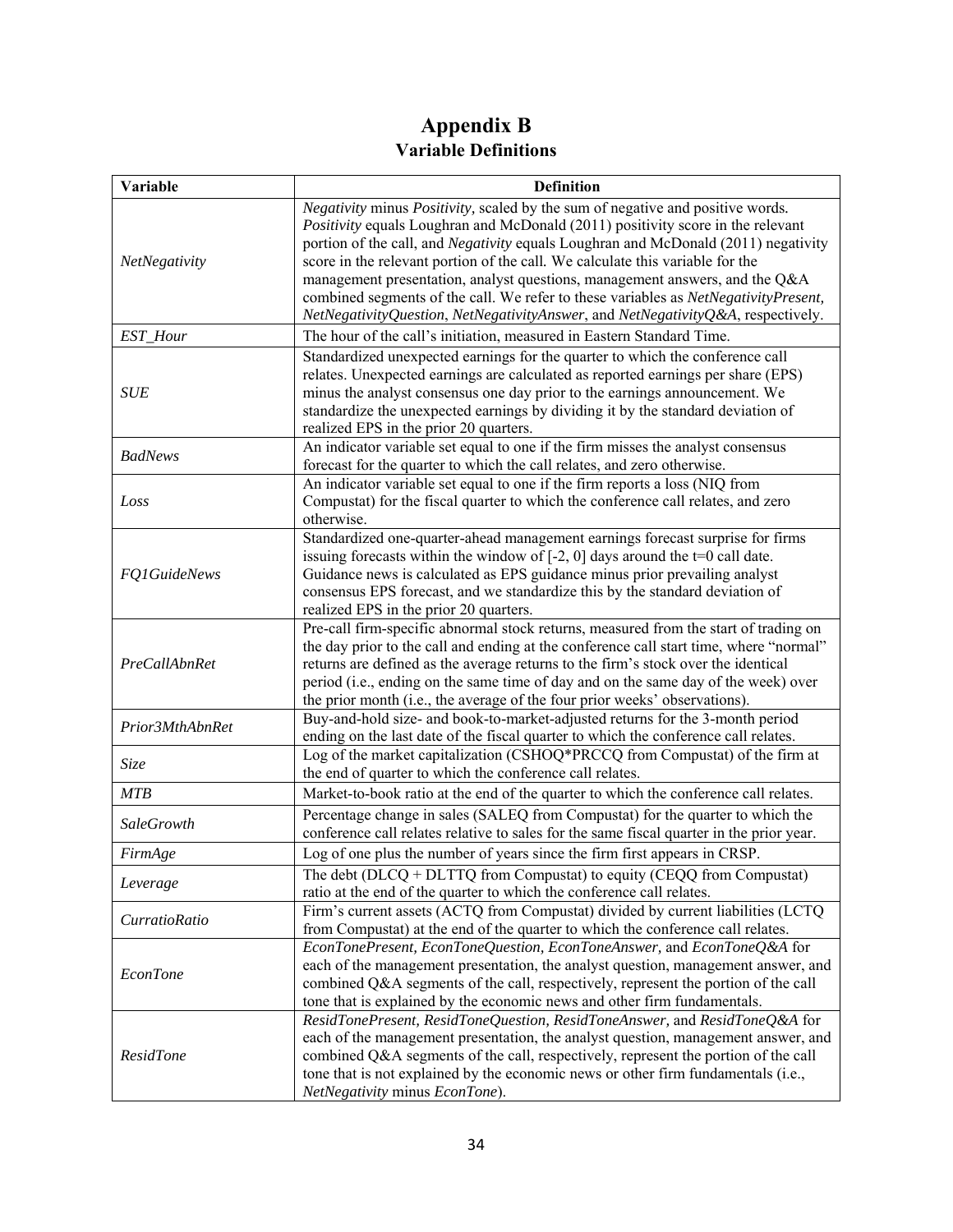| <b>PST</b>             | An indicator variable set equal to one for calls initiated in the Pacific Time zone,<br>and zero otherwise.                                                                                                                                                                                                                                                                                                                                                                                                                                                                                                                                                                                                                                                                                                                                                                                                                                                                                                                                                                              |
|------------------------|------------------------------------------------------------------------------------------------------------------------------------------------------------------------------------------------------------------------------------------------------------------------------------------------------------------------------------------------------------------------------------------------------------------------------------------------------------------------------------------------------------------------------------------------------------------------------------------------------------------------------------------------------------------------------------------------------------------------------------------------------------------------------------------------------------------------------------------------------------------------------------------------------------------------------------------------------------------------------------------------------------------------------------------------------------------------------------------|
| <b>SEO</b>             | An indicator set equal to one when the firm has seasoned equity offering in the<br>twelve months after the call, and zero otherwise.                                                                                                                                                                                                                                                                                                                                                                                                                                                                                                                                                                                                                                                                                                                                                                                                                                                                                                                                                     |
| M&A                    | An indicator set equal to one when the firm makes a merger or acquisition<br>announcement within twelve months of the call date, and zero otherwise.                                                                                                                                                                                                                                                                                                                                                                                                                                                                                                                                                                                                                                                                                                                                                                                                                                                                                                                                     |
| delta_Hour             | A change in EST_hour of the call.                                                                                                                                                                                                                                                                                                                                                                                                                                                                                                                                                                                                                                                                                                                                                                                                                                                                                                                                                                                                                                                        |
| delta_ResidTonePresent | A change in the residual tone of the presentation portion of the call.                                                                                                                                                                                                                                                                                                                                                                                                                                                                                                                                                                                                                                                                                                                                                                                                                                                                                                                                                                                                                   |
| EarlierCall            | An indicator set to one if the firm chooses an earlier conference call time compared<br>to the previous quarter, and zero otherwise.                                                                                                                                                                                                                                                                                                                                                                                                                                                                                                                                                                                                                                                                                                                                                                                                                                                                                                                                                     |
| Afternoon              | An indicator variable set equal to one for conference calls initiated at, or after, 12:00<br>p.m. EST, and zero otherwise.                                                                                                                                                                                                                                                                                                                                                                                                                                                                                                                                                                                                                                                                                                                                                                                                                                                                                                                                                               |
| Lag_Afternoon          | An indicator variable set equal to one when the firm's prior conference call was held<br>at, or after, 12:00 p.m., and zero otherwise.                                                                                                                                                                                                                                                                                                                                                                                                                                                                                                                                                                                                                                                                                                                                                                                                                                                                                                                                                   |
| HighTech               | An indicator variable set equal to one when the firm operates in the following Fama-<br>French industries: business equipment (code 6); telecommunications (code 7); and<br>healthcare, medical equipment and drugs (code 10).                                                                                                                                                                                                                                                                                                                                                                                                                                                                                                                                                                                                                                                                                                                                                                                                                                                           |
| <b>InvestIntense</b>   | The sum of capital expenditures (CAPX from Compustat) over the prior three years<br>divided by the sum of property, plant and equipment (PPENT from Compustat) over<br>the prior three years.                                                                                                                                                                                                                                                                                                                                                                                                                                                                                                                                                                                                                                                                                                                                                                                                                                                                                            |
| FQ4                    | An indicator variable set equal to one if the conference call relates to the company's<br>fiscal fourth quarter, and zero otherwise.                                                                                                                                                                                                                                                                                                                                                                                                                                                                                                                                                                                                                                                                                                                                                                                                                                                                                                                                                     |
| absSUE                 | The absolute value of SUE.                                                                                                                                                                                                                                                                                                                                                                                                                                                                                                                                                                                                                                                                                                                                                                                                                                                                                                                                                                                                                                                               |
| logAnalyst             | The natural log of one plus the number of analysts following the firm.                                                                                                                                                                                                                                                                                                                                                                                                                                                                                                                                                                                                                                                                                                                                                                                                                                                                                                                                                                                                                   |
| EquiDepend             | The sum of the net amount of equity issuances (SSTK - PRSTKC from Compustat)<br>in the prior three fiscal years divided by the sum of capital expenditures (CAPX<br>from Compustat) over the prior three fiscal years.                                                                                                                                                                                                                                                                                                                                                                                                                                                                                                                                                                                                                                                                                                                                                                                                                                                                   |
| <b>AnalystBusyness</b> | Abnormal trading volume in the call firm's stock measured from the start of trading<br>on the day prior to the call and ending at the conference call start time, where<br>"normal" trading volume is defined as the average volume of the firm's stock over<br>the identical period (i.e., ending on the same time of day and on the same day of the<br>week) over the prior month (i.e., the average of the four prior weeks' observations).                                                                                                                                                                                                                                                                                                                                                                                                                                                                                                                                                                                                                                           |
| DiurnalToneQ&A         | A measure of the conference call tone that is attributable to the time of day at which<br>the call is initiated.                                                                                                                                                                                                                                                                                                                                                                                                                                                                                                                                                                                                                                                                                                                                                                                                                                                                                                                                                                         |
| 5-hour event AbnRet    | The difference between the firm's returns during the 5-hour conference call window<br>minus the average returns during the corresponding window on the same day of the<br>week over the previous month (i.e., the average of four weekly observations). The<br>5-hour event window begins at the start time of the $Q\&A$ session, which is<br>approximated following the methodology and parameters suggested by Matsumoto<br>et al. $(2011)$ , and may roll into the subsequent trading day (i.e., in the case of later<br>day calls).                                                                                                                                                                                                                                                                                                                                                                                                                                                                                                                                                 |
| Post call AbnRet       | Cumulative abnormal returns for various periods subsequent to the end of the 5-hour<br>event window. [5-hour event end, 30 trading days] denotes the period from the end<br>of the 5-hour event window through to, and including, the $30th$ subsequent trading<br>days, while [31, 50] represents the window beginning with the 31st through $50th$<br>trading days, inclusive, relative to $day$ 0, the day on which the 5-hour abnormal<br>returns event window is closed. [51, 60] represents the window beginning with the<br>51 <sup>st</sup> through 60 <sup>th</sup> trading days, inclusive, relative to <i>day 0</i> . For intraday returns on<br>$day 0$ to the end of the 5-hour event window, the "normal" return equals the average<br>returns during the corresponding window on the same day of the week over the<br>previous month (i.e., the average of four weekly observations). For daily returns<br>subsequent to $day\theta$ , the "normal" return is the daily value-weighted return to a<br>corresponding portfolio based on size and the book-to-market ratio. |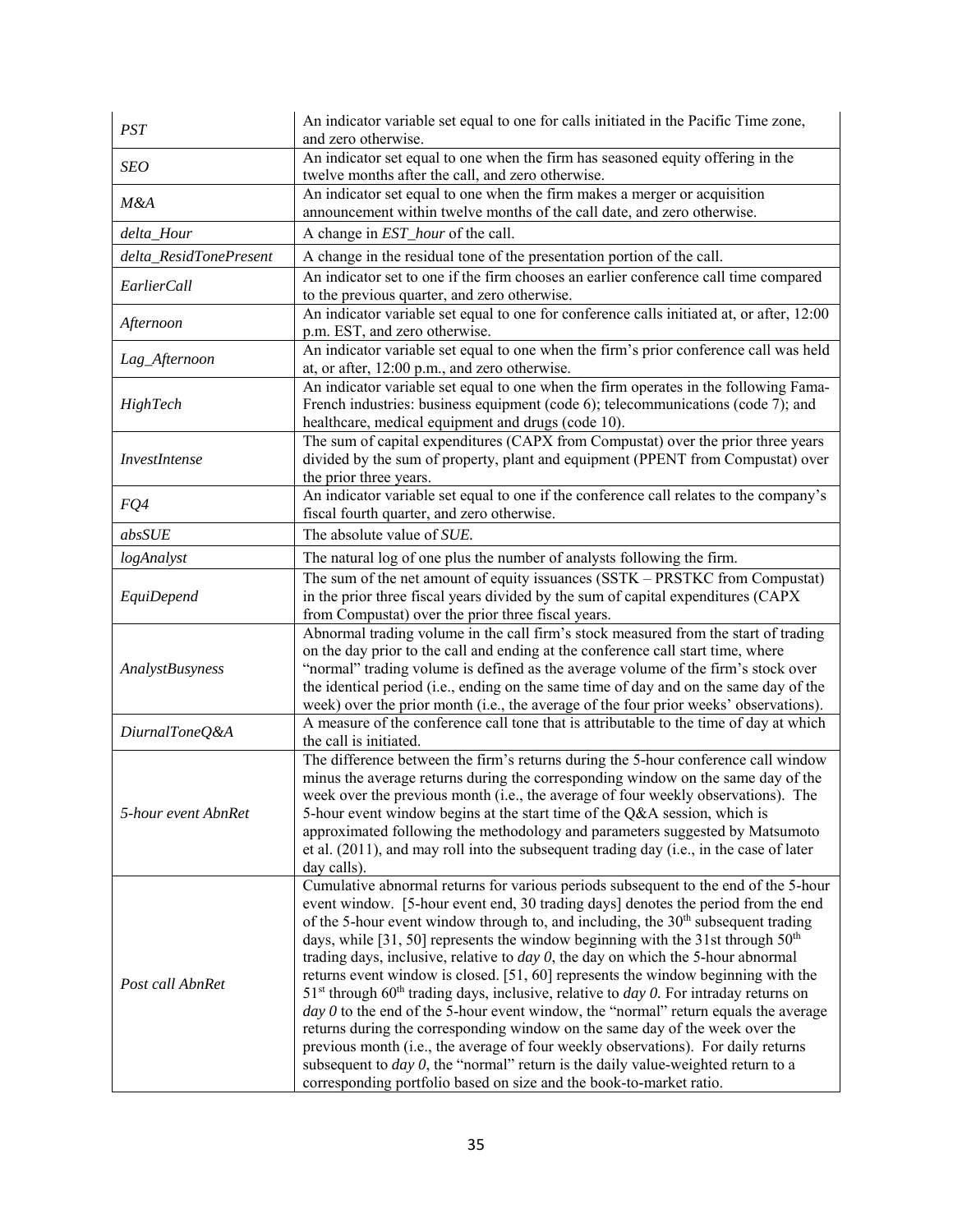| $[Q\&A \text{ start}, 60 \text{ trading}]$ | Cumulative abnormal returns from the start time of the $Q&A$ through to, and |
|--------------------------------------------|------------------------------------------------------------------------------|
| days] AbnRet                               | including, $60th$ trading-days subsequent to <i>day</i> 0 as defined above.  |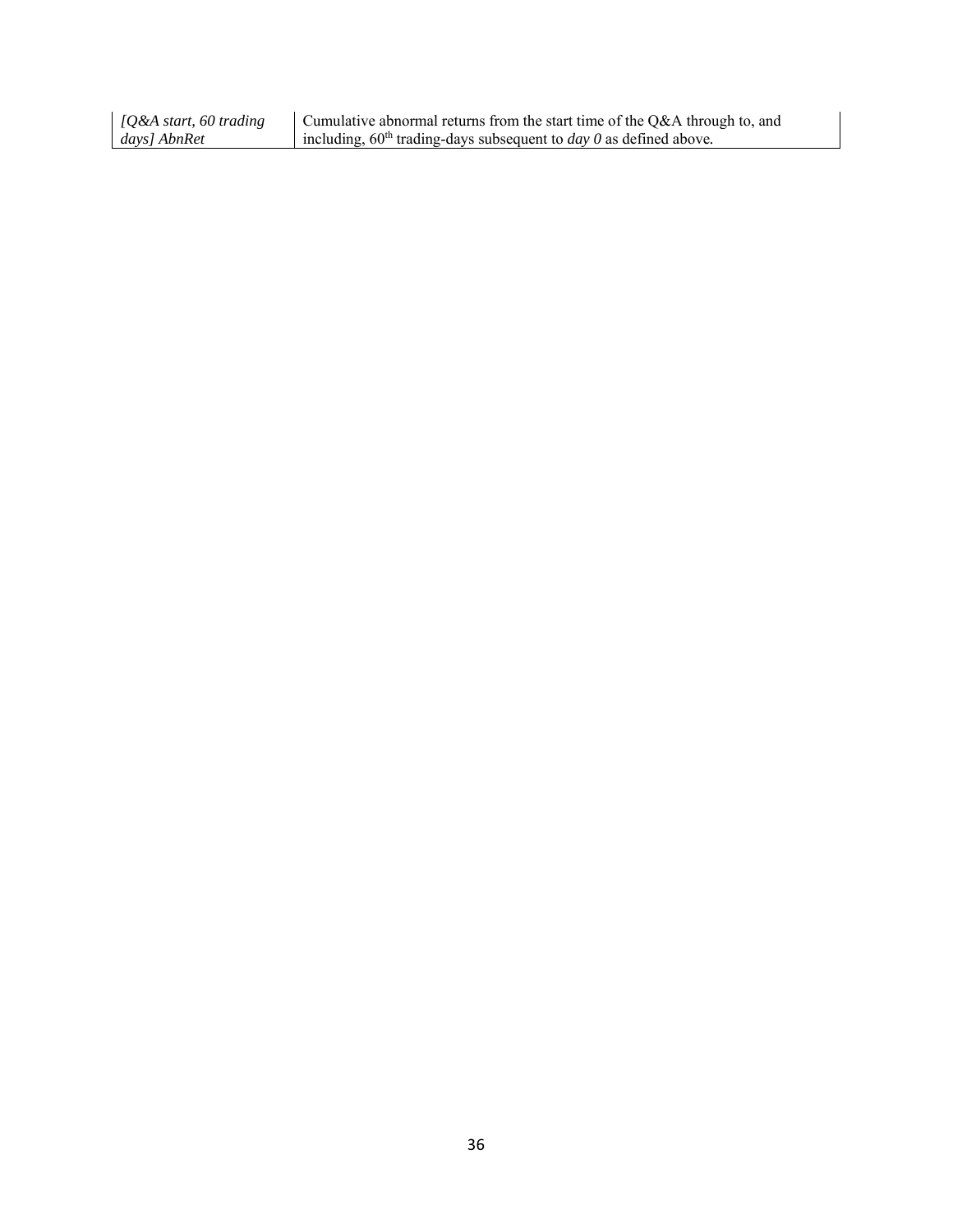### **References**

- Baginski, S., Demers, E., Wang, C., Yu, J. 2016. Contemporaneous Verification of Language: Evidence from Management Earnings Forecasts *Review of Accounting Studies*. **21**(1) 165-197.
- Baumeister, R. 2002. Ego Depletion and Self Control Failure: An Energy Model of the Self's Executive Function. *Self and Identity*. **1** 129-136.
- Baumeister, R.F., Bratslavksy, E., Muraven, E., Tice, D.M. 1998. Ego Depletion: Is the Active Self a Limited Resource? *Journal of Personality and Social Psychology*. **74**(5) 1252- 1265.

Belsley, D.A., Kuh, E., Welsch, R.E. 1980. *Regression Diagnostics*. Wiley, New York.

- Blatter, K., Cajochen, C. 2007. Circadian Rhythms in Cognitive Performance: Methodological Constraints, Protocols, Theoretical Underpinnings. *Physiol Behav*. **90**(2-3) 196-208.
- Bragg, S.M. 2014. *The Investor Relations Guidebook*. AccountingTools, Inc., Centennial, CO.
- Bushee, B.J., Matsumoto, D.A., Miller, G.S. 2003. Open Versus Closed Conference Calls: The Determinants and Effects of Broadening Access to Disclosure. *Journal of Accounting & Economics*. **34**(1-3) 149-180.
- Book SectionColquhoun, W.P. 1971. *Circadian Variations in Mental Efficiency*. Academic Press, London.
- ReportCorbin Perception. 2015. *Earnings Calls as a Competitive Tool*. http://www.corbinperception.com/research-portal/leadership-white-papers/earnings-callscompetitive-tool/.
- Dai, H., Milkman, K., Hofmann, D., Staats, B. 2015. The Impact of Time at Work and Time Off from Work on Rule Compliance: The Case of Hand Hygiene in Health Care. *Journal of Applied Psychology*. **100**(3) 846-862.
- Damodaran, A. 1989. The Weekend Effect in Information Releases: A Study of Earnings and Dividend Announcements. *Review of Financial Studies*. **2**(4) 607-623.
- Danziger, S., Levav, J., Avnaim-Pesso, L. 2011. Extraneous Factors in Judicial Decisions. *Proceedings of the National Academy of Sciences*. PNAS. 108 (17) 6889-6892.
- Davis, A., Ge, W., Matsumoto, D., Zhang, J. 2015. The Effect of Manager-Specific Optimism on the Tone of Earnings Conference Calls. *Review of Accounting Studies*. **20**(2) 639-673.
- Davis, A., Piger, J., Sedor, L. 2012. Beyond the Numbers: Measuring the Information Content of Earnings Press Release Language. *Contemporary Accounting Research*. **29**(3) 845- 868.
- deHaan, E., Madsen, J., Piotroski, J. 2017. Do Weather-Induced Moods Affect the Processing of Earnings News? *Journal of Accounting Research*. **55**(3) 509-550.
- deHaan, E., Shevlin, T., Thornock, J. 2015. Market (in)attention and the strategic scheduling and timing of earnings announcements. *Journal of Accounting & Economics*. **60**(1) 36-55.
- Demers, E.A., Vega, C. 2014. The Impact of Credibility on the Pricing of Managerial Textual Content. *unpublished manuscript*.
- DeWall, C.N., Baumeister, R.F., Stillman, T.F., Gailliot, M.T. 2007. Violence Restrained: Effects of Self-Regulation and its Depletion on Aggression. *Journal of Experimental Social Psychology*. **43**(1) 62-76.
- Dikolli, S., Keusch, T., Mayew, W.J., Steffen, T. 2016. A Linguistic-Based Approach to Measuring Innate Executive Traits: The Case of CEO Integrity. *unpublished manuscript*.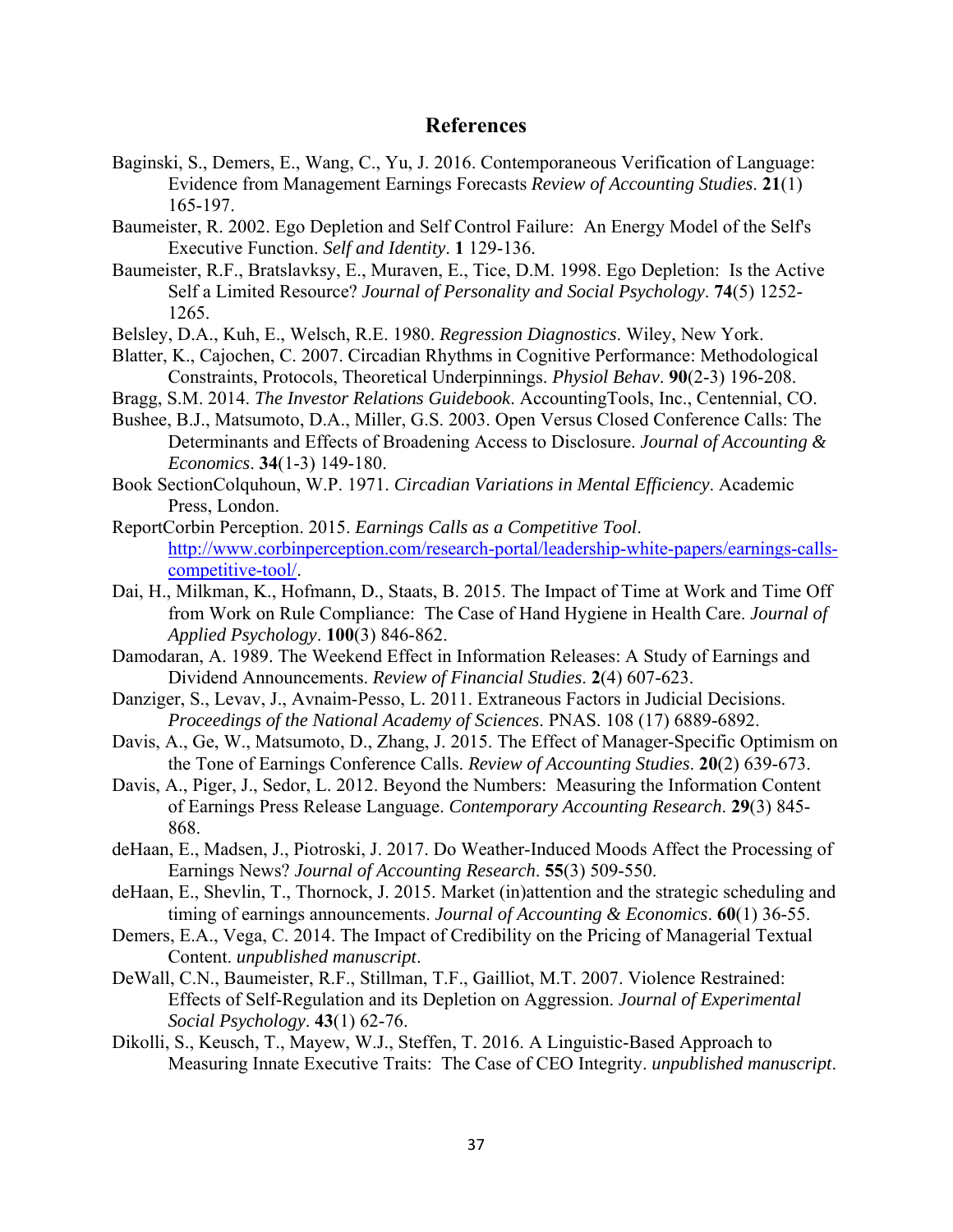- Dolvin, S.D., Pyles, M.K., Qun, W. 2009. Analysts Get SAD Too: The Effect of Seasonal Affective Disorder on Stock Analysts' Earnings Estimates. *Journal of Behavioral Finance*. **10**(4) 214-225.
- Doyle, J.T., Magilke, M.J. 2009. The Timing of Earnings Announcements: An Examination of the Strategic Disclosure Hypothesis. *The Accounting Review*. **84**(1) 157-182.
- Engelberg, J. 2008. Costly Information Processing: Evidence from Earnings Announcements. *unpublished working paper, Northwestern University*.
- Engelberg, J.E., Reed, A.V., Ringgenberg, M.C. 2012. How Are Shorts Informed? Short Sellers, News, and Information Processing. *Journal of Financial Economics*. **105**(2) 260-278.
- Folkard, S. 1975. Diurnal Variation in Logical Reasoning. *British Journal of Psychology*. **66**(1) 1-8.
- Foster, R., Kreitzman, L. 2005. *The Rhythms of Life: The Biological Clocks that Control the Daily Lives of Every Living Thing*. Profile Books Ltd., London, UK.
- Frankel, R., Johnson, M., Skinner, D. 1999. An Empirical Examination of Conference Calls as a Voluntary Disclosure Medium. *Journal of Accounting Research*. **37**(1) 133-150.
- Freeman, G.L., Hovland, C.I. 1934. Diurnal Variations in Performance and Related Physiological Processes. *Psychological Bulletin*. **31**(10) 777-799.
- Golder, S.A., Macy, M.A. 2011. Diurnal and Seasonal Mood Vary with Work, Sleep, and Daylength Across Diverse Cultures. *Science*. **333** 1878-1881.
- Gong, G., Li, L.Y., Wang, J.J. 2011. Serial Correlation in Management Earnings Forecast Errors. *Journal of Accounting Research*. **49**(3) 677-720.
- Guimard, A. 2013. *Investor Relations: Principles and International Best Practices in Financial Communications*. Palgrave MacMillan, London.
- Hagger, M.S., Wood, C., Stiff, C., Chatzisarantis, N.L.D. 2010. Ego Depletion and the Strength Model of Self-Control: A Meta-Analysis. *Psychological Bulletin*. **136**(4) 495-525.
- Hasler, B.P., Mehl, M.R., Bootzin, R.R., Vazire, S. 2008. Preliminary Evidence of Diurnal Rhythms in Everyday Behaviors Associated with Positive Affect. *Journal of Research in Personality*. **42**(6) 1537-1546.
- Hirshleifer, D., Shumway, T. 2003. Good Day Sunshine: Stock Returns and the Weather. *Journal of Finance*. **58**(3) 1009-1032.
- Hobfoll, S.E. 1989. Conservation of Resurces: A New Attempt at Conceptualizing Stress. *American Psychologist*. **44**(3) 513-524.
- Hobfoll, S.E. 1998. *Stress, Culture, and Community: The Psychology and Philosophy of Stress*. Plenum Press, New York.
- Huang, X., Teoh, S.H., Zhang, Y. 2014. Tone Management. *The Accounting Review*. **89**(3) 1083- 1113.
- Kamstra, M.J., Kramer, L.A., Levi, M.D. 2000. Losing Sleep at the Marker: The Daylight Saving Anomaly. *American Economic Review*. **90**(4) 1005-1011.
- Kamstra, M.J., Kramer, L.A., Levi, M.D. 2003. Winter Blues: A SAD Stock Market Cycle. *American Economic Review*. **93**(1) 324-343.
- Kamstra, M.J., Kramer, L.A., Levi, M.D. 2012. A Careful Re-Examination of Seasonality in International Stock Markets: Comment on Sentiment and Stock Returns. *Journal of Banking & Finance*. **36**(4) 934-956.
- Kimbrough, M.D. 2005. The Effect of Conference Calls on Analyst and Market Underreaction to Earnings Announcements. *The Accounting Review*. **80**(1) 189-219.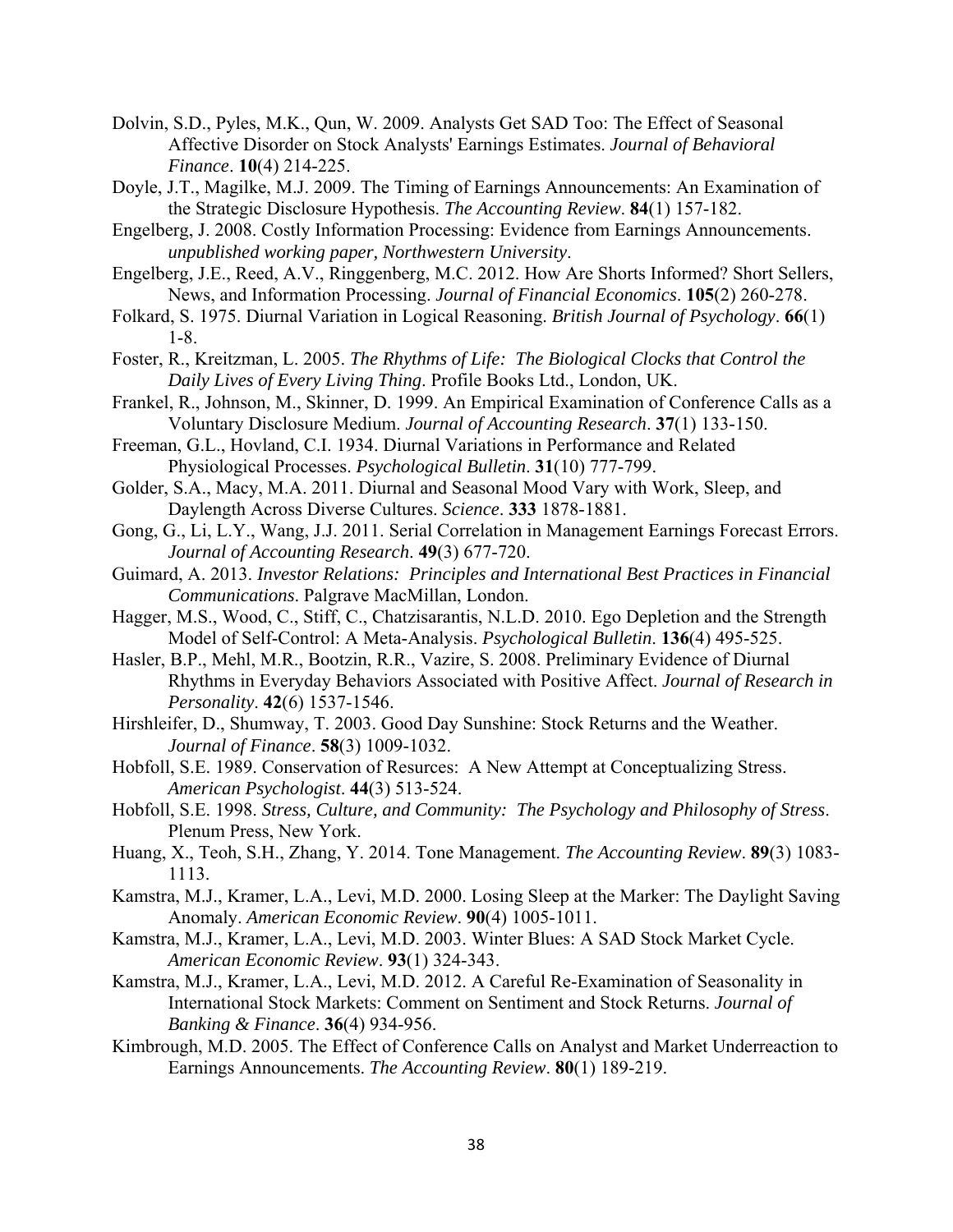- Lennox, C.S., Francis, J.R., Wang, Z. 2012. Selection Models in Accounting Research. *The Accounting Review*. **87**(2) 589-616.
- Lev, B. 2012. *Winning Investors Over*. Harvard Business Review Press, Boston, MA.
- Linder, J.A., Doctor, J.N., Friedberg, M.W., Nieva, H.R., Birks, C., Meeker, D., Fox, C.R. 2014. Time of Day and the Decision to Prescribe Antibiotics. *JAMA Internal Medicine*.
- Loughran, T., McDonald, B. 2011. When is a Liability Not a Liability? *Journal of Finance*. **66**(February) 35-65.
- Loughran, T., McDonald, W. 2015. The Use of Word Lists in Textual Analysis. *Journal of Behavioral Finance*. **16** 1-11.
- Malloy, C.J. 2005. The Geography of Equity Analysis. *Journal of Finance*. **60**(2) 719-755.
- Matsumoto, D., Pronk, M., Roelofsen, E. 2011. What Makes Conference Calls Useful? The Information Content of Managers' Presentations and Analysts' Discussion Sessions. *The Accounting Review*. **86**(4) 1383-1414.
- Mayew, W.J., Sethuraman, M., Venkatachalam, M. 2015. MD&A Disclosure and the Firm's Ability to Continue as a Going Concern. *The Accounting Review*. **90**(4) 1621-1651.
- Mayew, W.J., Venkatachalam, M. 2012. The Power of Voice: Managerial Affective States and Future Firm Performance. *Journal of Finance*. **67**(1) 1-44.
- Book SectionMeijman, T.F., Mulder, G. 1998. *Psychological Aspects of Workload*. Psychology Press, Hove.
- Michaely, R., Rubin, A., Vedrashko, A. 2016. Are Friday Announcements Special? Overcoming Selection Bias. *Journal of Financial Economics*. **122**(1) 65-85.
- Minors DS, Waterhouse JM. 1981. Circadian Rhythms and the Human (John Wright & Sons, Bristol, UK).
- Mislove, A., Lehmann, S., Ahn, Y.-Y., Onnela, J.-P., Rosenquist, J.N. 2010. Pulse of the Nation: U.S. Mood Throughout the Day Inferred from Twitter. Retrieved July 10, 2014, University.
- Muraven, E., Baumeister, R.F. 2000. Self-Regulation and Depletion of Limited Resources: Does Self-Control Resemble a Muscle? *Psychological Bulletin*. **126**(2) 247-259.
- O'Brien, P.C., Tan, H. 2015. Geographic Proximity and Analyst Coverage Decisions: Evidence from IPOs. *Journal of Accounting & Economics*. **59**(1) 41-59.
- Price, S.M., Doran, J.S., Peterson, D.R., Bliss, B.A. 2012. Earnings Conference Calls and Stock Returns: The Incremental Informativeness of Textual Tone. *Journal of Banking & Finance*. **36**(4) 992-1011.
- Rajan, R., Zingales, L. 1998. Financial Dependence and Growth. *American Economic Review*. **88**(3) 559-586.
- Rothbard, N., Wilk, S. 2011. Waking Up On the Wrong Side of the Bed: Start-of-Workday Mood, Work Events, Employee Affect, and Performance. *Academy of Management Journal*. **54**(5) 959-980.
- Newspaper ArticleSkinner, D.J. 2003. *Should Firms Disclose Everything to Everybody? A Discussion of "Open vs. Closed Conference Calls: The Determinants and Effects of Broadening Access to Disclosure"*.
- Stone, A., Smyth, J., Pickering, T., Schwartz, J. 1996. Daily Mood Variability: Form of Diurnal Patterns and Determinants of Diurnal Patterns. *Journal of Applied Social Psychology*. **26**(14) 1286-1305.
- Stucke, T.S., Baumeister, R.F. 2006. Ego Depletion and Aggressive Behavior: Is the Inhibition of Aggression a Limited Resource? *European Journal of Social Psychology*. **36**(1) 1-13.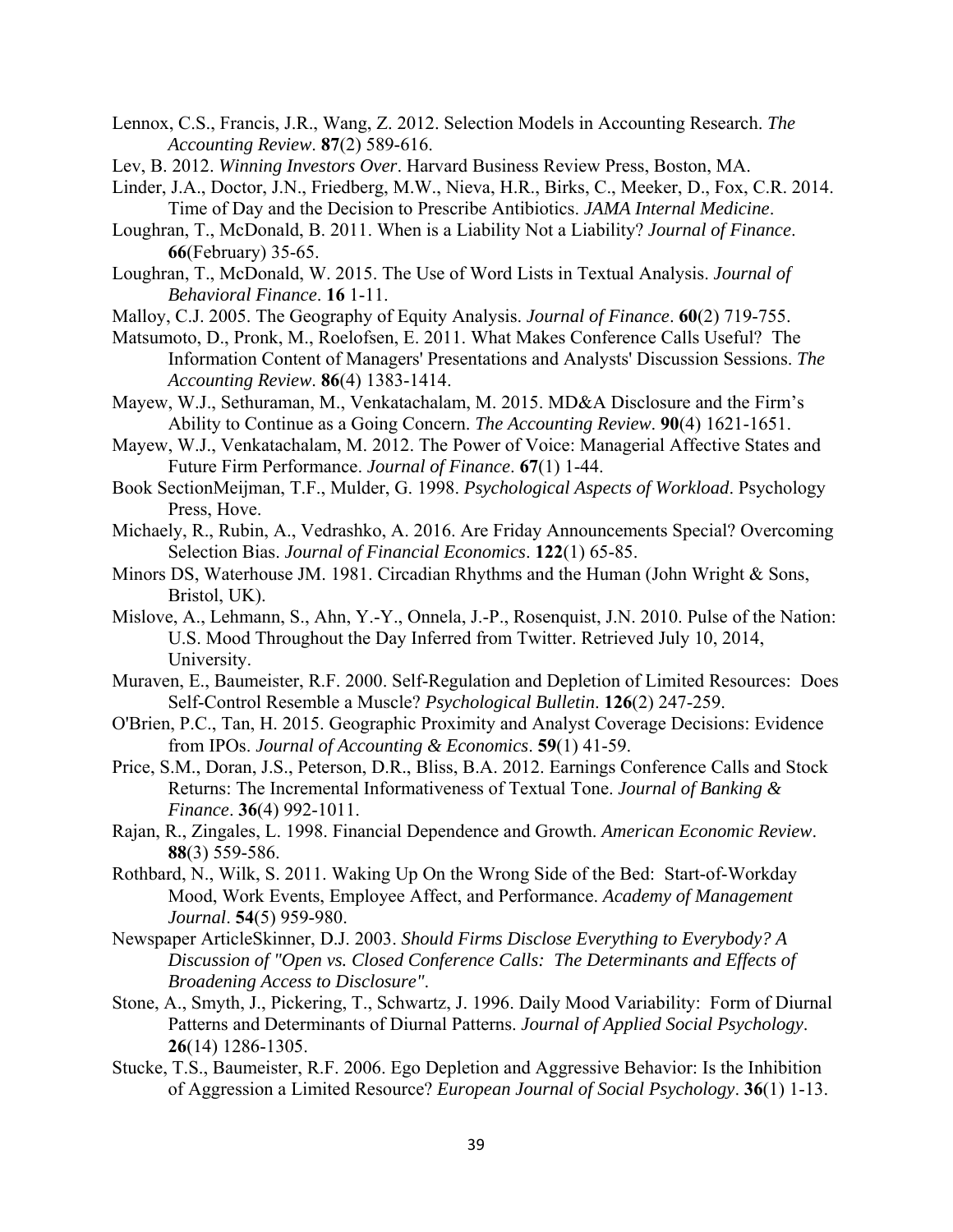- Watts, C., Cox, T., Robson, J. 1983. Morningness-Eveningness and Diurnal Variations in Self-Reported Mood. *The Journal of Psychology*. **113** 251-256.
- Wood, C., Magnello, M.E. 1992. Diurnal Changes in Perceptions of Energy and Mood. *Journal of the Royal Society of Medicine*. **85**(April) 191-194.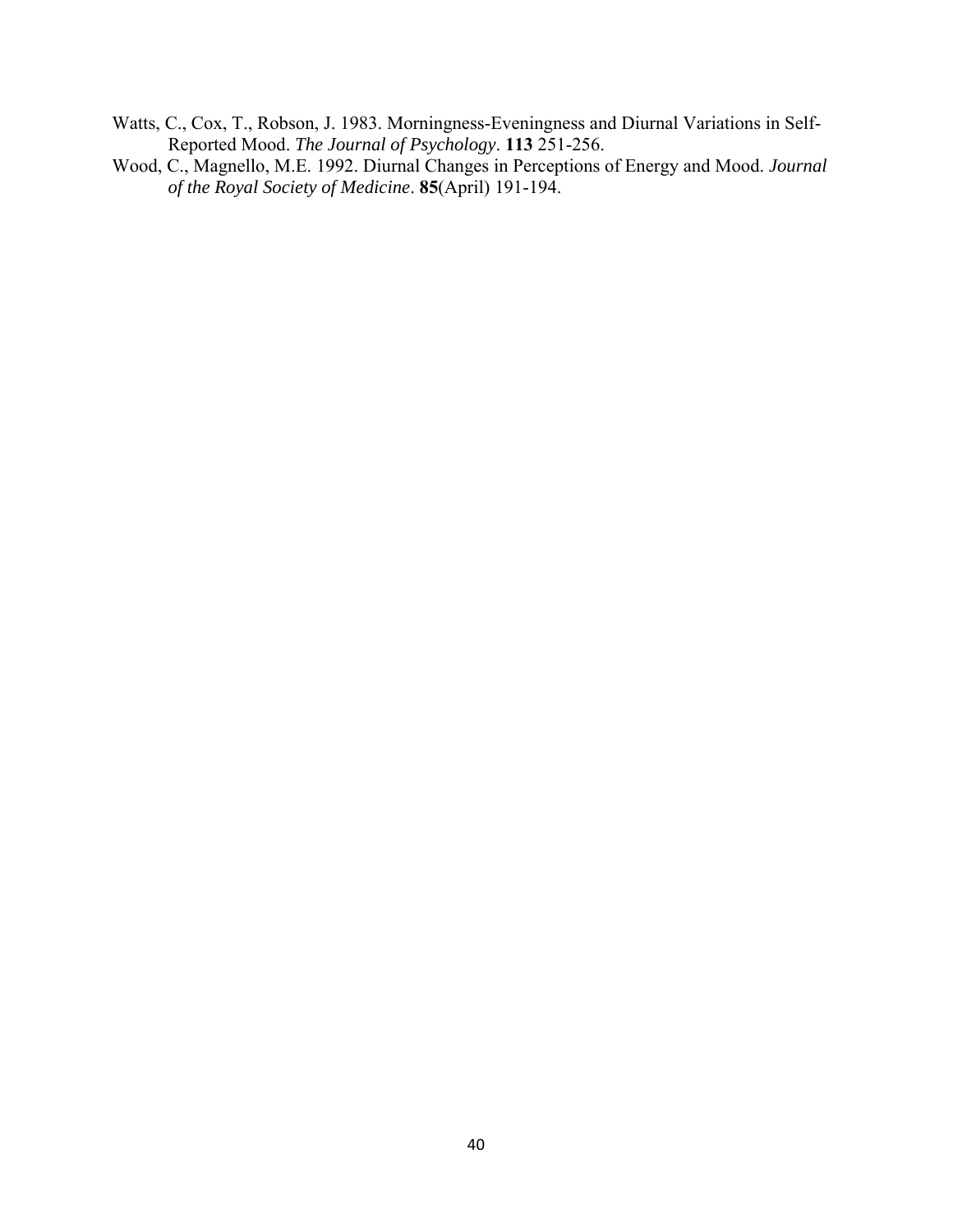







Note:

This figure presents a graphical depiction of residual tone for the presentation, question, answer, and combined Q&A portions of the calls that are held in Eastern and Central time zones, with calls being categorized according to the EST hour during which the call began. The lines through the graphs are fitted for calls initiated from 8:00 through 15:59 (i.e., to the closing of the market).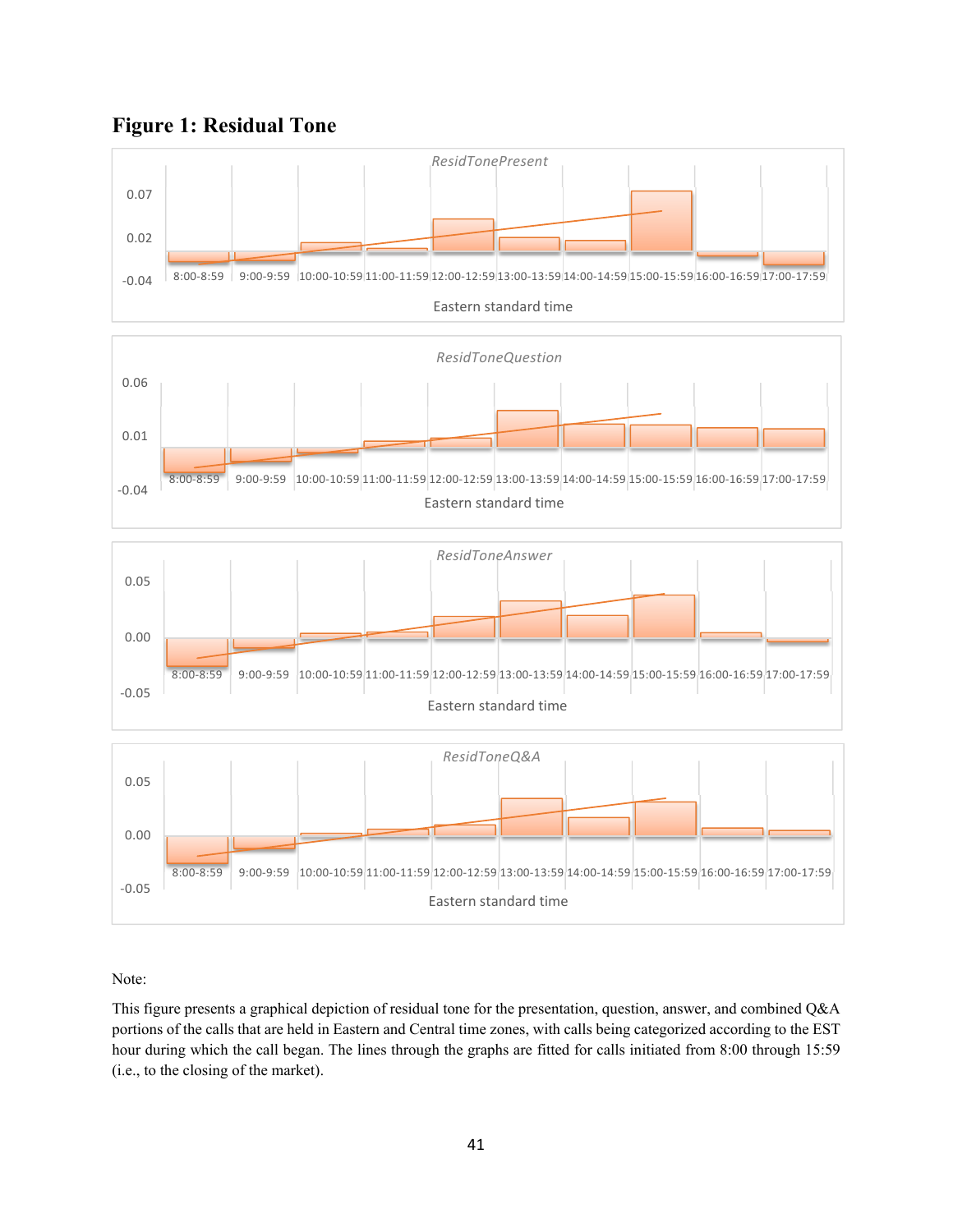## **Table 1: Sample Determination**

|                                                                                                                                                               | No. Obs. | <b>No. Firms</b> |
|---------------------------------------------------------------------------------------------------------------------------------------------------------------|----------|------------------|
| Transcripts provided by Thomson StreetEvents from Jan2001 to Jun2007                                                                                          | 96,892   |                  |
| Transcripts that StreetEvents identifies as earnings-related                                                                                                  | 76,406   | 5,016            |
| Exclude calls for which separation of managers' answers from analysts' questions cannot<br>be reliably performed due to the structure of the transcript files | 65,218   | 4,949            |
| Word count exceeds 50 words for each of the management presentation, management<br>answers, and analyst questions elements of the call                        | 62,226   | 4,877            |
| Firms that are publicly-traded and headquartered in the United States <sup>1</sup>                                                                            | 47,732   | 3,972            |
| Earnings release conference calls held within $[0,2]$ trading days around earnings<br>announcements <sup>2</sup>                                              | 44,524   | 3,851            |
| Locations of conference calls can be identified as being held in U.S. cities                                                                                  | 42,005   | 3,614            |
| Regression variables calculated using Compustat, I/B/E/S, CRSP, TAQ are non-missing                                                                           | 35,456   | 3,043            |
| Firm quarters with non-negative book value of common equity                                                                                                   | 34,575   | 2,999            |
| Calls in Eastern and Central time zone <sup>3</sup>                                                                                                           | 24,628   | 2,113            |
| Delete influential observations in the first-stage regression separating net negativity of<br>calls into economic tone and residual tone                      | 22,368   | 2,098            |
| Calls with start times between 8:00 to 15:59 Eastern Time                                                                                                     | 18,408   | 1,865            |

Notes:

1. Merged with Compustat NA database based on ticker symbol and/or firm name.

2. We retain conference calls that we are able to confirm to be related to earnings announcements by requiring the date of the call to be in the range of [0, 2] days of an earnings announcement date reported in either Compustat (RDQ) or I/B/E/S.

3. The transcripts provided by Thomson StreetEvents include the start time of the conference call stated in Greenwich mean time (GMT) format, which we extract together with the name of the city where the call is initiated (the state and the country of call origination are not provided). We then use the sashelp.zipcode file, which provides detailed location and time zone information for U.S. cities, to translate the GMT start times into Eastern Time for consistency with the market hours being investigated in our study. For those cases where multiple cities of the same name confound the use of the SAS zip code function, we refer to the Compustat NA company file to identify the location of the firm's headquarter (CITY) and principal location (STATE). We use these Compustat variables together with the assumption that the call is originated at the firm's headquarters or principal location to infer the time zone in which the call was originated. We refer to official daylight savings start and end dates in each of GMT and Eastern Time zones in order to ensure that all GMT times extracted from the call transcripts have been correctly restated into Eastern Time.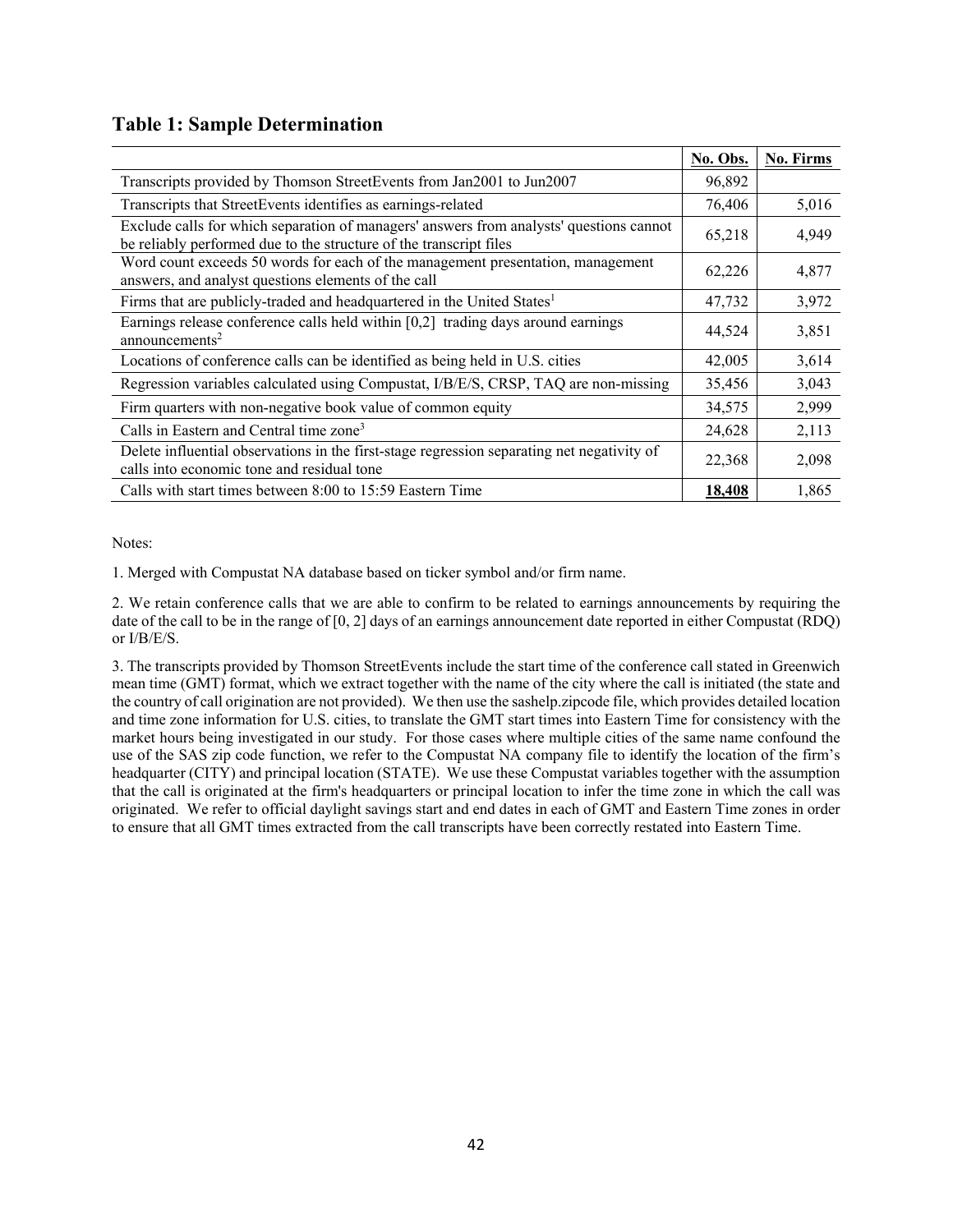# **Table 2: Linguistic Measures**

|                     | NetNegativityPresent |     | NetNegativityQuestion |       | NetNegativityAnswer |        | NetNegativityQ&A |     |
|---------------------|----------------------|-----|-----------------------|-------|---------------------|--------|------------------|-----|
| <b>SUE</b>          | $-0.028$             | *** | $-0.038$              | ***   | $-0.023$            | ***    | $-0.026$         | *** |
|                     | $(-7.55)$            |     | $(-8.90)$             |       | $(-5.91)$           |        | $(-8.00)$        |     |
| <b>BadNews</b>      | 0.054                | *** | 0.042                 | ***   | 0.035               | ***    | 0.036            | *** |
|                     | (13.47)              |     | (9.10)                |       | (8.51)              |        | (10.39)          |     |
| Loss                | 0.109                | *** | 0.038                 | ***   | 0.037               | ***    | 0.036            | *** |
|                     | (26.58)              |     | (8.22)                |       | (8.79)              |        | (10.26)          |     |
| FQ1GuideNews        | $-0.022$             | *** | $-0.047$              | ***   | $-0.010$            | $\ast$ | $-0.020$         | *** |
|                     | $(-4.00)$            |     | $(-7.67)$             |       | $(-1.80)$           |        | $(-4.24)$        |     |
| PreCallAbnRet       | $-0.128$             | *** | $-0.361$              | ***   | $-0.111$            | ***    | $-0.186$         | *** |
|                     | $(-3.90)$            |     | $(-9.64)$             |       | $(-3.33)$           |        | $(-6.54)$        |     |
| Prior3MthAbnRet     | $-0.090$             | *** | $-0.109$              | ***   | $-0.062$            | ***    | $-0.076$         | *** |
|                     | $(-10.85)$           |     | $(-11.48)$            |       | $(-7.28)$           |        | $(-10.55)$       |     |
| Size                | $-0.013$             | *** | 0.015                 | ***   | 0.006               | ***    | 0.008            | *** |
|                     | $(-11.96)$           |     | (12.08)               |       | (5.37)              |        | (8.56)           |     |
| <b>MTB</b>          | $-0.009$             | *** | $-0.002$              | ***   | $-0.005$            | ***    | $-0.004$         | *** |
|                     | $(-17.13)$           |     | $(-2.99)$             |       | $(-8.83)$           |        | $(-8.14)$        |     |
| SalesGrowth         | $-0.081$             | *** | $-0.012$              | $***$ | $-0.021$            | ***    | $-0.018$         | *** |
|                     | $(-17.57)$           |     | $(-2.28)$             |       | $(-4.55)$           |        | $(-4.56)$        |     |
| FirmAge             | 0.009                | *** | $-0.005$              | $***$ | 0.002               |        | $-0.001$         |     |
|                     | (4.51)               |     | $(-2.42)$             |       | (0.78)              |        | $(-0.73)$        |     |
| Leverage            | 0.008                | *** | 0.001                 |       | 0.004               | ***    | 0.003            | *** |
|                     | (9.24)               |     | (1.17)                |       | (4.96)              |        | (4.76)           |     |
| <b>CurrentRatio</b> | $-0.005$             | *** | $-0.001$              |       | $-0.001$            |        | $-0.001$         |     |
|                     | $(-5.98)$            |     | $(-1.17)$             |       | $(-1.55)$           |        | $(-1.39)$        |     |
| Intercept           | $-0.257$             | *** | $-0.134$              | ***   | $-0.298$            | ***    | $-0.236$         | *** |
|                     | $(-28.57)$           |     | $(-13.01)$            |       | $(-32.49)$          |        | $(-30.23)$       |     |
| FF 12 Industry FE   | Yes                  |     | Yes                   |       | Yes                 |        | Yes              |     |
| N                   | 22,368               |     | 22,368                |       | 22,368              |        | 22,368           |     |
| R-square            | 0.1911               |     | 0.0712                |       | 0.0864              |        | 0.1052           |     |

Panel A: First-stage Regressions Dichotomizing Tone into *EconTone* and *ResidTone*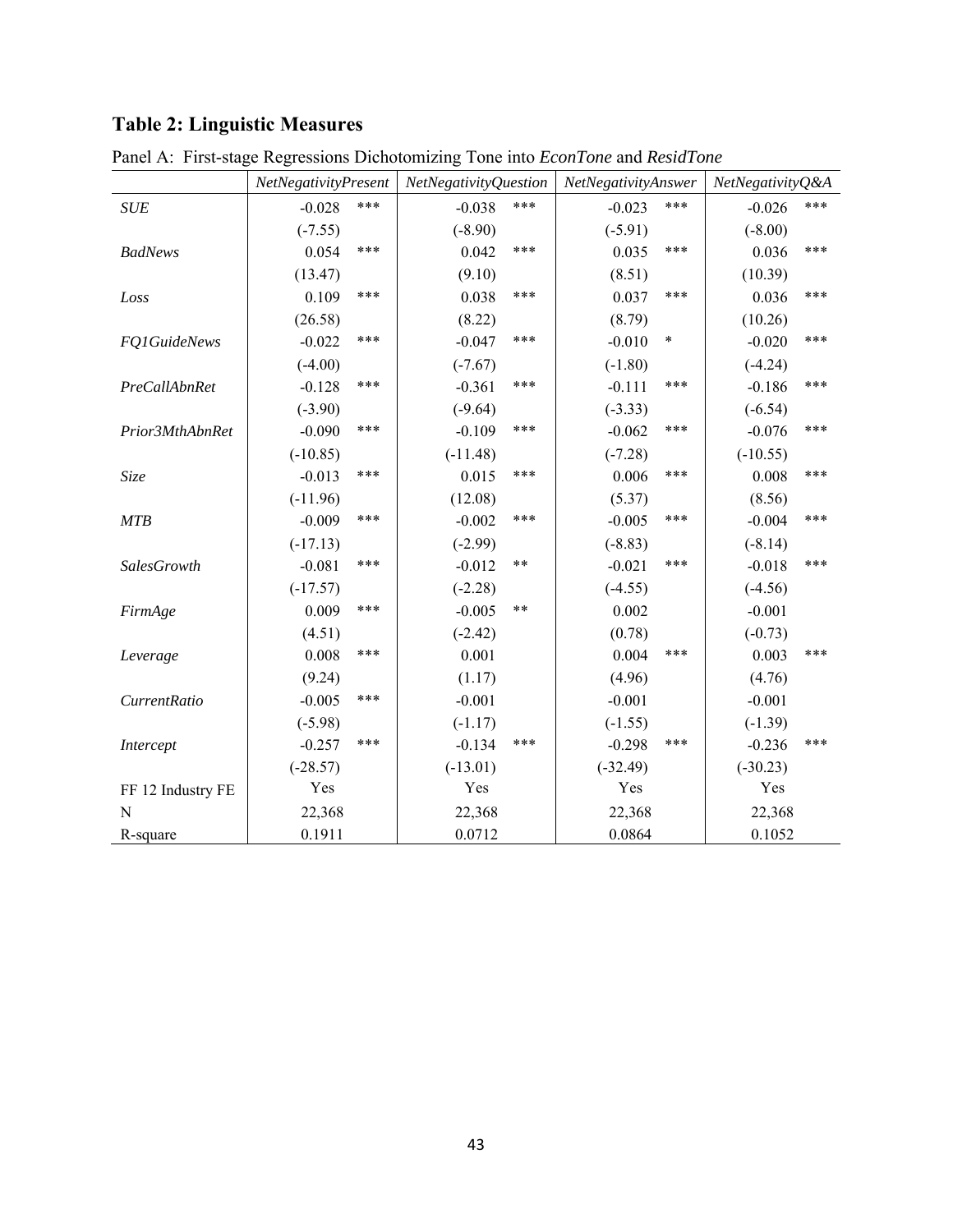### **Table 2: Linguistic Measures (Continued)**

| Tone                                            | N      | Mean  | Std Dev | 25th Pctl | Median  | 75th Pctl |
|-------------------------------------------------|--------|-------|---------|-----------|---------|-----------|
| Negative words in manager presentation          | 22,368 | 25.78 | 15.68   | 15.00     | 22.00   | 33.00     |
| Negative words in analyst questions             | 22,368 | 16.06 | 9.17    | 9.00      | 15.00   | 21.00     |
| Negative words in manager answers               | 22,368 | 23.80 | 14.54   | 13.00     | 21.00   | 32.00     |
| Negative words in Q&A combined                  | 22,368 | 39.89 | 21.53   | 24.00     | 37.00   | 52.00     |
| Positive words in manager presentation          | 22,368 | 54.05 | 28.74   | 33.00     | 49.00   | 70.00     |
| Positive words in analyst questions             | 22,368 | 16.21 | 8.85    | 10.00     | 15.00   | 22.00     |
| Positive words in manager answers               | 22,368 | 39.96 | 22.05   | 23.00     | 37.00   | 53.00     |
| Positive words in Q&A combined                  | 22,368 | 56.20 | 27.92   | 35.00     | 53.00   | 73.00     |
| %Negative words in manager presentation         | 22,368 | 0.86  | 0.39    | 0.57      | 0.80    | 1.07      |
| %Negative words in analyst questions            | 22,368 | 1.28  | 0.44    | 0.98      | 1.24    | 1.53      |
| %Negative words in manager answers              | 22,368 | 0.77  | 0.29    | 0.57      | 0.74    | 0.94      |
| %Negative words in Q&A combined                 | 22,368 | 0.92  | 0.28    | 0.73      | 0.89    | 1.08      |
| %Positive words in manager presentation         | 22,368 | 1.78  | 0.58    | 1.36      | 1.72    | 2.14      |
| %Positive words in analyst questions            | 22,368 | 1.33  | 0.51    | 0.97      | 1.28    | 1.63      |
| %Positive words in manager answers              | 22,368 | 1.32  | 0.42    | 1.01      | 1.27    | 1.57      |
| %Positive words in Q&A combined                 | 22,368 | 1.32  | 0.37    | 1.06      | 1.28    | 1.54      |
| Residual net negativity in manager presentation | 22,368 | 0.00  | 0.21    | $-0.16$   | $-0.01$ | 0.15      |
| Residual net negativity in analyst questions    | 22,368 | 0.00  | 0.24    | $-0.16$   | 0.01    | 0.17      |
| Residual net negativity in manager answers      | 22,368 | 0.00  | 0.22    | $-0.15$   | 0.00    | 0.15      |
| Residual net negativity in Q&A combined         | 22,368 | 0.00  | 0.18    | $-0.13$   | 0.00    | 0.13      |

#### Panel B: Tone Measure Statistics

#### Note:

Panel A of Table 2 presents the results of a first-stage regression using all EST and CST call observations to dichotomize tone into two distinct components: the net negativity that is explained by economic news and firm fundamentals; and the "residual" tone, which is the tone that is not explained by the depicted regression (i.e., the regression residuals). *SUE* is the standardized unexpected earnings; *Size* is the natural log of the market capitalization of the firm; *BadNews* is an indicator that is set to one if the firm misses the analyst consensus forecast for the quarter to which the call relates; *Loss* is an indicator that is set to one if the firm reports a loss for the fiscal quarter to which the call relates; *FQ1GuideNews* is the one-quarter-ahead management earnings forecast surprise for firms issuing forecasts within the window of  $[-2,0]$  days around the  $t=0$  call date, and zero for firms that don't offer such guidance within the window; *PreCallAbnRet* is the pre-call firm-specific abnormal return cumulated from the beginning of the trading day preceding the conference call through to the conference call initiation time; *Prior3MthAbnRet* is the buyand-hold size- and book-to-market-adjusted abnormal returns for the 3-month period ending on the last date of the fiscal quarter to which the conference call relates; *MTB* is the market-to-book ratio; *SalesGrowth* is the percentage change in sales for the quarter to which the conference call relates relative to sales for the same fiscal quarter in the prior year; *FirmAge* is the natural log of one plus the number of years since the firm first appeared in the CRSP database; *Leverage* is the debt to equity ratio; and *CurrentRatio* is current assets divided by current liabilities. Tstatistics are shown in parentheses. \*, \*\*, \*\*\* indicate coefficients that are significantly different from zero at the 0.10, 0.05, and 0.01 level, respectively, using a two-tailed test. Panel B shows the descriptive statistics of tone measures. All variables are defined in greater detail in Appendix B.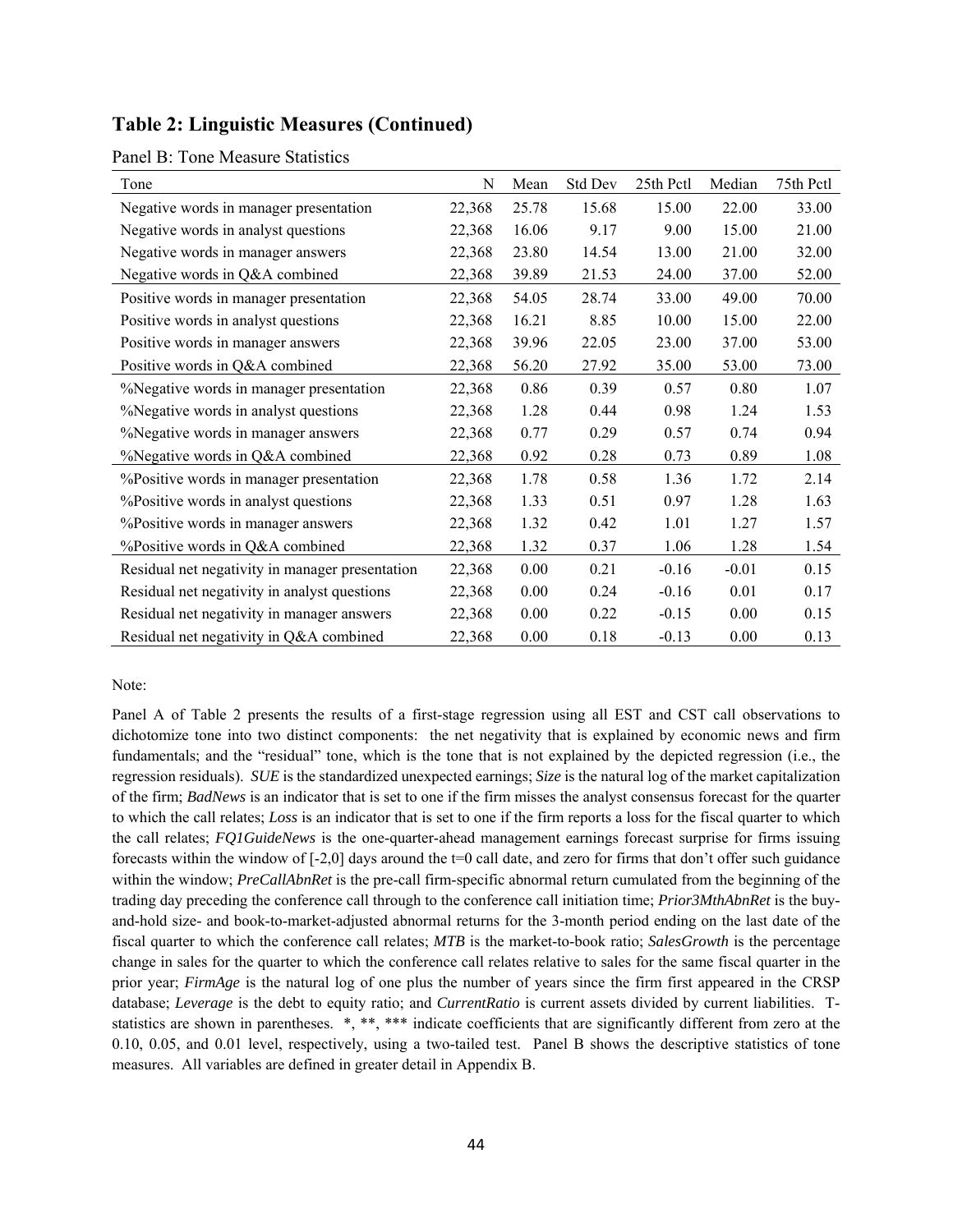# **Table 3: Descriptive Statistics**

| Sample                   | N      | Mean     | <b>Std Dev</b> | 25th Pctl | Median   | 75th Pctl |
|--------------------------|--------|----------|----------------|-----------|----------|-----------|
| <b>Total Assets</b>      | 18,408 | 8,825.92 | 23,377.74      | 462.59    | 1,419.85 | 5,126.48  |
| <b>Sales</b>             | 18,408 | 1,303.98 | 4,013.71       | 93.83     | 272.45   | 927.26    |
| Market Value             | 18,408 | 5,555.78 | 13,285.69      | 456.82    | 1,275.51 | 3,797.01  |
| Market to Book           | 18,408 | 3.13     | 3.08           | 1.57      | 2.24     | 3.48      |
| <b>Analyst Following</b> | 18,408 | 8.25     | 6.07           | 4.00      | 7.00     | 11.00     |
| CRSP/Compustat/          |        |          |                |           |          |           |
| I/B/E/S Population       | N      | Mean     | <b>Std Dev</b> | 25th Pctl | Median   | 75th Pctl |
| <b>Total Assets</b>      | 93,174 | 4,918.54 | 14,873.82      | 195.57    | 718.81   | 2,572.50  |
| <b>Sales</b>             | 93,107 | 633.07   | 1.683.41       | 26.20     | 102.56   | 387.75    |
| Market Value             | 91,761 | 3.383.76 | 9,624.90       | 201.22    | 601.19   | 1,955.97  |
| Market to Book           | 91,529 | 2.89     | 3.41           | 1.40      | 2.11     | 3.41      |
| <b>Analyst Following</b> | 93,317 | 4.73     | 4.64           | 1.00      | 3.00     | 6.00      |

Panel A: Sample Characteristics

|                                        |        |            | CRSP/Compustat/    |            |
|----------------------------------------|--------|------------|--------------------|------------|
|                                        | Sample |            | I/B/E/S Population |            |
|                                        | N      | Percentage | N                  | Percentage |
| Incidence of loss                      | 3,114  | 17%        | 25,559             | 27%        |
| Incidence of missing analyst consensus | 5,677  | 31%        | 31,809             | 34%        |
| <b>Industry composition:</b>           |        |            |                    |            |
| Consumer non-durables                  | 964    | 5%         | 4,007              | 4%         |
| Consumer durables                      | 477    | 3%         | 2,111              | 2%         |
| Manufacturing                          | 2,559  | 14%        | 8,124              | 9%         |
| Energy                                 | 1,002  | 5%         | 3,642              | 4%         |
| Chemicals and allied products          | 640    | $3\%$      | 1,806              | $2\%$      |
| Business equipment                     | 1,924  | 10%        | 19,726             | 21%        |
| Telecommunications                     | 592    | 3%         | 3,175              | 3%         |
| Utilities                              | 720    | 4%         | 2,653              | 3%         |
| Wholesale and retail                   | 2,281  | 12%        | 8,488              | 9%         |
| Healthcare, medical equip., drugs      | 1,854  | 10%        | 10,594             | 11%        |
| Finance                                | 2,774  | 15%        | 17,697             | 19%        |
| Other                                  | 2,621  | 14%        | 11,294             | 12%        |
|                                        | 18,408 |            | 93,317             |            |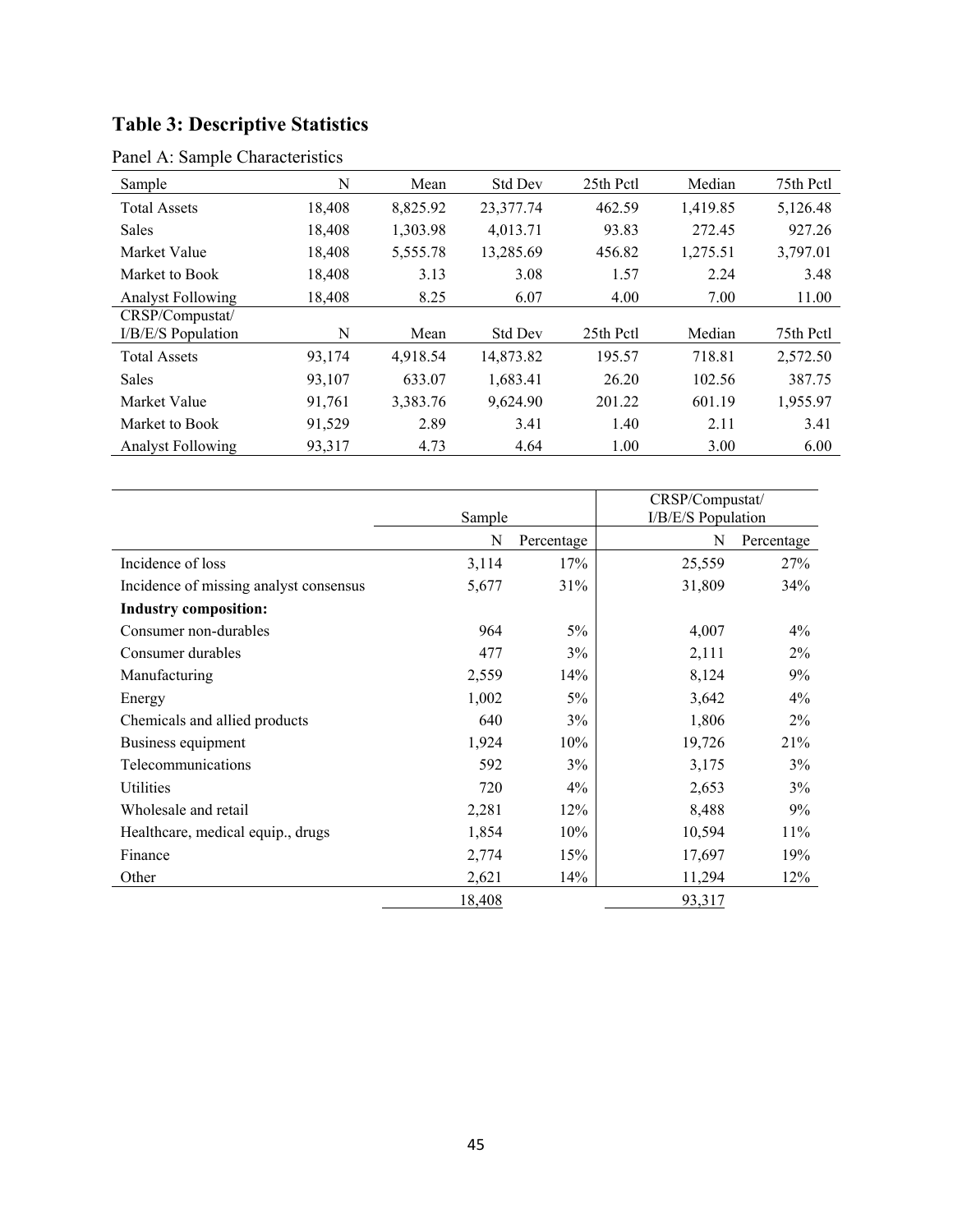## **Table 3: Descriptive Statistics (Continued)**

| Define stickiness as 100% consistency | no. of firms | percentage |
|---------------------------------------|--------------|------------|
| stickiness                            | 788          | 40.0%      |
| no stickiness                         | 1,181        | $60.0\%$   |
| Total                                 | 1,969        |            |
|                                       |              |            |
| Define stickiness as 75% of frequency | no. of firms | percentage |
| stickiness                            | 1,394        | 70.8%      |
| no stickiness                         | 575          | 29.2%      |

### Panel B: Stickiness of Call Initiation Time

### Panel C: Firms Holding Exclusively Morning Calls or Afternoon Calls

|                                | no. of firms | percentage |
|--------------------------------|--------------|------------|
| Only in morning (before 12:00) | 1,086        | 55.2%      |
| Only in afternoon              | 274          | 13.9%      |
| no stickiness                  | 609          | 30.9%      |
| Total                          | 969          |            |

### Panel D:

### For Firms with Sticky Calls Time, Incidence of Holding Call at Atypical Time by News Types

|              | Change time                      | No change |
|--------------|----------------------------------|-----------|
| miss         | 330                              | 4,310     |
|              | $7.1\%$                          | 92.9%     |
| meet-or-beat | 736                              | 10,305    |
|              | $6.7\%$                          | 93.3%     |
|              | Chi-square= $1.03$ , p= $0.3112$ |           |

### Panel E: Call Time Related to Meet/Beat or Miss

|              | Morning | Afternoon                        |
|--------------|---------|----------------------------------|
| miss         | 5,073   | 1,728                            |
|              | 74.6%   | 25.4%                            |
| meet-or-beat | 11,598  | 3,840                            |
|              | 75.1%   | 24.9%                            |
|              |         | Chi-square= $0.72$ , p= $0.3967$ |

### Note:

Table 3 presents sample descriptive statistics. Panel A compares sample firms to the CRSP/Compustat/I/B/E/S universe. Panels B through E show descriptive statistics related to conference call start times and their "stickiness". Beginning with 22,368 calls initiated in Eastern and Central time zones by 2,098 firms, we exclude firms with only one call, leaving 22,239 calls by 1,969 firms available for this analysis.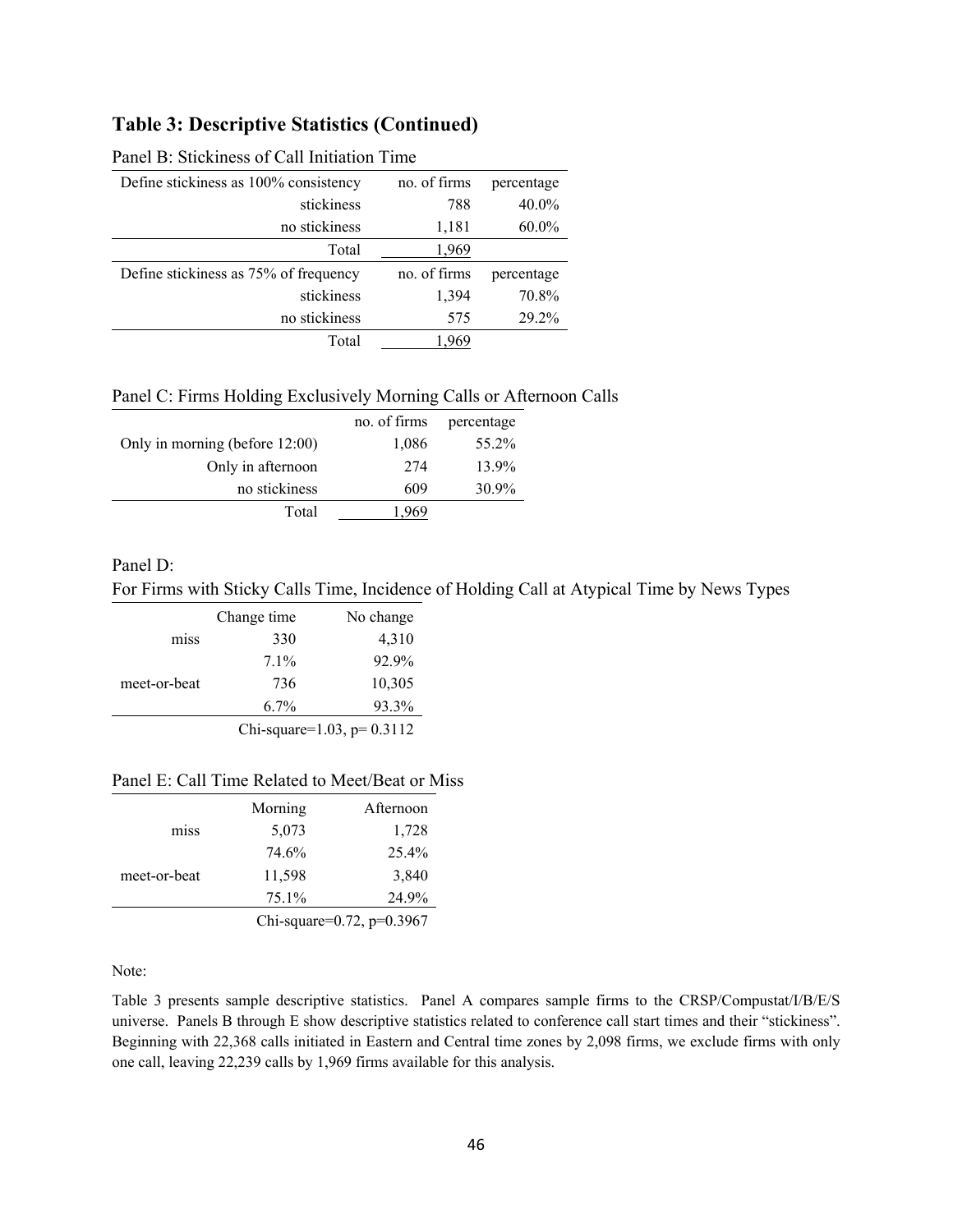|                               | <b>ResidTonePresent</b> | ResidToneQuestion | <i>ResidToneAnswer</i> | ResidToneO&A    |
|-------------------------------|-------------------------|-------------------|------------------------|-----------------|
| <b>EST_Hour</b>               | ***<br>0.007            | ***<br>0.007      | ***<br>0.006           | ***<br>0.006    |
|                               | (3.06)                  | (4.17)            | (3.70)                 | (4.63)          |
| <b>ResidTonePresent</b>       |                         | ***<br>0.173      | ***<br>0.319           | ***<br>0.275    |
|                               |                         | (16.96)           | (31.54)                | (32.28)         |
| Intercept                     | ***<br>$-0.067$         | ***<br>$-0.074$   | ***<br>$-0.063$        | ***<br>$-0.067$ |
|                               | $(-2.93)$               | $(-4.29)$         | $(-3.71)$              | $(-4.70)$       |
| Std. Errors Clustered by Firm | Yes                     | Yes               | <b>Yes</b>             | Yes             |
| N                             | 18,408                  | 18,408            | 18,408                 | 18,408          |
| R-square                      | 0.0024                  | 0.0261            | 0.1034                 | 0.1076          |

## **Table 4: Time of Day as a Determinant of Residual Tone**

Note:

This table presents the results from the regressions of residual tone against the time of the call (measured in Eastern Standard Time) for all EST and CST calls initiated from 8:00 to 15:59. In regressions of the residual tone of the question, answer, and Q&A portions of the call, we control for *ResidTonePresent*, the residual tone of the presentation portion. T-statistics are shown in parentheses. All variables are defined in greater detail in Appendix B. \*, \*\*, \*\*\* indicate coefficients that are significantly different from zero at the 0.10, 0.05, and 0.01 level, respectively, using a two-tailed test with standard errors clustered by firm.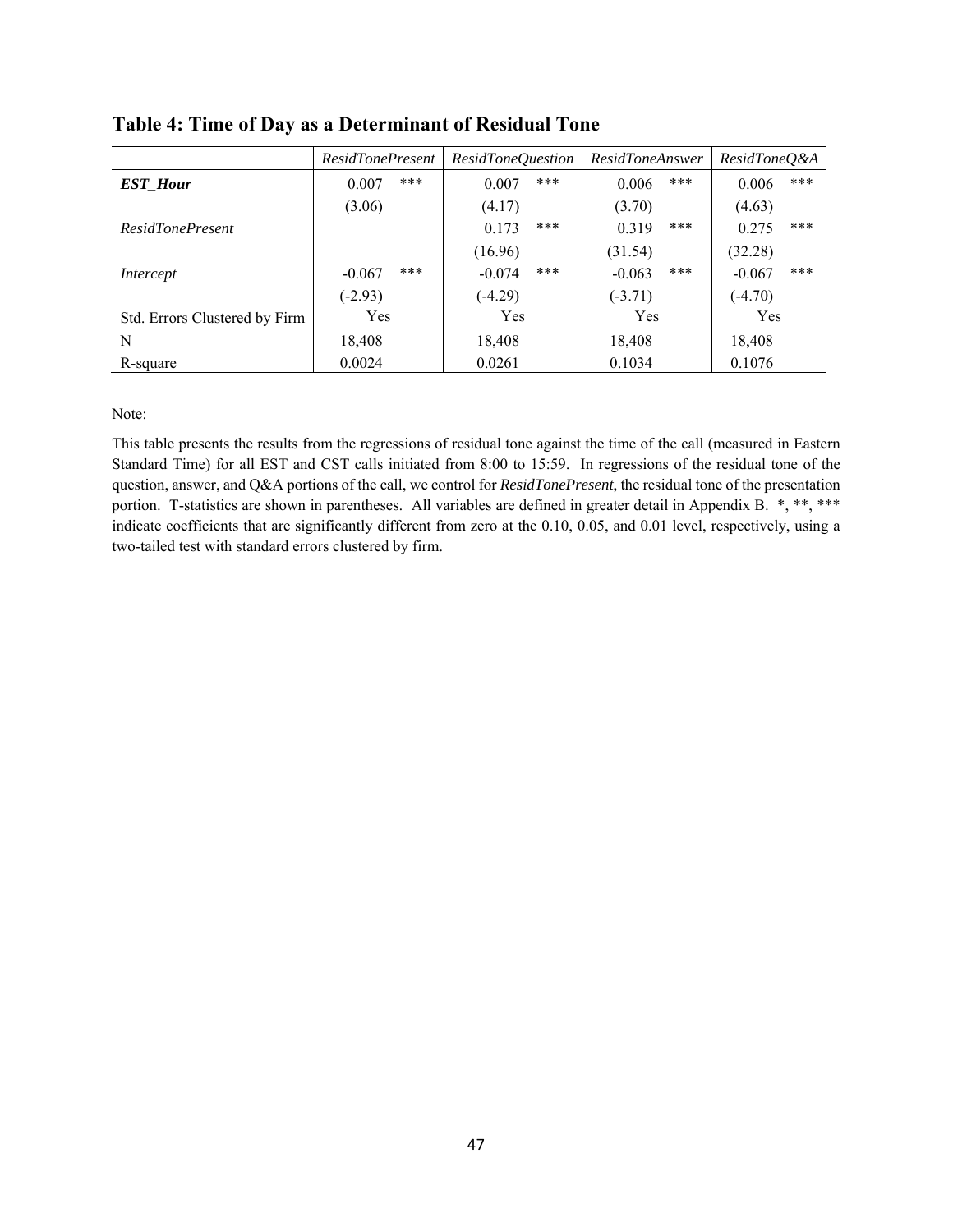|                         | ResidToneQuestion | <i>ResidToneAnswer</i> | ResidToneQ&A    |
|-------------------------|-------------------|------------------------|-----------------|
| <b>PST</b>              | ∗<br>0.008        | ∗<br>0.007             | $***$<br>0.009  |
|                         | (1.31)            | (1.30)                 | (1.96)          |
| Local Hour              | ***<br>0.005      | ***<br>0.006           | ***<br>0.005    |
|                         | (3.90)            | (4.99)                 | (5.51)          |
| <b>ResidTonePresent</b> | ***<br>0.191      | ***<br>0.355           | ***<br>0.302    |
|                         | (12.04)           | (26.05)                | (26.51)         |
| Intercept               | ***<br>$-0.068$   | ***<br>$-0.061$        | ***<br>$-0.062$ |
|                         | $(-4.88)$         | $(-5.15)$              | $(-6.23)$       |
| N                       | 4,815             | 4,815                  | 4,815           |
| R-square                | 0.0326            | 0.1279                 | 0.1329          |

## **Table 5: Comparison of East Coast to West Coast Calls**

Note:

This table presents the results of residual tone regressions on the local start time of the calls (i.e., EST for East Coast calls and PST for West Coast calls) for EST and PST calls initiated during the 8:00 to 15:59 local time window. Each EST call observation is matched to a PST call on the basis of market capitalization (with a maximum difference of \$200 million), and the hour of the local start time of the call. We control for *ResidTonePresent*, the residual tone of the presentation portion of the call, in regressions. T-statistics are shown in parentheses. All variables are defined in greater detail in Appendix B. \*, \*\*, \*\*\* indicate coefficients that are significantly different from zero at the 0.10, 0.05, and 0.01 level, respectively, using a one-tailed test.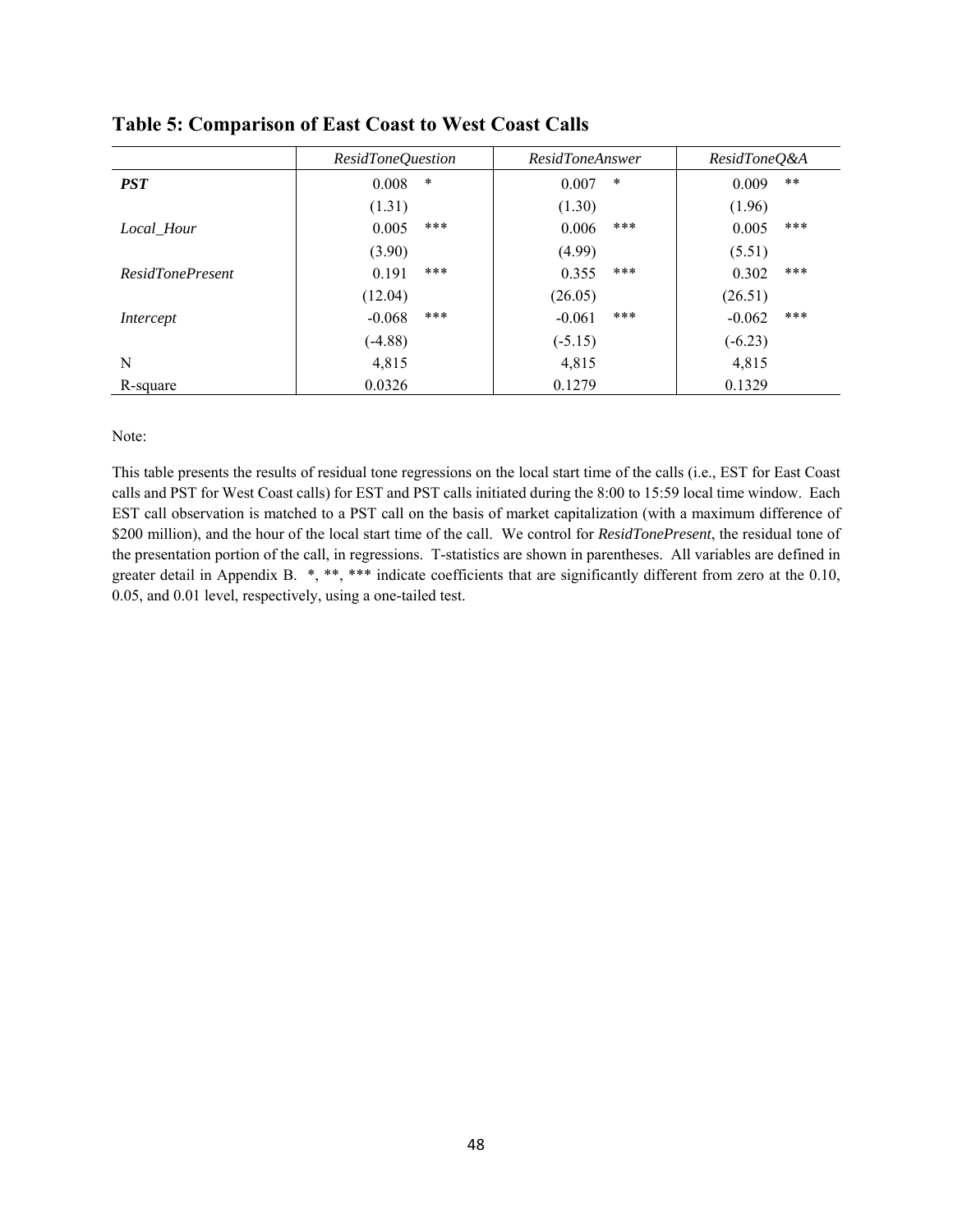|                               | ResidToneQuestion | <b>ResidToneAnswer</b> | ResidToneQ&A    |
|-------------------------------|-------------------|------------------------|-----------------|
| <b>EST Hour</b>               | ***<br>0.007      | ***<br>0.006           | ***<br>0.006    |
|                               | (4.11)            | (3.69)                 | (4.61)          |
| M&A                           | ***<br>$-0.016$   | $-0.003$               | ∗<br>$-0.008$   |
|                               | $(-3.12)$         | $(-0.68)$              | $(-1.94)$       |
| <b>SEO</b>                    | $-0.001$          | 0.001                  | 0.002           |
|                               | $(-0.11)$         | (0.19)                 | (0.35)          |
| <b>ResidTonePresent</b>       | ***<br>0.172      | ***<br>0.319           | ***<br>0.275    |
|                               | (16.86)           | (31.52)                | (32.25)         |
| Intercept                     | ***<br>$-0.069$   | ***<br>$-0.062$        | ***<br>$-0.065$ |
|                               | $(-4.00)$         | $(-3.64)$              | $(-4.53)$       |
| Std. Errors Clustered by Firm | Yes               | Yes                    | Yes             |
| N                             | 18,408            | 18,408                 | 18,408          |
| R-square                      | 0.0269            | 0.1034                 | 0.1079          |

## **Table 6: Controlling for Managerial Incentives to Hype**

### Note:

This table presents results of residual tone regressed against the time of the call (measured in Eastern Standard Time) for all EST and CST calls initiated from 8:00 to 15:59 Eastern Time after controlling managerial incentives to hype (future mergers and acquisitions or seasoned equity offerings). *M&A* indicates that the firm makes a merge and acquisition announcement in the twelve months after the call; *SEO* indicates that the firm has seasoned equity offering in the twelve months after the call. We control for *ResidTonePresent*, the residual tone of the presentation portion that is not driven by economic news and firm fundamentals. All variables are defined in greater detail in Appendix B. \*, \*\*, \*\*\* indicate coefficients that are significantly different from zero at the 0.10, 0.05, and 0.01 level, respectively, using a two-tailed test with standard errors clustered by firm.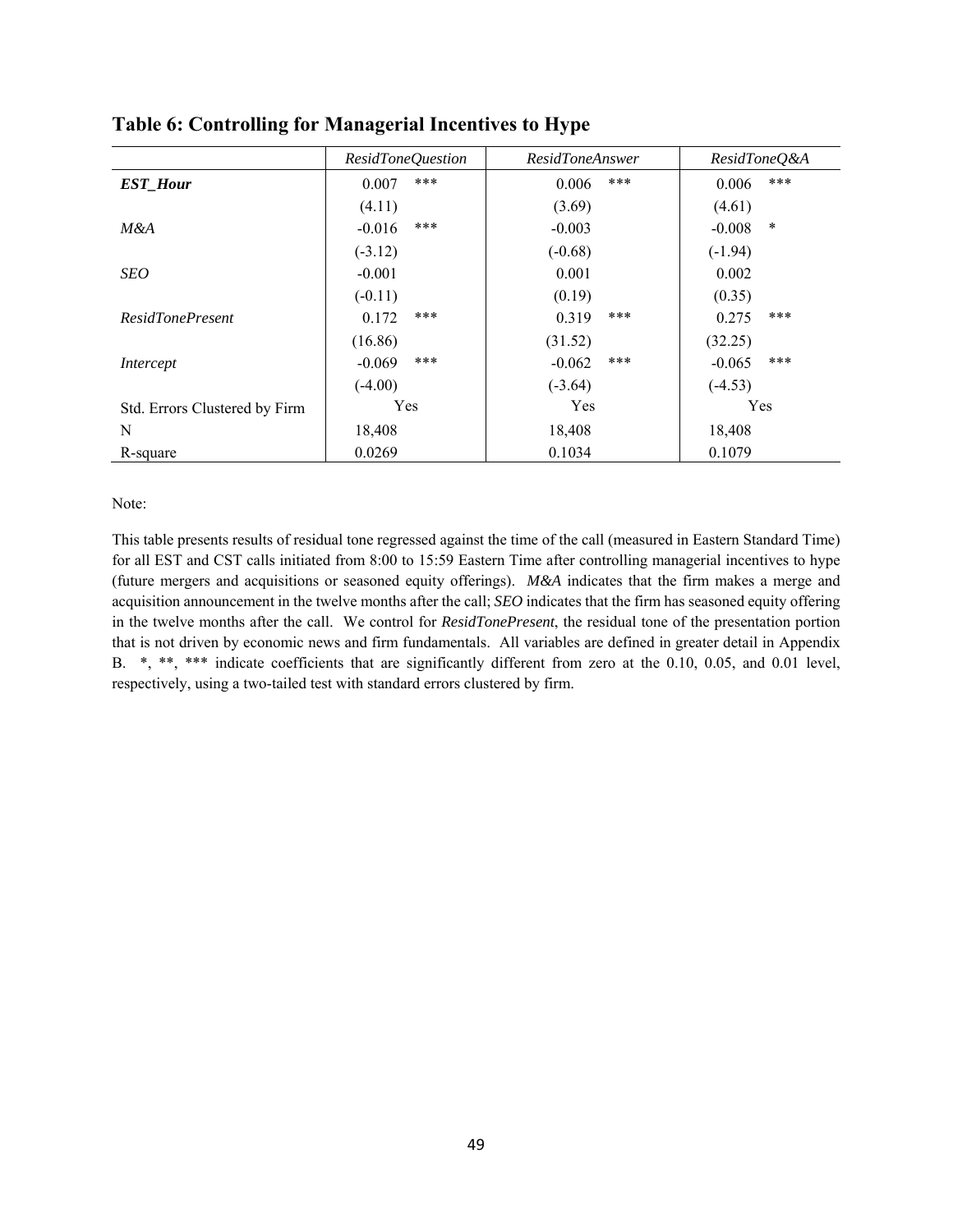|                        | delta_ResidToneQuestion | delta ResidToneAnswer | delta_ResidToneQ&A |
|------------------------|-------------------------|-----------------------|--------------------|
| delta_Hour             | ∗<br>0.011              | $\ast$<br>0.008       | $***$<br>0.008     |
|                        | (1.64)                  | (1.44)                | (1.67)             |
| <i>EarlierCall</i>     | 0.025                   | 0.017                 | 0.018              |
|                        | (1.19)                  | (1.01)                | (1.27)             |
| EarlierCall*delta Hour | $-0.004$                | $-0.005$              | $-0.003$           |
|                        | $(-0.39)$               | $(-0.70)$             | $(-0.52)$          |
| delta ResidTonePresent | ***<br>0.182            | ***<br>0.218          | ***<br>0.199       |
|                        | (6.09)                  | (9.05)                | (9.87)             |
| Intercept              | ***<br>$-0.048$         | ***<br>$-0.041$       | ***<br>$-0.041$    |
|                        | $(-3.17)$               | $(-3.35)$             | $(-4.01)$          |
| N                      | 2,362                   | 2,362                 | 2,362              |
| R-square               | 0.0177                  | 0.0348                | 0.0417             |

### **Table 7: Switcher Analyses**

#### Note:

These analyses use the subsample of EST and CST calls initiated from 8:00 to 15:59 that involve the firm switching the hour of their call relative to the previous quarter ("time switchers"). The change-in-tone on change-in-time specification allows the firm to serve as its own control, implicitly holding constant all firm characteristics other than call start time. *delta\_Hour* is the change in *EST\_hour* of the call, and *EarlierCall* is an indicator variable that is set equal to one if the firm chooses an earlier conference call time compared to the previous quarter. In parallel with the earlier regressions of Equation (2) (as reported in Table 4), in this changes regression we also control for *delta\_ResidTonePresent*, the change in the residual tone of the presentation portion of the call. All variables are defined in greater detail in Appendix B. \*, \*\*, \*\*\* indicate coefficients that are significantly different from zero at the 0.10, 0.05, and 0.01 level, respectively, using a one-tailed test.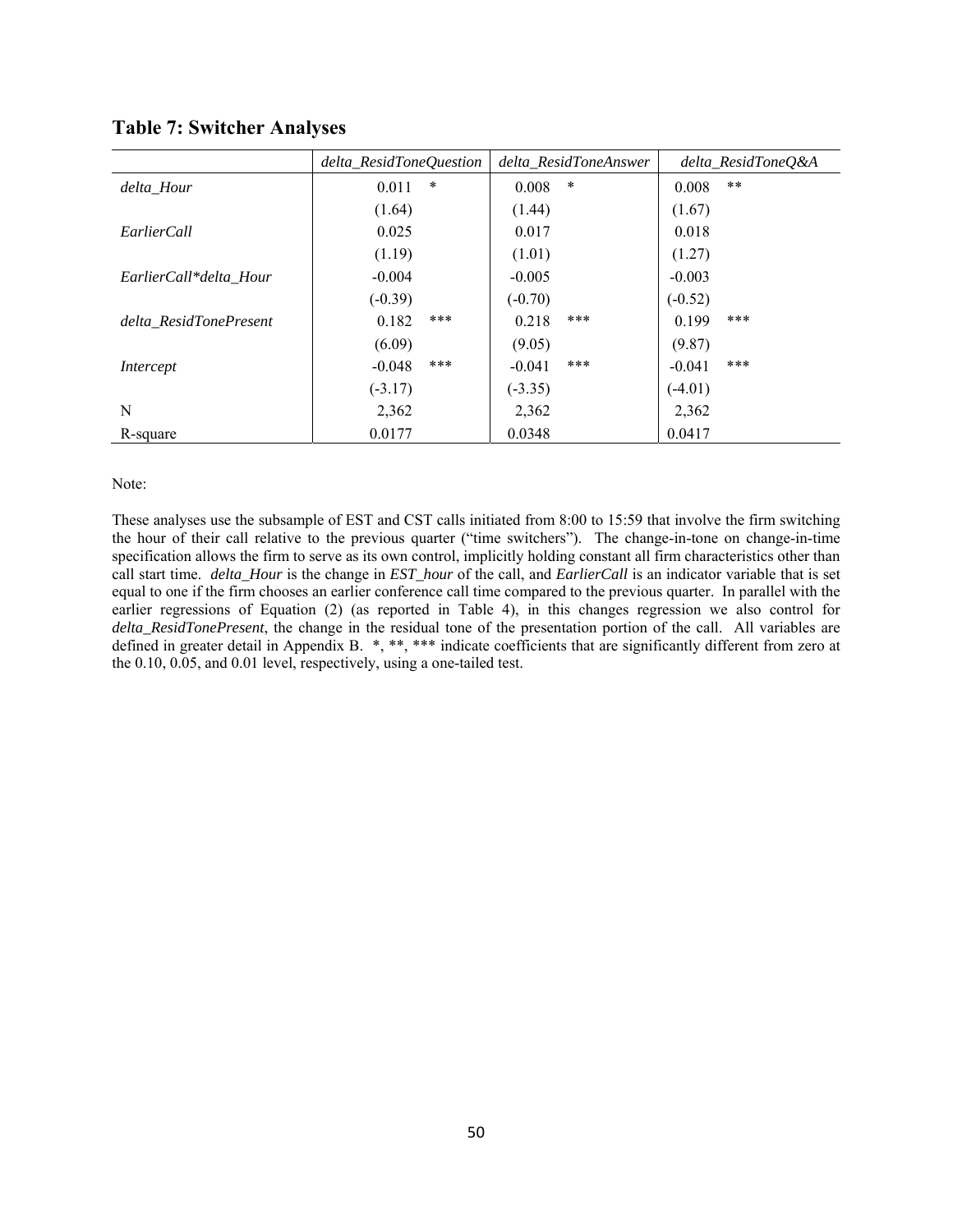# **Table 8: Controlling for the Potential Endogeneity of the Call Time Decision**

|                               | Prob(Afternoon=1) |     |            |     |
|-------------------------------|-------------------|-----|------------|-----|
| Lag_Afternoon                 | 2.581             | *** | 2.585      | *** |
|                               | (34.50)           |     | (34.68)    |     |
| HighTech                      | $-0.172$          | **  | $-0.176$   | *** |
|                               | $(-2.48)$         |     | $(-2.63)$  |     |
| <i>InvestIntense</i>          | $-0.703$          | *** | $-0.712$   | *** |
|                               | $(-4.17)$         |     | $(-4.34)$  |     |
| FQ4                           | 0.096             | ∗   | 0.095      | *   |
|                               | (1.87)            |     | (1.86)     |     |
| absSUE                        | $-0.015$          |     |            |     |
|                               | $(-0.28)$         |     |            |     |
| <b>BadNews</b>                | 0.025             |     |            |     |
|                               | (0.60)            |     |            |     |
| Size                          | $-0.010$          |     |            |     |
|                               | $(-0.48)$         |     |            |     |
| logAnalyst                    | $-0.025$          |     |            |     |
|                               | $(-0.55)$         |     |            |     |
| EquiDepend                    | $-0.009$          |     |            |     |
|                               | $(-1.27)$         |     |            |     |
| Intercept                     | $-1.716$          | *** | $-1.840$   | *** |
|                               | $(-12.37)$        |     | $(-39.61)$ |     |
| Std. Errors Clustered by Firm | Yes               |     | Yes        |     |
| N                             | 16,543            |     | 16,543     |     |
| Pseudo R-square               | 0.4919            |     | 0.4914     |     |

Panel A: Determinants of the Decision to Hold an Afternoon Conference Call

## Panel B: Second Stage of the Heckman Model

|                                  | ResidToneQuestion |     | <b>ResidToneAnswer</b> |     | ResidToneQ&A |     |
|----------------------------------|-------------------|-----|------------------------|-----|--------------|-----|
| <b>EST_Hour</b>                  | 0.007             | *** | 0.007                  | *** | 0.007        | *** |
|                                  | (3.57)            |     | (3.41)                 |     | (4.32)       |     |
| <b>ResidTonePresent</b>          | 0.169             | *** | 0.315                  | *** | 0.271        | *** |
|                                  | (15.47)           |     | (29.55)                |     | (30.19)      |     |
| Lambda                           | $-0.002$          |     | $-0.004$               |     | $-0.006$     |     |
|                                  | $(-0.30)$         |     | $(-0.97)$              |     | $(-1.43)$    |     |
| Intercept                        | $-0.077$          | *** | $-0.072$               | *** | $-0.075$     | *** |
|                                  | $(-3.72)$         |     | $(-3.59)$              |     | $(-4.54)$    |     |
| Std. Errors Clustered by<br>Firm | Yes               |     | Yes                    |     | Yes          |     |
| N                                | 16,543            |     | 16,543                 |     | 16,543       |     |
| R-square                         | 0.0251            |     | 0.1008                 |     | 0.1047       |     |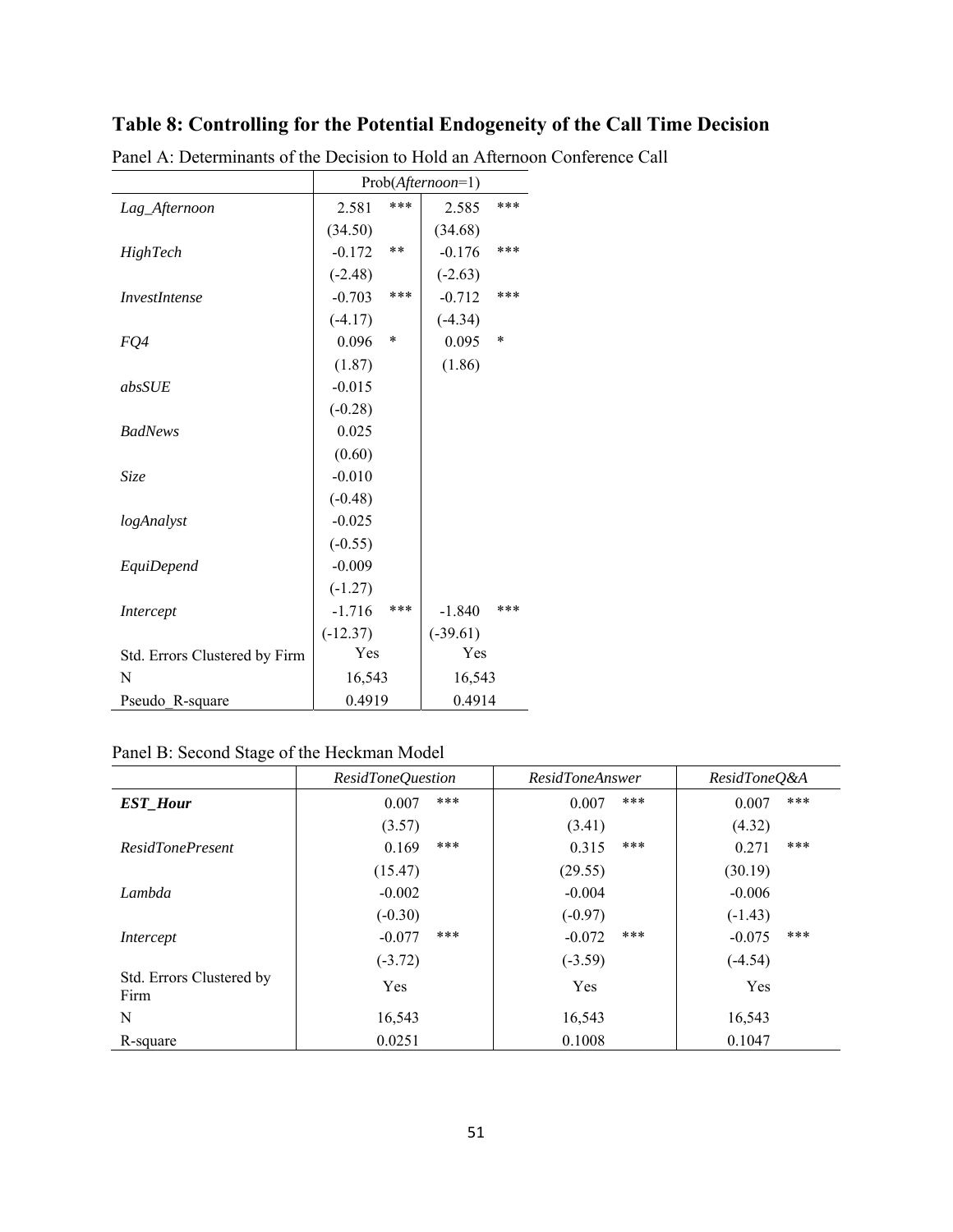# **Table 8: Controlling for the Potential Endogeneity of the Call Time Decision (Continued)**

|                               | ResidToneQuestion | <b>ResidToneAnswer</b> | ResidToneQ&A    |
|-------------------------------|-------------------|------------------------|-----------------|
| <b>EST_Hour</b>               | ***<br>0.008      | ***<br>0.006           | ***<br>0.006    |
|                               | (3.72)            | (2.93)                 | (3.91)          |
| <b>ResidTonePresent</b>       | ***<br>0.170      | ***<br>0.315           | ***<br>0.271    |
|                               | (15.57)           | (29.54)                | (30.27)         |
| Lag_Afternoon                 | $-0.003$          | 0.003                  | $-0.001$        |
|                               | $(-0.34)$         | (0.35)                 | $(-0.10)$       |
| HighTech                      | $-0.004$          | 0.003                  | 0.000           |
|                               | $(-0.53)$         | (0.38)                 | (0.06)          |
| <i>InvestIntense</i>          | ***<br>0.050      | $-0.018$               | 0.005           |
|                               | (2.90)            | $(-1.07)$              | (0.37)          |
| FQ4                           | ∗<br>0.008        | $\ast$<br>$-0.006$     | $-0.000$        |
|                               | (1.89)            | $(-1.74)$              | $(-0.14)$       |
| Intercept                     | ***<br>$-0.094$   | ***<br>$-0.057$        | ***<br>$-0.071$ |
|                               | $(-4.35)$         | $(-2.83)$              | $(-4.13)$       |
| Std. Errors Clustered by Firm | Yes               | Yes                    | Yes             |
| N                             | 16,543            | 16,543                 | 16,543          |
| R-square                      | 0.0263            | 0.1010                 | 0.1046          |

Panel C: Regressions Including the Potentially Endogenous Variables

### Note:

In this table, we address the potential endogeneity between the firm's choice of call time and the tone of their call conversations. Panel A reports the results of a probit regression of the firm's choice to hold an afternoon call. Lag Afternoon is an indicator variable that is set equal to one if the firm's conference call was held in the afternoon in the previous quarter; *HighTech* is an indicator that is set equal to one if the firm operates in the business equipment, telephone and television transmission, healthcare, medical equipment, and drugs industries within the Fama-French 12-industry classification; *InvestIntense* captures the firm's investment intensity; *FQ4* is an indicator that is set equal to one if the call relates to the earnings of the firm's fiscal fourth quarter; *Size* is the natural log of the market capitalization of the firm; *absSUE* is the magnitude of the standardized unexpected earnings; *BadNews* is an indicator that is set equal to one if the firm misses the analyst consensus forecast for the quarter to which the call relates; *logAnalyst* is the natural log of one plus the number of analysts that follow the firm; and *EquiDepend* measures the firm's dependence on equity financing. Panel B presents the results of the second stage of the Heckman model that includes the inverse Mills ratio computed from the regressions reported in Panel A. Panel C presents the results from regressions that include the significant determinants of the afternoon call time choice (from the Panel A probit model) directly in the residual tone regressions. In regressions of the residual tone of the question, answer, and Q&A portions of the call, we control for *ResidTonePresent*, the residual tone of the presentation portion of the call. In order to be included in these analyses, the *Lag\_Afternoon* variable must be available. Because the first observation for each firm is lost in creating the lag variable, the number of observations available for the regressions in this table is somewhat reduced relative to earlier tests of the influence of the time of day on residual call tone. T-statistics are shown in parentheses. All variables are defined in greater detail in Appendix B. \*, \*\*, \*\*\* indicate coefficients that are significantly different from zero at the 0.10, 0.05, and 0.01 level, respectively, using a two-tailed test with standard errors clustered by firm.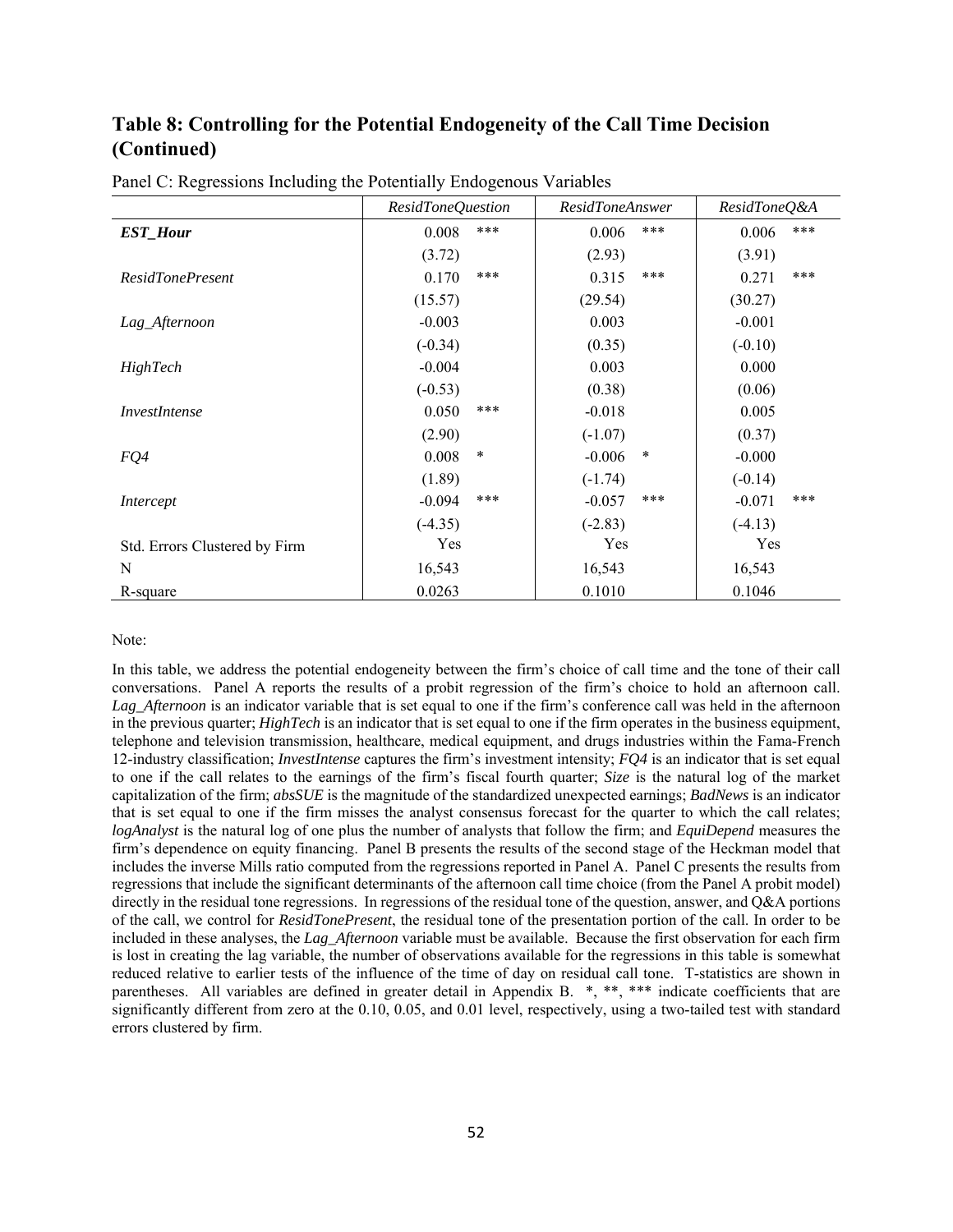|                               | ResidToneQuestion | <i>ResidToneAnswer</i> | ResidToneQ&A    |
|-------------------------------|-------------------|------------------------|-----------------|
| EST_Hour                      | ***<br>0.006      | ***<br>0.006           | ***<br>0.006    |
|                               | (3.77)            | (3.40)                 | (4.23)          |
| <b>ResidTonePresent</b>       | ***<br>0.173      | ***<br>0.319           | ***<br>0.275    |
|                               | (17.02)           | (31.58)                | (32.36)         |
| <b>AnalystBusyness</b>        | ***<br>0.006      | ***<br>0.005           | ***<br>0.005    |
|                               | (3.38)            | (2.94)                 | (3.99)          |
| Intercept                     | ***<br>$-0.077$   | ***<br>$-0.066$        | ***<br>$-0.069$ |
|                               | $(-4.47)$         | $(-3.86)$              | $(-4.91)$       |
| Std. Errors Clustered by Firm | Yes               | Yes                    | Yes             |
| N                             | 18,408            | 18,408                 | 18,408          |
| R-square                      | 0.0268            | 0.1039                 | 0.1086          |

## **Table 9: Regressions Controlling for Analyst Busyness**

Note:

This table presents the results from the regressions of residual tone against the time of the call (measured in Eastern Time) for all EST and CST calls initiated from 8:00 to 15:59. We separately control for *AnalystBusyness,* a proxy for the cognitive load borne by the firm's analysts during the period preceding the call, allowing us to document the likely effects of both limited personal resource depletion and circadian rhythms on call participants' moods. We control for *ResidTonePresent*, the residual tone of the presentation portion of the call that is not driven by economic news and firm fundamentals. All variables are defined in greater detail in Appendix B. \*, \*\*, \*\*\* indicate coefficients that are significantly different from zero at the 0.10, 0.05, and 0.01 level, respectively, using a two-tailed test with standard errors clustered by firm.